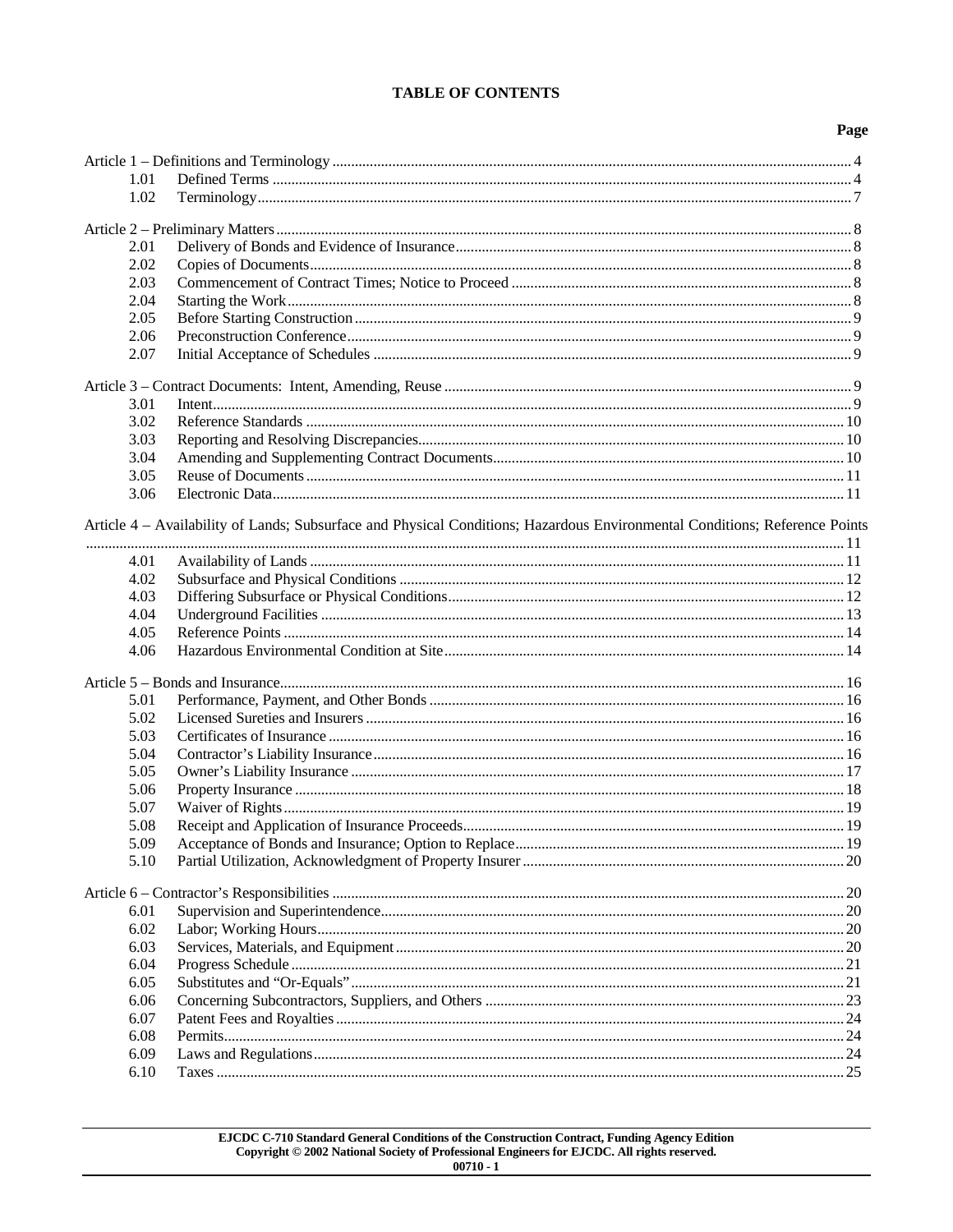| 6.11  |  |
|-------|--|
| 6.12  |  |
| 6.13  |  |
| 6.14  |  |
| 6.15  |  |
| 6.16  |  |
| 6.17  |  |
| 6.18  |  |
| 6.19  |  |
| 6.20  |  |
| 6.21  |  |
|       |  |
| 7.01  |  |
| 7.02  |  |
| 7.03  |  |
|       |  |
| 8.01  |  |
| 8.02  |  |
| 8.03  |  |
| 8.04  |  |
|       |  |
| 8.05  |  |
| 8.06  |  |
| 8.07  |  |
| 8.08  |  |
| 8.09  |  |
| 8.10  |  |
| 8.11  |  |
|       |  |
| 9.01  |  |
| 9.02  |  |
| 9.03  |  |
| 9.04  |  |
| 9.05  |  |
| 9.06  |  |
| 9.07  |  |
| 9.08  |  |
| 9.09  |  |
|       |  |
|       |  |
| 10.01 |  |
|       |  |
|       |  |
|       |  |
| 10.05 |  |
|       |  |
| 11.01 |  |
| 11.02 |  |
| 11.03 |  |
|       |  |
| 12.01 |  |
| 12.02 |  |
|       |  |
|       |  |

EJCDC C-710 Standard General Conditions of the Construction Contract, Funding Agency Edition<br>Copyright © 2002 National Society of Professional Engineers for EJCDC. All rights reserved.<br> $00710 - 2$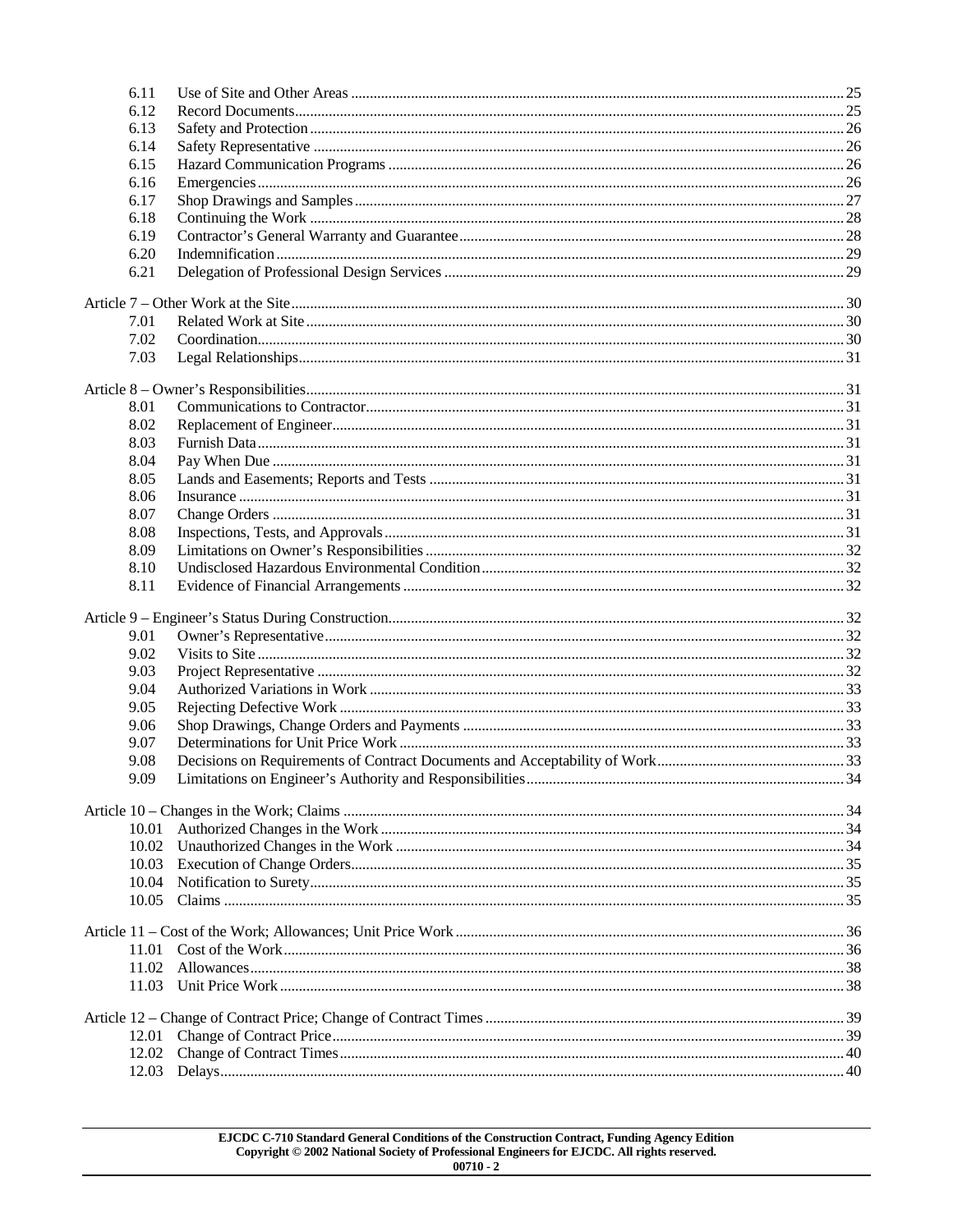| 13.01 |  |
|-------|--|
| 13.02 |  |
| 13.03 |  |
| 13.04 |  |
| 13.05 |  |
| 13.06 |  |
| 13.07 |  |
| 13.08 |  |
| 13.09 |  |
|       |  |
| 14.01 |  |
|       |  |
| 14.03 |  |
| 14.04 |  |
| 14.05 |  |
| 14.06 |  |
| 14.07 |  |
| 14.08 |  |
|       |  |
|       |  |
|       |  |
|       |  |
|       |  |
|       |  |
|       |  |
|       |  |
|       |  |
|       |  |
| 17.01 |  |
|       |  |
| 17.03 |  |
| 17.04 |  |
| 17.05 |  |
| 17.06 |  |
|       |  |
| 18.01 |  |
| 18.02 |  |
| 18.03 |  |
| 18.04 |  |
| 18.05 |  |
| 18.06 |  |
| 18.07 |  |
| 18.08 |  |
| 18.09 |  |
| 18.10 |  |
| 18.11 |  |
| 18.12 |  |
|       |  |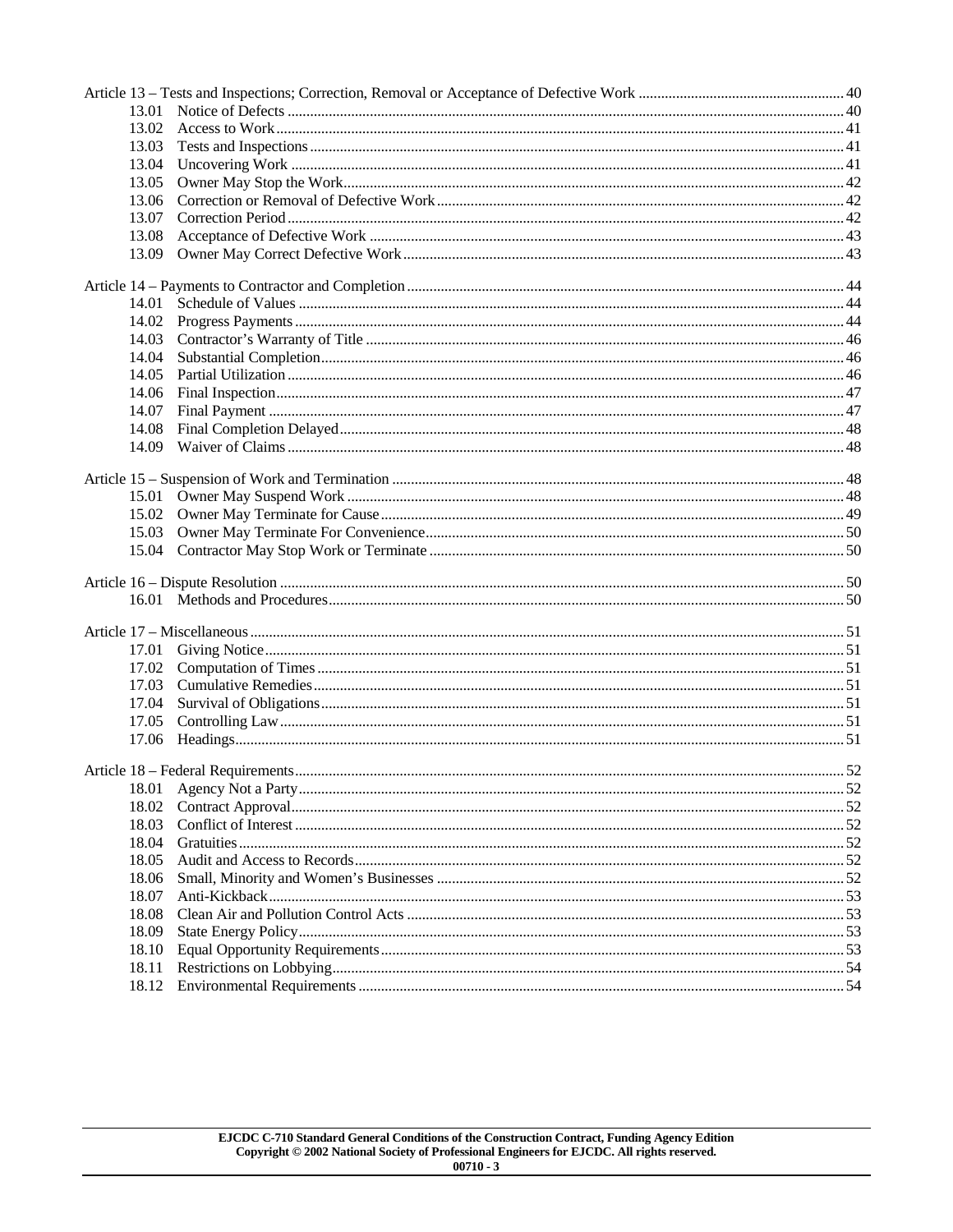# GENERAL CONDITIONS

#### **ARTICLE 1 – DEFINITIONS AND TERMINOLOGY**

#### 1.01 *Defined Terms*

- A. Wherever used in the Bidding Requirements or Contract Documents and printed with initial capital letters, the terms listed below will have the meanings indicated which are applicable to both the singular and plural thereof. In addition to terms specifically defined, terms with initial capital letters in the Contract Documents include references to identified articles and paragraphs, and the titles of other documents or forms.
	- 1. *Addenda –* Written or graphic instruments issued prior to the opening of Bids which clarify, correct, or change the Bidding Requirements or the proposed Contract Documents.
	- 2. *Agency* The Federal or state agency named as such in the Agreement.
	- 3. *Agreement –* The written instrument which is evidence of the agreement between Owner and Contractor covering the Work.
	- 4. Application for Payment The form acceptable to Engineer which is to be used by Contractor during the course of the Work in requesting progress or final payments and which is to be accompanied by such supporting documentation as is required by the Contract Documents.
	- 5. *Asbestos –* Any material that contains more than one percent asbestos and is friable or is releasing asbestos fibers into the air above current action levels established by the United States Occupational Safety and Health Administration.
	- 6. *Bid –* The offer or proposal of a Bidder submitted on the prescribed form setting forth the prices for the Work to be performed.
	- 7. *Bidder* The individual or entity who submits a Bid directly to Owner.
	- 8. *Bidding Documents –* The Bidding Requirements and the proposed Contract Documents (including all Addenda).
	- 9. *Bidding Requirements –* The Advertisement or Invitation to Bid, Instructions to Bidders, bid security of acceptable form, if any, and the Bid Form with any supplements.
	- 10. *Change Order –* A document recommended by Engineer which is signed by Contractor and Owner and Agency and authorizes an addition, deletion, or revision in the Work or an adjustment in the Contract Price or the Contract Times, issued on or after the Effective Date of the Agreement.
	- 11. *Claim –* A demand or assertion by Owner or Contractor seeking an adjustment of Contract Price or Contract Times, or both, or other relief with respect to the terms of the Contract. A demand for money or services by a third party is not a Claim.
	- 12. *Contract –* The entire and integrated written agreement between the Owner and Contractor concerning the Work. The Contract supersedes prior negotiations, representations, or agreements, whether written or oral.
	- 13. *Contract Documents –* Those items so designated in the Agreement. Only printed or hard copies of the items listed in the Agreement are Contract Documents. Approved Shop Drawings, other Contractor's submittals, and the reports and drawings of subsurface and physical conditions are not Contract Documents.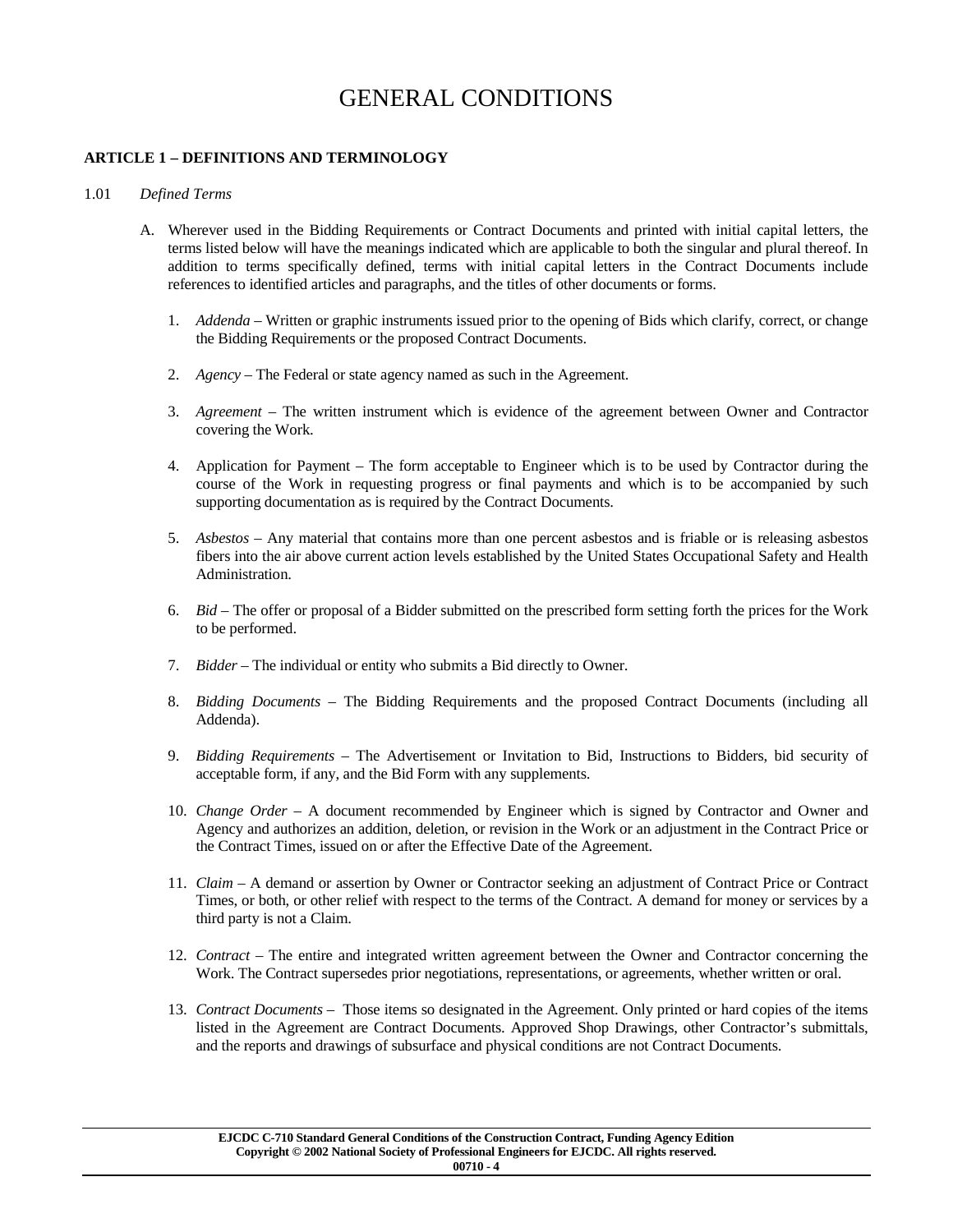- 14. *Contract Price –* The moneys payable by Owner to Contractor for completion of the Work in accordance with the Contract Documents as stated in the Agreement (subject to the provisions of Paragraph 11.03 in the case of Unit Price Work).
- 15. *Contract Times –* The number of days or the dates stated in the Agreement to: (i) achieve Milestones, if any, (ii) achieve Substantial Completion; and (iii) complete the Work so that it is ready for final payment as evidenced by Engineer's written recommendation of final payment.
- 16. *Contractor* The individual or entity with whom Owner has entered into the Agreement.
- 17. *Cost of the Work –* See Paragraph 11.01.A for definition.
- 18. *Drawings –* That part of the Contract Documents prepared or approved by Engineer which graphically shows the scope, extent, and character of the Work to be performed by Contractor. Shop Drawings and other Contractor submittals are not Drawings as so defined.
- 19. *Effective Date of the Agreement –* The date indicated in the Agreement on which it becomes effective, but if no such date is indicated, it means the date on which the Agreement is signed and delivered by the last of the two parties to sign and deliver.
- 20. *Engineer* The individual or entity named as such in the Agreement.
- 21. *Field Order –* A written order issued by Engineer which requires minor changes in the Work but which does not involve a change in the Contract Price or the Contract Times.
- 22. *General Requirements –* Sections of Division 1 of the Specifications. The General Requirements pertain to all sections of the Specifications.
- 23. *Hazardous Environmental Condition –* The presence at the Site of Asbestos, PCBs, Petroleum, Hazardous Waste, or Radioactive Material in such quantities or circumstances that may present a substantial danger to persons or property exposed thereto in connection with the Work.
- 24. *Hazardous Waste –* The term Hazardous Waste shall have the meaning provided in Section 1004 of the Solid Waste Disposal Act (42 USC Section 6903) as amended from time to time.
- 25. *Laws and Regulations; Laws or Regulations –* Any and all applicable laws, rules, regulations, ordinances, codes, and orders of any and all governmental bodies, agencies, authorities, and courts having jurisdiction.
- 26. *Liens –* Charges, security interests, or encumbrances upon Project funds, real property, or personal property.
- 27. *Milestone –* A principal event specified in the Contract Documents relating to an intermediate completion date or time prior to Substantial Completion of all the Work.
- 28. *Notice of Award –* The written notice by Owner to the Successful Bidder stating that upon timely compliance by the Successful Bidder with the conditions precedent listed therein, Owner will sign and deliver the Agreement.
- 29. *Notice to Proceed –* A written notice given by Owner to Contractor fixing the date on which the Contract Times will commence to run and on which Contractor shall start to perform the Work under the Contract Documents.
- 30. *Owner* The individual or entity with whom Contractor has entered into the Agreement and for whom the Work is to be performed.
- 31. *PCBs –* Polychlorinated biphenyls.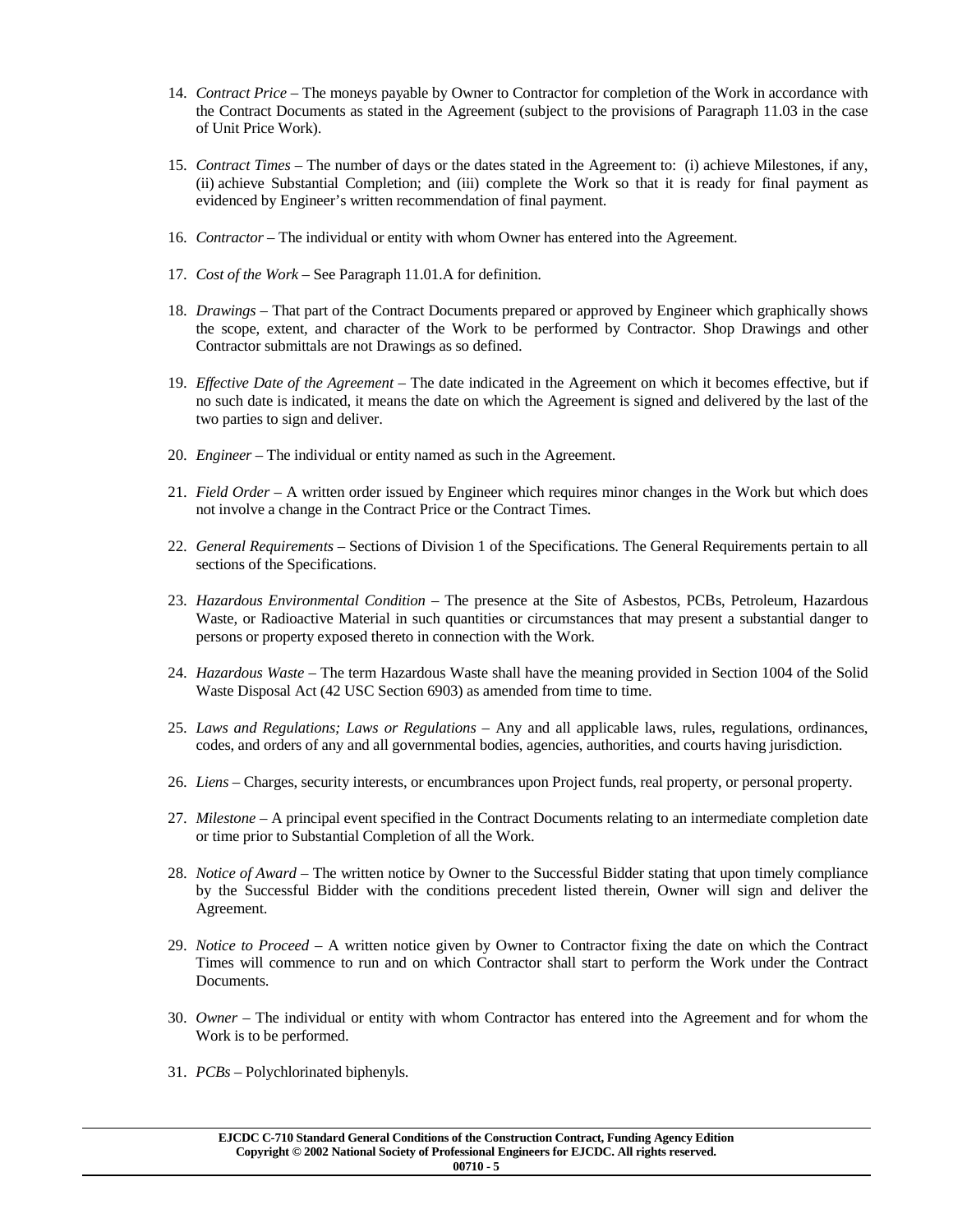- 32. *Petroleum –* Petroleum, including crude oil or any fraction thereof which is liquid at standard conditions of temperature and pressure (60 degrees Fahrenheit and 14.7 pounds per square inch absolute), such as oil, petroleum, fuel oil, oil sludge, oil refuse, gasoline, kerosene, and oil mixed with other non-Hazardous Waste and crude oils.
- 33. *Progress Schedule* A schedule, prepared and maintained by Contractor, describing the sequence and duration of the activities comprising the Contractor's plan to accomplish the Work within the Contract Times.
- 34. *Project –* The total construction of which the Work to be performed under the Contract Documents may be the whole, or a part.
- 35. *Project Manual –* The bound documentary information prepared for bidding and constructing the Work. A listing of the contents of the Project Manual, which may be bound in one or more volumes, is contained in the table(s) of contents.
- 36. *Radioactive Material –* Source, special nuclear, or byproduct material as defined by the Atomic Energy Act of 1954 (42 USC Section 2011 et seq.) as amended from time to time.
- 37. *Related Entity*  An officer, director, partner, employee, agent, consultant, or subcontractor.
- 38. *Resident Project Representative –* The authorized representative of Engineer who may be assigned to the Site or any part thereof.
- 39. *Samples –* Physical examples of materials, equipment, or workmanship that are representative of some portion of the Work and which establish the standards by which such portion of the Work will be judged.
- 40. *Schedule of Submittals* A schedule, prepared and maintained by Contractor, of required submittals and the time requirements to support scheduled performance of related construction activities.
- 41. *Schedule of Values* A schedule, prepared and maintained by Contractor, allocating portions of the Contract Price to various portions of the Work and used as the basis for reviewing Contractor's Applications for Payment.
- 42. *Shop Drawings –* All drawings, diagrams, illustrations, schedules, and other data or information which are specifically prepared or assembled by or for Contractor and submitted by Contractor to illustrate some portion of the Work.
- 43. *Site –* Lands or areas indicated in the Contract Documents as being furnished by Owner upon which the Work is to be performed, including rights-of-way and easements for access thereto, and such other lands furnished by Owner which are designated for the use of Contractor.
- 44. *Specifications –* That part of the Contract Documents consisting of written requirements for materials, equipment, systems, standards and workmanship as applied to the Work, and certain administrative requirements and procedural matters applicable thereto.
- 45. *Subcontractor –* An individual or entity having a direct contract with Contractor or with any other Subcontractor for the performance of a part of the Work at the Site.
- 46. *Substantial Completion –* The time at which the Work (or a specified part thereof) has progressed to the point where, in the opinion of Engineer, the Work (or a specified part thereof) is sufficiently complete, in accordance with the Contract Documents, so that the Work (or a specified part thereof) can be utilized for the purposes for which it is intended. The terms "substantially complete" and "substantially completed" as applied to all or part of the Work refer to Substantial Completion thereof.
- 47. *Successful Bidder* The Bidder submitting a responsive Bid to whom Owner makes an award.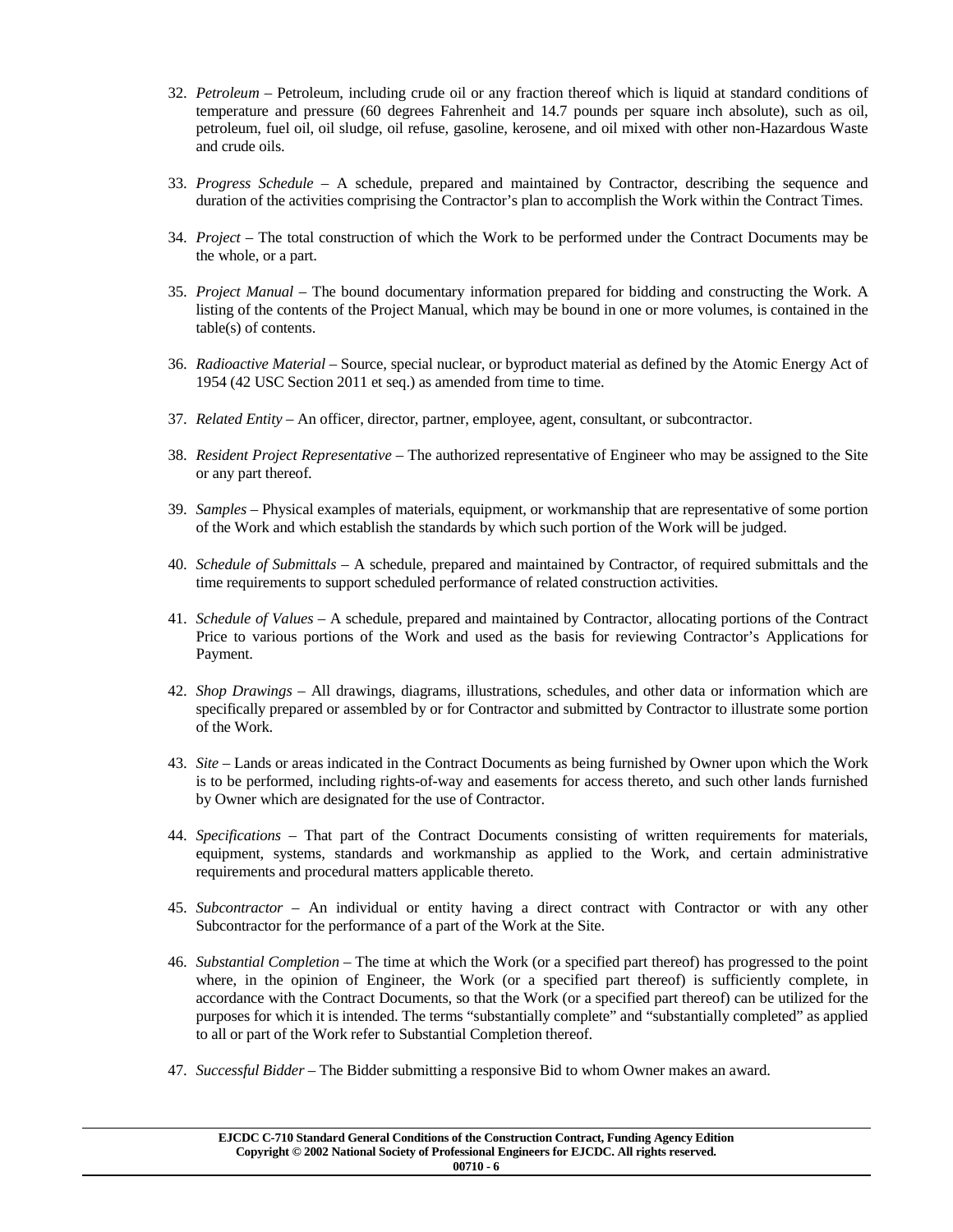- 48. *Supplementary Conditions –* That part of the Contract Documents which amends or supplements these General Conditions.
- 49. *Supplier –* A manufacturer, fabricator, supplier, distributor, materialman, or vendor having a direct contract with Contractor or with any Subcontractor to furnish materials or equipment to be incorporated in the Work by Contractor or any Subcontractor.
- 50. *Underground Facilities –* All underground pipelines, conduits, ducts, cables, wires, manholes, vaults, tanks, tunnels, or other such facilities or attachments, and any encasements containing such facilities, including those that convey electricity, gases, steam, liquid petroleum products, telephone or other communications, cable television, water, wastewater, storm water, other liquids or chemicals, or traffic or other control systems.
- 51. Unit Price Work Work to be paid for on the basis of unit prices.
- 52. *Work –* The entire construction or the various separately identifiable parts thereof required to be provided under the Contract Documents. Work includes and is the result of performing or providing all labor, services, and documentation necessary to produce such construction, and furnishing, installing, and incorporating all materials and equipment into such construction, all as required by the Contract Documents.
- 53. *Work Change Directive –* A written statement to Contractor issued on or after the Effective Date of the Agreement and signed by Owner and Agency upon recommendation of the Engineer ordering an addition, deletion, or revision in the Work, or responding to differing or unforeseen subsurface or physical conditions under which the Work is to be performed or to emergencies. A Work Change Directive will not change the Contract Price or the Contract Times but is evidence that the parties expect that the change ordered or documented by a Work Change Directive will be incorporated in a subsequently issued Change Order following negotiations by the parties as to its effect, if any, on the Contract Price or Contract Times.

#### 1.02 *Terminology*

- A. The following words or terms are not defined but, when used in the Bidding Requirements or Contract Documents, have the following meaning.
- B. *Intent of Certain Terms or Adjectives*
	- 1. The Contract Documents include the terms "as allowed," "as approved," "as ordered", "as directed" or terms of like effect or import to authorize an exercise of professional judgment by Engineer. In addition, the adjectives "reasonable," "suitable," "acceptable," "proper," "satisfactory," or adjectives of like effect or import are used to describe an action or determination of Engineer as to the Work. It is intended that such exercise of professional judgment, action or determination will be solely to evaluate, in general, the Work for compliance with the requirements of and information in the Contract Documents and conformance with the design concept of the completed Project as a functioning whole as shown or indicated in the Contract Documents (unless there is a specific statement indicating otherwise). The use of any such term or adjective is not intended to and shall not be effective to assign to Engineer any duty or authority to supervise or direct the performance of the Work or any duty or authority to undertake responsibility contrary to the provisions of Paragraph 9.09 or any other provision of the Contract Documents.
- C. *Day*
	- 1. The word "day" means a calendar day of 24 hours measured from midnight to the next midnight.

#### D. *Defective*

- 1. The word "defective," when modifying the word "Work," refers to Work that is unsatisfactory, faulty, or deficient in that it:
	- a. does not conform to the Contract Documents, or

**EJCDC C-710 Standard General Conditions of the Construction Contract, Funding Agency Edition Copyright © 2002 National Society of Professional Engineers for EJCDC. All rights reserved.**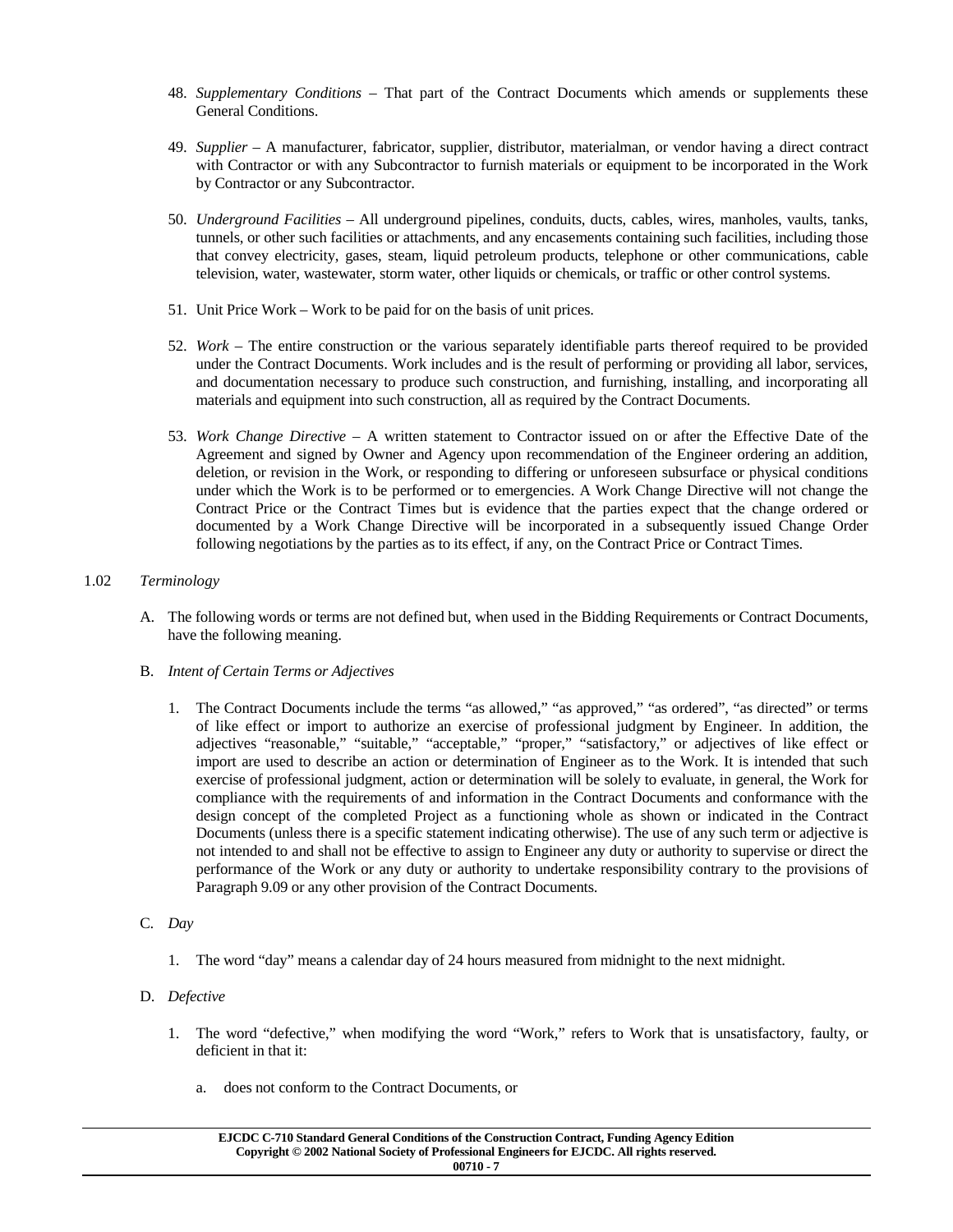- b. does not meet the requirements of any applicable inspection, reference standard, test, or approval referred to in the Contract Documents, or
- c. has been damaged prior to Engineer's recommendation of final payment (unless responsibility for the protection thereof has been assumed by Owner at Substantial Completion in accordance with Paragraph 14.04 or 14.05).
- E. *Furnish, Install, Perform, Provide*
	- 1. The word "furnish," when used in connection with services, materials, or equipment, shall mean to supply and deliver said services, materials, or equipment to the Site (or some other specified location) ready for use or installation and in usable or operable condition.
	- 2. The word "install," when used in connection with services, materials, or equipment, shall mean to put into use or place in final position said services, materials, or equipment complete and ready for intended use.
	- 3. The words "perform" or "provide," when used in connection with services, materials, or equipment, shall mean to furnish and install said services, materials, or equipment complete and ready for intended use.
	- 4. When "furnish," "install," "perform," or "provide" is not used in connection with services, materials, or equipment in a context clearly requiring an obligation of Contractor, "provide" is implied.
- F. Unless stated otherwise in the Contract Documents, words or phrases which have a well-known technical or construction industry or trade meaning are used in the Contract Documents in accordance with such recognized meaning.

### **ARTICLE 2 – PRELIMINARY MATTERS**

- 2.01 *Delivery of Bonds and Evidence of Insurance*
	- A. When Contractor delivers the executed counterparts of the Agreement to Owner, Contractor shall also deliver to Owner such bonds as Contractor may be required to furnish.
	- B. *Evidence of Insurance:* Before any Work at the Site is started, Contractor and Owner shall each deliver to the other, with copies to each additional insured identified in the Supplementary Conditions, certificates of insurance (and other evidence of insurance which either of them or any additional insured may reasonably request) which Contractor and Owner respectively are required to purchase and maintain in accordance with Article 5.
- 2.02 *Copies of Documents*
	- A. Owner shall furnish to Contractor up to ten printed or hard copies of the Drawings and Project Manual. Additional copies will be furnished upon request at the cost of reproduction.
- 2.03 *Commencement of Contract Times; Notice to Proceed*
	- A. The Contract Times will commence to run on the thirtieth day after the Effective Date of the Agreement or, if a Notice to Proceed is given, on the day indicated in the Notice to Proceed. A Notice to Proceed may be given at any time within 30 days after the Effective Date of the Agreement.
- 2.04 *Starting the Work*
	- A. Contractor shall start to perform the Work on the date when the Contract Times commence to run. No Work shall be done at the Site prior to the date on which the Contract Times commence to run.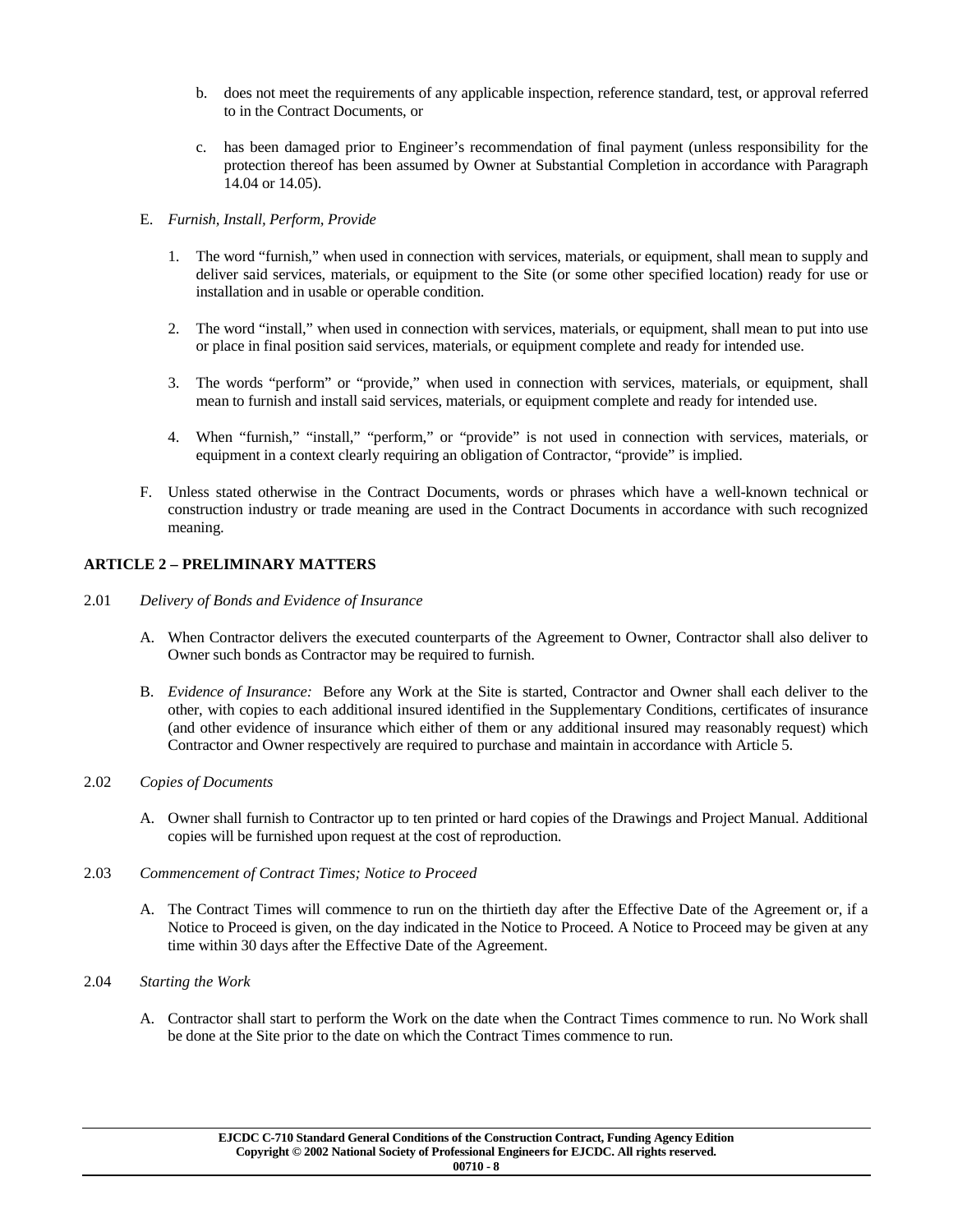#### 2.05 *Before Starting Construction*

- A. *Preliminary Schedules:* Within 10 days after the Effective Date of the Agreement (unless otherwise specified in the General Requirements), Contractor shall submit to Engineer for timely review**:**
	- 1. a preliminary Progress Schedule;
	- 2. a preliminary Schedule of Submittals; and
	- 3. a preliminary Schedule of Values for all of the Work which includes quantities and prices of items which when added together equal the Contract Price and subdivides the Work into component parts in sufficient detail to serve as the basis for progress payments during performance of the Work. Such prices will include an appropriate amount of overhead and profit applicable to each item of Work.

#### 2.06 *Preconstruction Conference*

A. Before any Work at the Site is started, a conference attended by Owner, Contractor, Engineer, Agency, and others as appropriate will be held to establish a working understanding among the parties as to the Work and to discuss the schedules referred to in Paragraph 2.05.A, procedures for handling Shop Drawings and other submittals, processing Applications for Payment, and maintaining required records.

#### 2.07 *Initial Acceptance of Schedules*

- A. At least 10 days before submission of the first Application for Payment a conference attended by Contractor, Engineer, and others as appropriate will be held to review for acceptability to Engineer as provided below the schedules submitted in accordance with Paragraph 2.05.A. Contractor shall have an additional 10 days to make corrections and adjustments and to complete and resubmit the schedules. No progress payment shall be made to Contractor until acceptable schedules are submitted to Engineer.
	- 1. The Progress Schedule will be acceptable to Engineer if it provides an orderly progression of the Work to completion within the Contract Times. Such acceptance will not impose on Engineer responsibility for the Progress Schedule, for sequencing, scheduling, or progress of the Work nor interfere with or relieve Contractor from Contractor's full responsibility therefor.
	- 2. Contractor's Schedule of Submittals will be acceptable to Engineer if it provides a workable arrangement for reviewing and processing the required submittals.
	- 3. Contractor's Schedule of Values will be acceptable to Engineer as to form and substance if it provides a reasonable allocation of the Contract Price to component parts of the Work.

#### **ARTICLE 3 – CONTRACT DOCUMENTS: INTENT, AMENDING, REUSE**

#### 3.01 *Intent*

- A. The Contract Documents are complementary; what is required by one is as binding as if required by all.
- B. It is the intent of the Contract Documents to describe a functionally complete Project (or part thereof) to be constructed in accordance with the Contract Documents. Any labor, documentation, services, materials, or equipment that may reasonably be inferred from the Contract Documents or from prevailing custom or trade usage as being required to produce the intended result will be provided whether or not specifically called for at no additional cost to Owner.
- C. Clarifications and interpretations of the Contract Documents shall be issued by Engineer as provided in Article 9.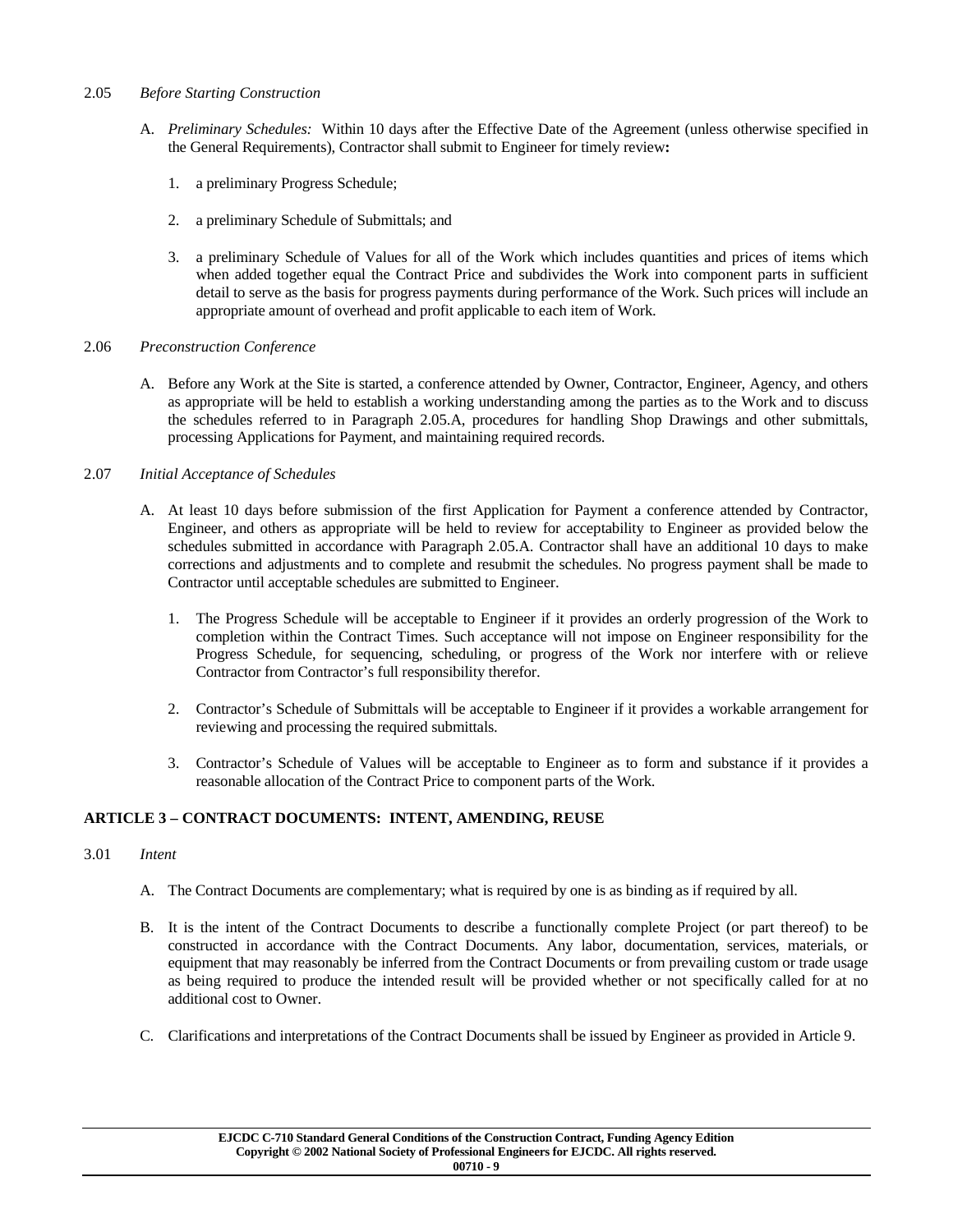#### 3.02 *Reference Standards*

- A. *Standards, Specifications, Codes, Laws, and Regulations*
	- 1. Reference to standards, specifications, manuals, or codes of any technical society, organization, or association, or to Laws or Regulations, whether such reference be specific or by implication, shall mean the standard, specification, manual, code, or Laws or Regulations in effect at the time of opening of Bids (or on the Effective Date of the Agreement if there were no Bids), except as may be otherwise specifically stated in the Contract Documents.
	- 2. No provision of any such standard, specification, manual or code, or any instruction of a Supplier shall be effective to change the duties or responsibilities of Owner, Contractor, or Engineer, or any of their subcontractors, consultants, agents, or employees from those set forth in the Contract Documents. No such provision or instruction shall be effective to assign to Owner, or Engineer, or any of their Related Entities, any duty or authority to supervise or direct the performance of the Work or any duty or authority to undertake responsibility inconsistent with the provisions of the Contract Documents.

#### 3.03 *Reporting and Resolving Discrepancies*

- A. Reporting Discrepancies
	- 1. *Contractor's Review of Contract Documents Before Starting Work*: Before undertaking each part of the Work, Contractor shall carefully study and compare the Contract Documents and check and verify pertinent figures therein and all applicable field measurements. Contractor shall promptly report in writing to Engineer any conflict, error, ambiguity, or discrepancy which Contractor may discover and shall obtain a written interpretation or clarification from Engineer before proceeding with any Work affected thereby.
	- 2. *Contractor's Review of Contract Documents During Performance of Work*: If, during the performance of the Work, Contractor discovers any conflict, error, ambiguity, or discrepancy within the Contract Documents or between the Contract Documents and any provision of any Law or Regulation applicable to the performance of the Work or of any standard, specification, manual or code, or of any instruction of any Supplier, Contractor shall promptly report it to Engineer in writing. Contractor shall not proceed with the Work affected thereby (except in an emergency as required by Paragraph 6.16.A) until an amendment or supplement to the Contract Documents has been issued by one of the methods indicated in Paragraph 3.04.
	- 3. Contractor shall not be liable to Owner or Engineer for failure to report any conflict, error, ambiguity, or discrepancy in the Contract Documents unless Contractor knew or reasonably should have known thereof.
- B. Resolving Discrepancies
	- 1. Except as may be otherwise specifically stated in the Contract Documents, the provisions of the Contract Documents shall take precedence in resolving any conflict, error, ambiguity, or discrepancy between the provisions of the Contract Documents and:
		- a. the provisions of any standard, specification, manual, code, or instruction (whether or not specifically incorporated by reference in the Contract Documents); or
		- b. the provisions of any Laws or Regulations applicable to the performance of the Work (unless such an interpretation of the provisions of the Contract Documents would result in violation of such Law or Regulation).

#### 3.04 *Amending and Supplementing Contract Documents*

A. The Contract Documents may be amended to provide for additions, deletions, and revisions in the Work or to modify the terms and conditions thereof by either a Change Order or a Work Change Directive.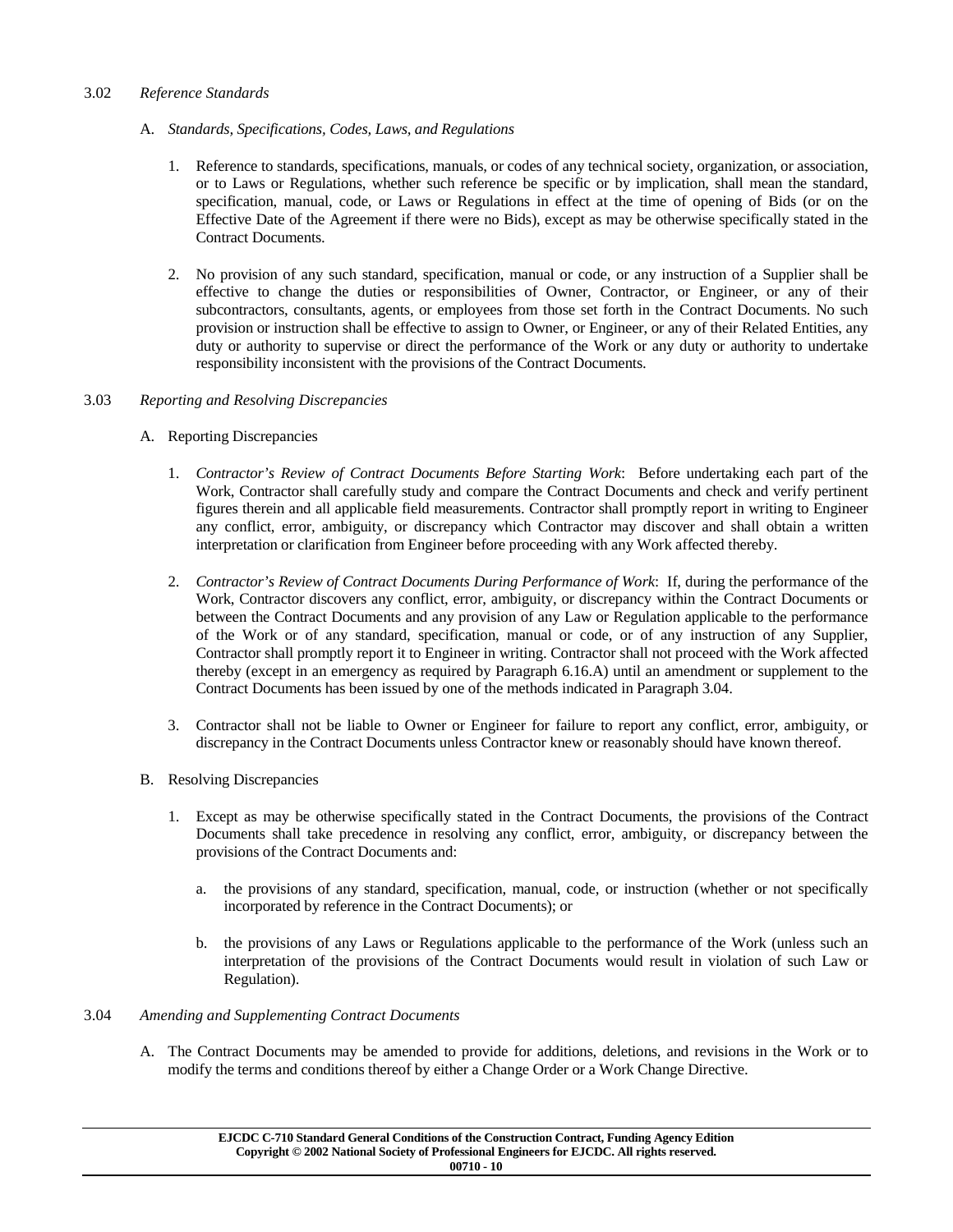- B. The requirements of the Contract Documents may be supplemented, and minor variations and deviations in the Work may be authorized, by one or more of the following ways:
	- 1. A Field Order;
	- 2. Engineer's approval of a Shop Drawing or Sample; (Subject to the provisions of Paragraph 6.17.D.3) or
	- 3. Engineer's written interpretation or clarification.

#### 3.05 *Reuse of Documents*

- A. Contractor and any Subcontractor or Supplier shall not:
	- 1. have or acquire any title to or ownership rights in any of the Drawings, Specifications, or other documents (or copies of any thereof) prepared by or bearing the seal of Engineer or Engineer's consultants, including electronic media editions; or
	- 2. reuse any of such Drawings, Specifications, other documents, or copies thereof on extensions of the Project or any other project without written consent of Owner and Engineer and specific written verification or adaption by Engineer.
- B. The prohibition of this Paragraph 3.05 will survive final payment, or termination of the Contract. Nothing herein shall preclude Contractor from retaining copies of the Contract Documents for record purposes.

#### 3.06 *Electronic Data*

- A. Copies of data furnished by Owner or Engineer to Contractor or Contractor to Owner or Engineer that may be relied upon are limited to the printed copies (also known as hard copies). Files in electronic media format of text, data, graphics, or other types are furnished only for the convenience of the receiving party. Any conclusion or information obtained or derived from such electronic files will be at the user's sole risk. If there is a discrepancy between the electronic files and the hard copies, the hard copies govern.
- B. Because data stored in electronic media format can deteriorate or be modified inadvertently or otherwise without authorization of the data's creator, the party receiving electronic files agrees that it will perform acceptance tests or procedures within 60 days, after which the receiving party shall be deemed to have accepted the data thus transferred. Any errors detected within the 60-day acceptance period will be corrected by the transferring party.
- C. When transferring documents in electronic media format, the transferring party makes no representations as to long term compatibility, usability, or readability of documents resulting from the use of software application packages, operating systems, or computer hardware differing from those used by the data's creator.

#### **ARTICLE 4 – AVAILABILITY OF LANDS; SUBSURFACE AND PHYSICAL CONDITIONS; HAZARDOUS ENVIRONMENTAL CONDITIONS; REFERENCE POINTS**

- 4.01 *Availability of Lands*
	- A. Owner shall furnish the Site. Owner shall notify Contractor of any encumbrances or restrictions not of general application but specifically related to use of the Site with which Contractor must comply in performing the Work. Owner will obtain in a timely manner and pay for easements for permanent structures or permanent changes in existing facilities. If Contractor and Owner are unable to agree on entitlement to or on the amount or extent, if any, of any adjustment in the Contract Price or Contract Times, or both, as a result of any delay in Owner's furnishing the Site or a part thereof, Contractor may make a Claim therefor as provided in Paragraph 10.05.
	- B. Upon reasonable written request, Owner shall furnish Contractor with a current statement of record legal title and legal description of the lands upon which the Work is to be performed and Owner's interest therein as necessary

**EJCDC C-710 Standard General Conditions of the Construction Contract, Funding Agency Edition Copyright © 2002 National Society of Professional Engineers for EJCDC. All rights reserved. 00710 - 11**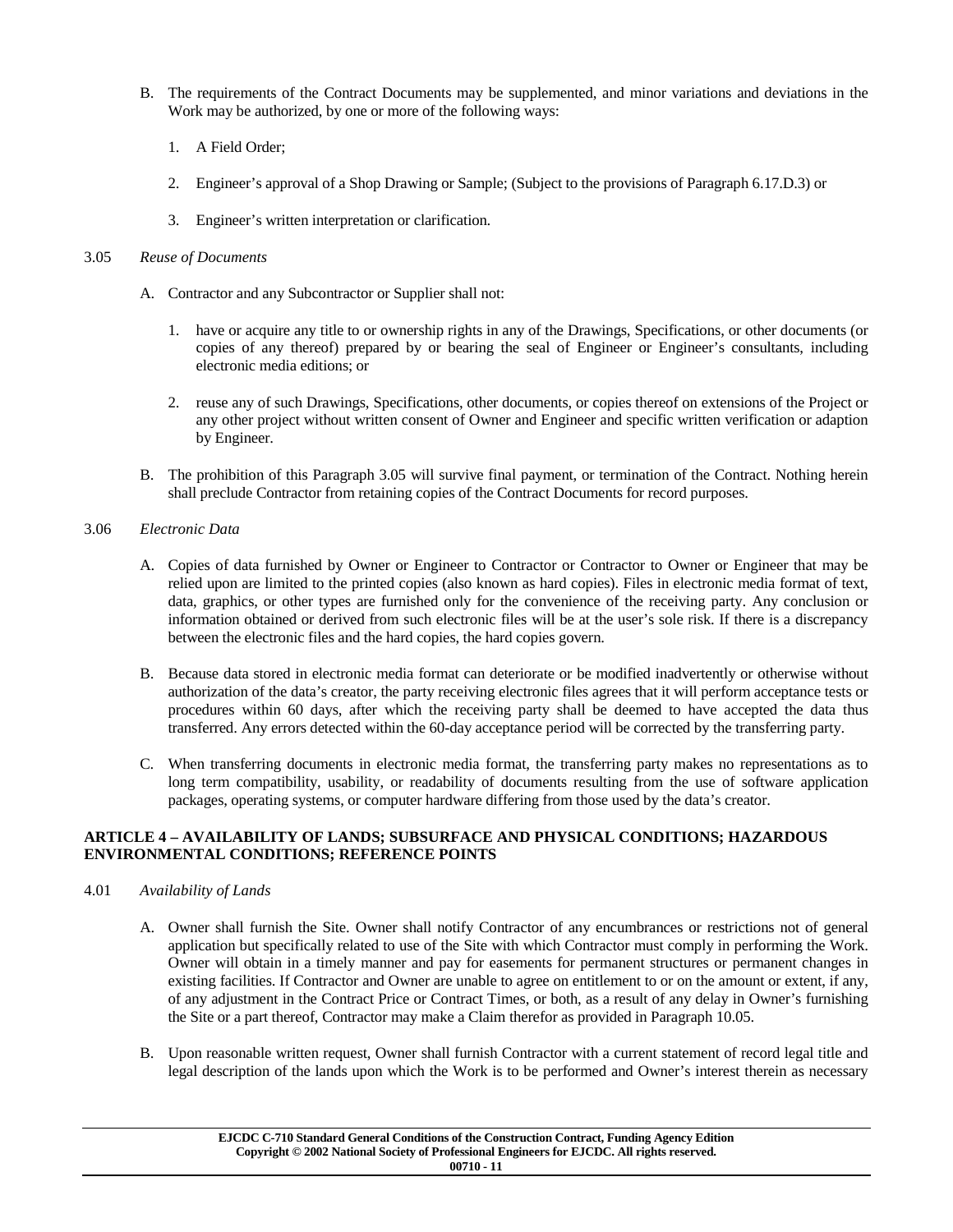for giving notice of or filing a mechanic's or construction lien against such lands in accordance with applicable Laws and Regulations.

C. Contractor shall provide for all additional lands and access thereto that may be required for temporary construction facilities or storage of materials and equipment.

#### 4.02 *Subsurface and Physical Conditions*

- A. *Reports and Drawings:* The Supplementary Conditions identify:
	- 1. those reports of explorations and tests of subsurface conditions at or contiguous to the Site that Engineer has used in preparing the Contract Documents; and
	- 2. those drawings of physical conditions in or relating to existing surface or subsurface structures at or contiguous to the Site (except Underground Facilities) that Engineer has used in preparing the Contract Documents.
- B. *Limited Reliance by Contractor on Technical Data Authorized:* Contractor may rely upon the general accuracy of the "technical data" contained in such reports and drawings, but such reports and drawings are not Contract Documents. Such "technical data" is identified in the Supplementary Conditions. Except for such reliance on such "technical data," Contractor may not rely upon or make any claim against Owner or Engineer, or any of their Related Entities with respect to:
	- 1. the completeness of such reports and drawings for Contractor's purposes, including, but not limited to, any aspects of the means, methods, techniques, sequences, and procedures of construction to be employed by Contractor, and safety precautions and programs incident thereto; or
	- 2. other data, interpretations, opinions, and information contained in such reports or shown or indicated in such drawings; or
	- 3. any Contractor interpretation of or conclusion drawn from any "technical data" or any such other data, interpretations, opinions, or information.
- 4.03 *Differing Subsurface or Physical Conditions*
	- A. *Notice:* If Contractor believes that any subsurface or physical condition at or contiguous to the Site that is uncovered or revealed either:
		- 1. is of such a nature as to establish that any "technical data" on which Contractor is entitled to rely as provided in Paragraph 4.02 is materially inaccurate; or
		- 2. is of such a nature as to require a change in the Contract Documents; or
		- 3. differs materially from that shown or indicated in the Contract Documents; or
		- 4. is of an unusual nature, and differs materially from conditions ordinarily encountered and generally recognized as inherent in work of the character provided for in the Contract Documents;

then Contractor shall, promptly after becoming aware thereof and before further disturbing the subsurface or physical conditions or performing any Work in connection therewith (except in an emergency as required by Paragraph 6.16.A), notify Owner and Engineer in writing about such condition. Contractor shall not further disturb such condition or perform any Work in connection therewith (except as aforesaid) until receipt of written order to do so.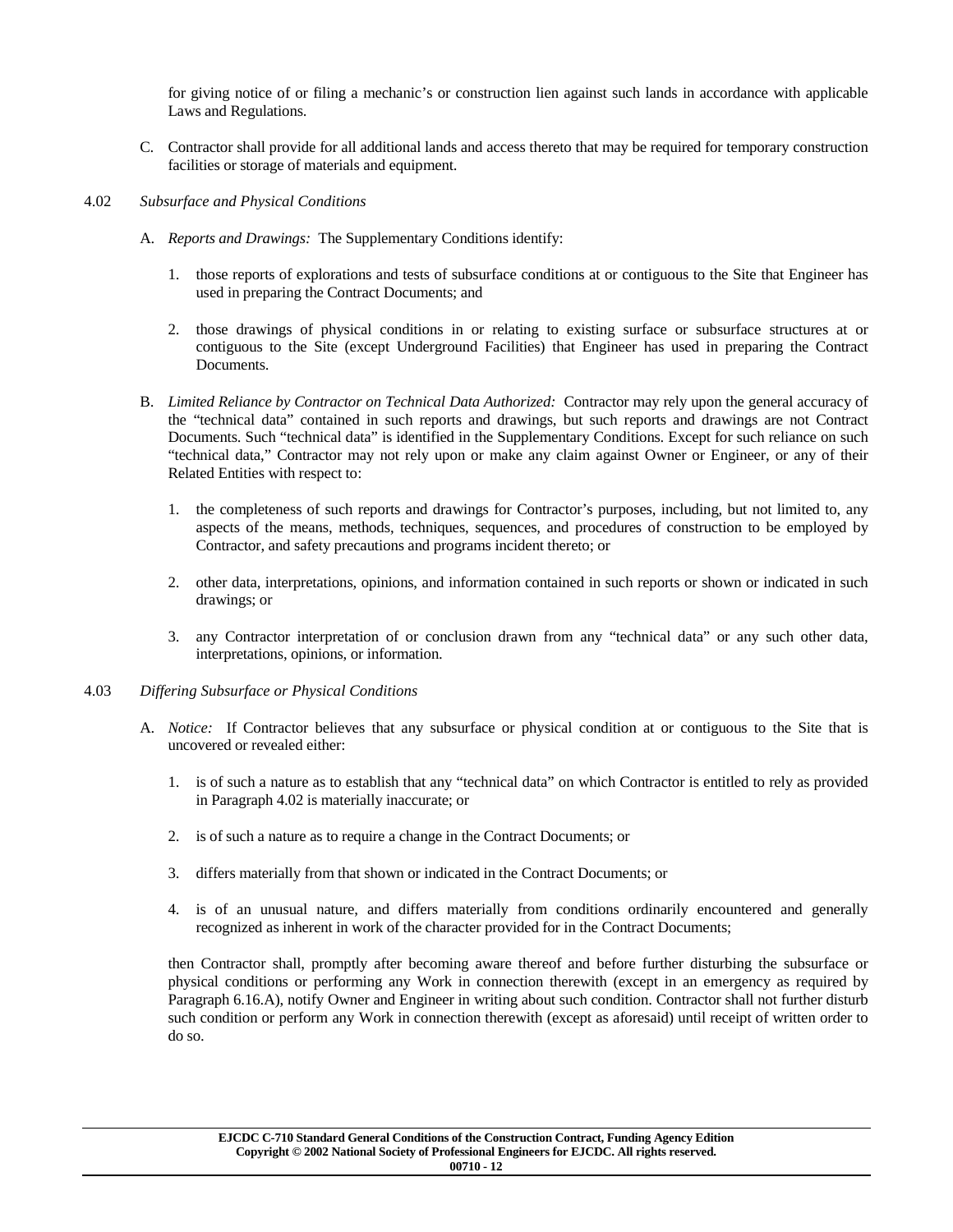- B. *Engineer's Review*: After receipt of written notice as required by Paragraph 4.03.A, Engineer will promptly review the pertinent condition, determine the necessity of Owner's obtaining additional exploration or tests with respect thereto, and advise Owner in writing (with a copy to Contractor) of Engineer's findings and conclusions.
- C. *Possible Price and Times Adjustments*
	- 1. The Contract Price or the Contract Times, or both, will be equitably adjusted to the extent that the existence of such differing subsurface or physical condition causes an increase or decrease in Contractor's cost of, or time required for, performance of the Work; subject, however, to the following:
		- a. such condition must meet any one or more of the categories described in Paragraph 4.03.A; and
		- b. with respect to Work that is paid for on a Unit Price Basis, any adjustment in Contract Price will be subject to the provisions of Paragraphs 9.07 and 11.03.
	- 2. Contractor shall not be entitled to any adjustment in the Contract Price or Contract Times if:
		- a. Contractor knew of the existence of such conditions at the time Contractor made a final commitment to Owner with respect to Contract Price and Contract Times by the submission of a Bid or becoming bound under a negotiated contract; or
		- b. the existence of such condition could reasonably have been discovered or revealed as a result of any examination, investigation, exploration, test, or study of the Site and contiguous areas required by the Bidding Requirements or Contract Documents to be conducted by or for Contractor prior to Contractor's making such final commitment; or
		- c. Contractor failed to give the written notice as required by Paragraph 4.03.A.
	- 3. If Owner and Contractor are unable to agree on entitlement to or on the amount or extent, if any, of any adjustment in the Contract Price or Contract Times, or both, a Claim may be made therefor as provided in Paragraph 10.05. However, Owner and Engineer, and any of their Related Entities shall not be liable to Contractor for any claims, costs, losses, or damages (including but not limited to all fees and charges of engineers, architects, attorneys, and other professionals and all court or arbitration or other dispute resolution costs) sustained by Contractor on or in connection with any other project or anticipated project.

#### 4.04 *Underground Facilities*

- A. *Shown or Indicated:* The information and data shown or indicated in the Contract Documents with respect to existing Underground Facilities at or contiguous to the Site is based on information and data furnished to Owner or Engineer by the owners of such Underground Facilities, including Owner, or by others. Unless it is otherwise expressly provided in the Supplementary Conditions:
	- 1. Owner and Engineer shall not be responsible for the accuracy or completeness of any such information or data; and
	- 2. the cost of all of the following will be included in the Contract Price, and Contractor shall have full responsibility for:
		- a. reviewing and checking all such information and data,
		- b. locating all Underground Facilities shown or indicated in the Contract Documents,
		- c. coordination of the Work with the owners of such Underground Facilities, including Owner, during construction, and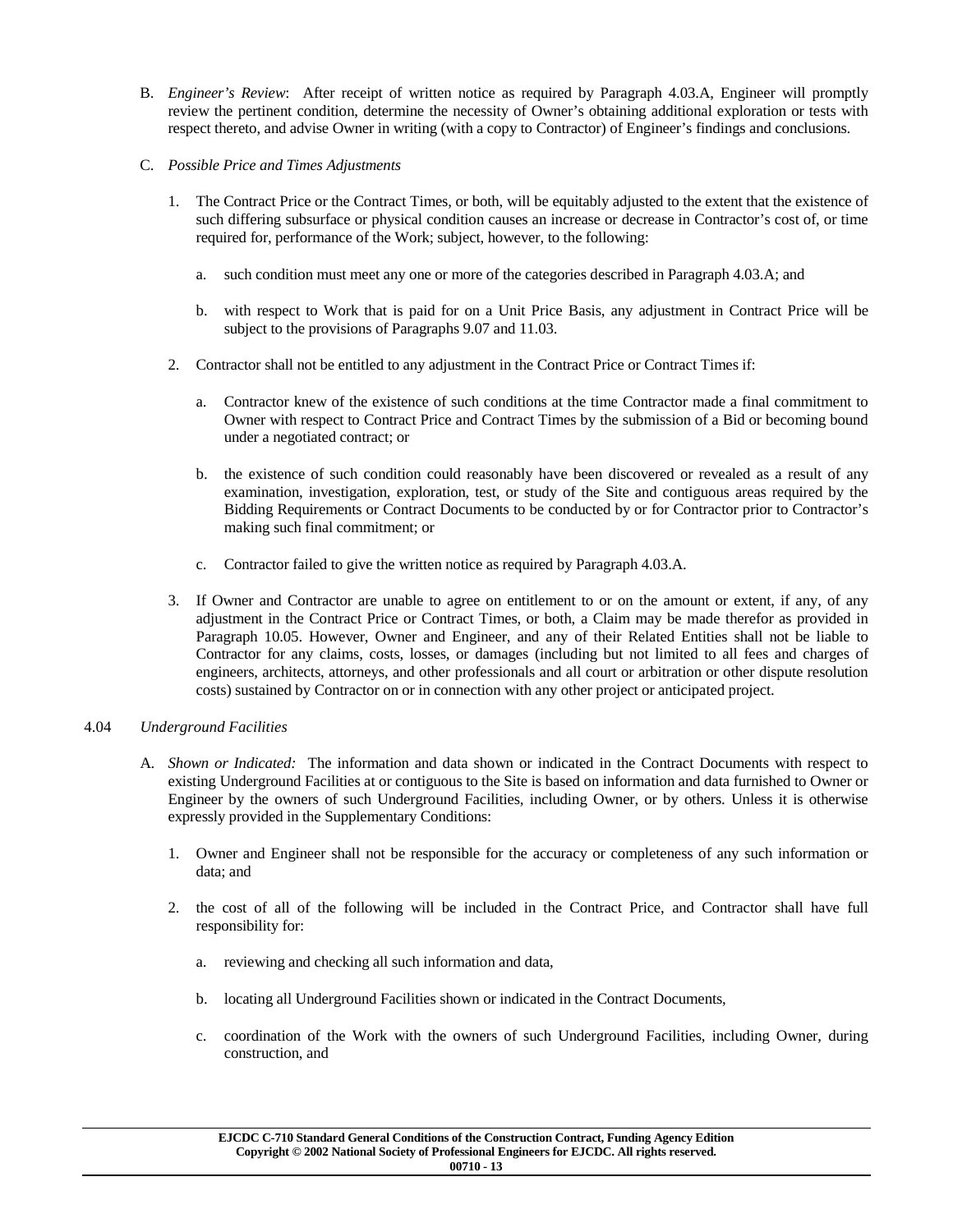- d. the safety and protection of all such Underground Facilities and repairing any damage thereto resulting from the Work.
- B. *Not Shown or Indicated*
	- 1. If an Underground Facility is uncovered or revealed at or contiguous to the Site which was not shown or indicated, or not shown or indicated with reasonable accuracy in the Contract Documents, Contractor shall, promptly after becoming aware thereof and before further disturbing conditions affected thereby or performing any Work in connection therewith (except in an emergency as required by Paragraph 6.16.A), identify the owner of such Underground Facility and give written notice to that owner and to Owner and Engineer. Engineer will promptly review the Underground Facility and determine the extent, if any, to which a change is required in the Contract Documents to reflect and document the consequences of the existence or location of the Underground Facility. During such time, Contractor shall be responsible for the safety and protection of such Underground Facility.
	- 2. If Engineer concludes that a change in the Contract Documents is required, a Work Change Directive or a Change Order will be issued to reflect and document such consequences. An equitable adjustment shall be made in the Contract Price or Contract Times, or both, to the extent that they are attributable to the existence or location of any Underground Facility that was not shown or indicated or not shown or indicated with reasonable accuracy in the Contract Documents and that Contractor did not know of and could not reasonably have been expected to be aware of or to have anticipated. If Owner and Contractor are unable to agree on entitlement to or on the amount or extent, if any, of any such adjustment in Contract Price or Contract Times, Owner or Contractor may make a Claim therefor as provided in Paragraph 10.05.
- 4.05 *Reference Points*
	- A. Owner shall provide engineering surveys to establish reference points for construction which in Engineer's judgment are necessary to enable Contractor to proceed with the Work. Contractor shall be responsible for laying out the Work, shall protect and preserve the established reference points and property monuments, and shall make no changes or relocations without the prior written approval of Owner. Contractor shall report to Engineer whenever any reference point or property monument is lost or destroyed or requires relocation because of necessary changes in grades or locations, and shall be responsible for the accurate replacement or relocation of such reference points or property monuments by professionally qualified personnel.
- 4.06 *Hazardous Environmental Condition at Site*
	- A. *Reports and Drawings:* Reference is made to the Supplementary Conditions for the identification of those reports and drawings relating to a Hazardous Environmental Condition identified at the Site, if any, that have been utilized by the Engineer in the preparation of the Contract Documents.
	- B. *Limited Reliance by Contractor on Technical Data Authorized:* Contractor may rely upon the general accuracy of the "technical data" contained in such reports and drawings, but such reports and drawings are not Contract Documents. Such "technical data" is identified in the Supplementary Conditions. Except for such reliance on such "technical data," Contractor may not rely upon or make any claim against Owner or Engineer, or any of their Related Entities with respect to:
		- 1. the completeness of such reports and drawings for Contractor's purposes, including, but not limited to, any aspects of the means, methods, techniques, sequences and procedures of construction to be employed by Contractor and safety precautions and programs incident thereto; or
		- 2. other data, interpretations, opinions and information contained in such reports or shown or indicated in such drawings; or
		- 3. any Contractor interpretation of or conclusion drawn from any "technical data" or any such other data, interpretations, opinions or information.

**EJCDC C-710 Standard General Conditions of the Construction Contract, Funding Agency Edition Copyright © 2002 National Society of Professional Engineers for EJCDC. All rights reserved. 00710 - 14**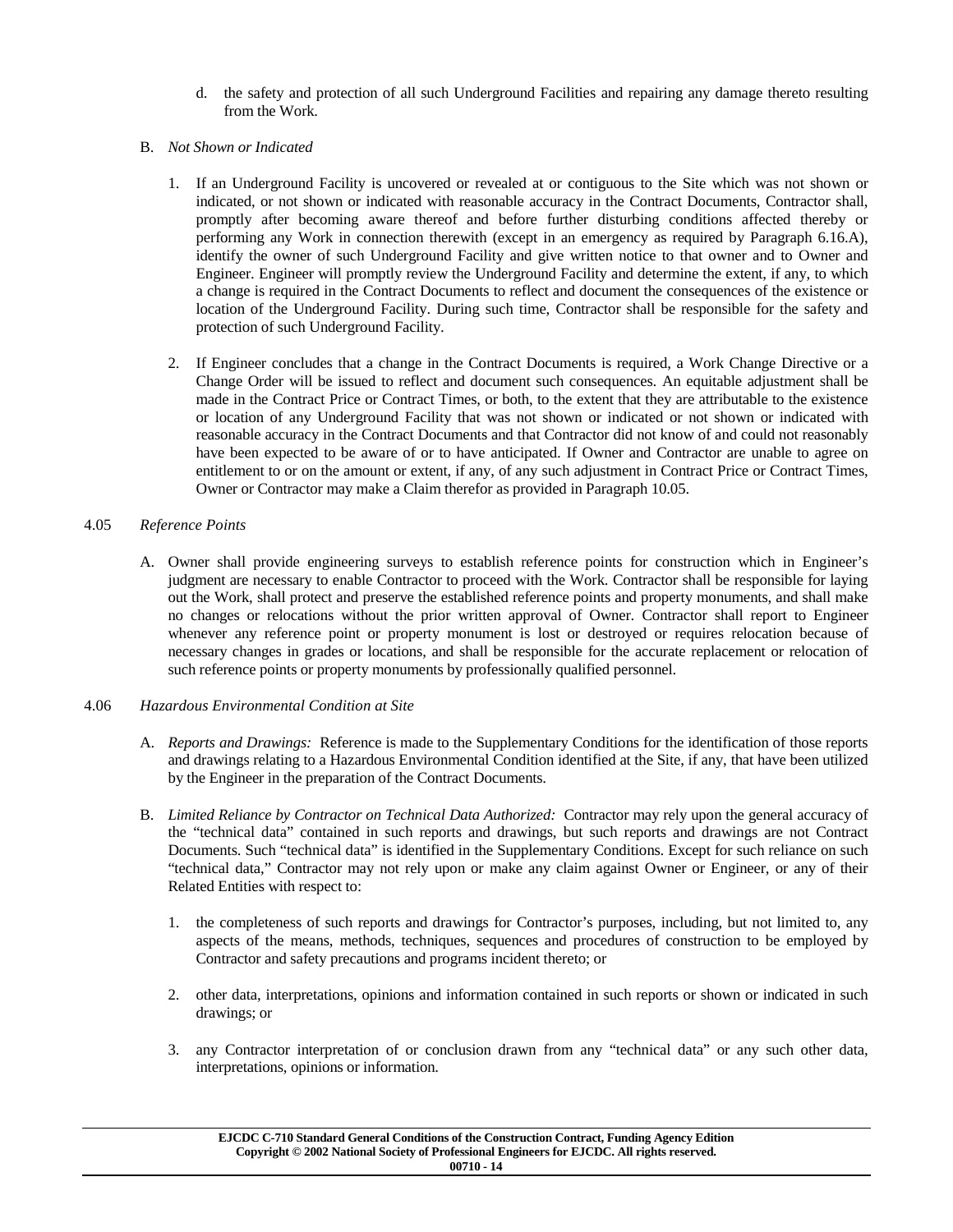- C. Contractor shall not be responsible for any Hazardous Environmental Condition uncovered or revealed at the Site which was not shown or indicated in Drawings or Specifications or identified in the Contract Documents to be within the scope of the Work. Contractor shall be responsible for a Hazardous Environmental Condition created with any materials brought to the Site by Contractor, Subcontractors, Suppliers, or anyone else for whom Contractor is responsible.
- D. If Contractor encounters a Hazardous Environmental Condition or if Contractor or anyone for whom Contractor is responsible creates a Hazardous Environmental Condition, Contractor shall immediately: (i) secure or otherwise isolate such condition; (ii) stop all Work in connection with such condition and in any area affected thereby (except in an emergency as required by Paragraph 6.16.A); and (iii) notify Owner and Engineer (and promptly thereafter confirm such notice in writing). Owner shall promptly consult with Engineer concerning the necessity for Owner to retain a qualified expert to evaluate such condition or take corrective action, if any.
- E. Contractor shall not be required to resume Work in connection with such condition or in any affected area until after Owner has obtained any required permits related thereto and delivered to Contractor written notice: (i) specifying that such condition and any affected area is or has been rendered safe for the resumption of Work; or (ii) specifying any special conditions under which such Work may be resumed safely. If Owner and Contractor cannot agree as to entitlement to or on the amount or extent, if any, of any adjustment in Contract Price or Contract Times, or both, as a result of such Work stoppage or such special conditions under which Work is agreed to be resumed by Contractor, either party may make a Claim therefor as provided in Paragraph 10.05.
- F. If after receipt of such written notice Contractor does not agree to resume such Work based on a reasonable belief it is unsafe, or does not agree to resume such Work under such special conditions, then Owner may order the portion of the Work that is in the area affected by such condition to be deleted from the Work. If Owner and Contractor cannot agree as to entitlement to or on the amount or extent, if any, of an adjustment in Contract Price or Contract Times as a result of deleting such portion of the Work, then either party may make a Claim therefor as provided in Paragraph 10.05. Owner may have such deleted portion of the Work performed by Owner's own forces or others in accordance with Article 7.
- G. To the fullest extent permitted by Laws and Regulations, Owner shall indemnify and hold harmless Contractor, Subcontractors, and Engineer, and the officers, directors, partners, employees, agents, consultants, and subcontractors of each and any of them from and against all claims, costs, losses, and damages (including but not limited to all fees and charges of engineers, architects, attorneys, and other professionals and all court or arbitration or other dispute resolution costs) arising out of or relating to a Hazardous Environmental Condition, provided that such Hazardous Environmental Condition: (i) was not shown or indicated in the Drawings or Specifications or identified in the Contract Documents to be included within the scope of the Work, and (ii) was not created by Contractor or by anyone for whom Contractor is responsible. Nothing in this Paragraph 4.06.G shall obligate Owner to indemnify any individual or entity from and against the consequences of that individual's or entity's own negligence.
- H. To the fullest extent permitted by Laws and Regulations, Contractor shall indemnify and hold harmless Owner and Engineer, and the officers, directors, partners, employees, agents, consultants, and subcontractors of each and any of them from and against all claims, costs, losses, and damages (including but not limited to all fees and charges of engineers, architects, attorneys, and other professionals and all court or arbitration or other dispute resolution costs) arising out of or relating to a Hazardous Environmental Condition created by Contractor or by anyone for whom Contractor is responsible. Nothing in this Paragraph 4.06. H shall obligate Contractor to indemnify any individual or entity from and against the consequences of that individual's or entity's own negligence.
- I. The provisions of Paragraphs 4.02, 4.03, and 4.04 do not apply to a Hazardous Environmental Condition uncovered or revealed at the Site.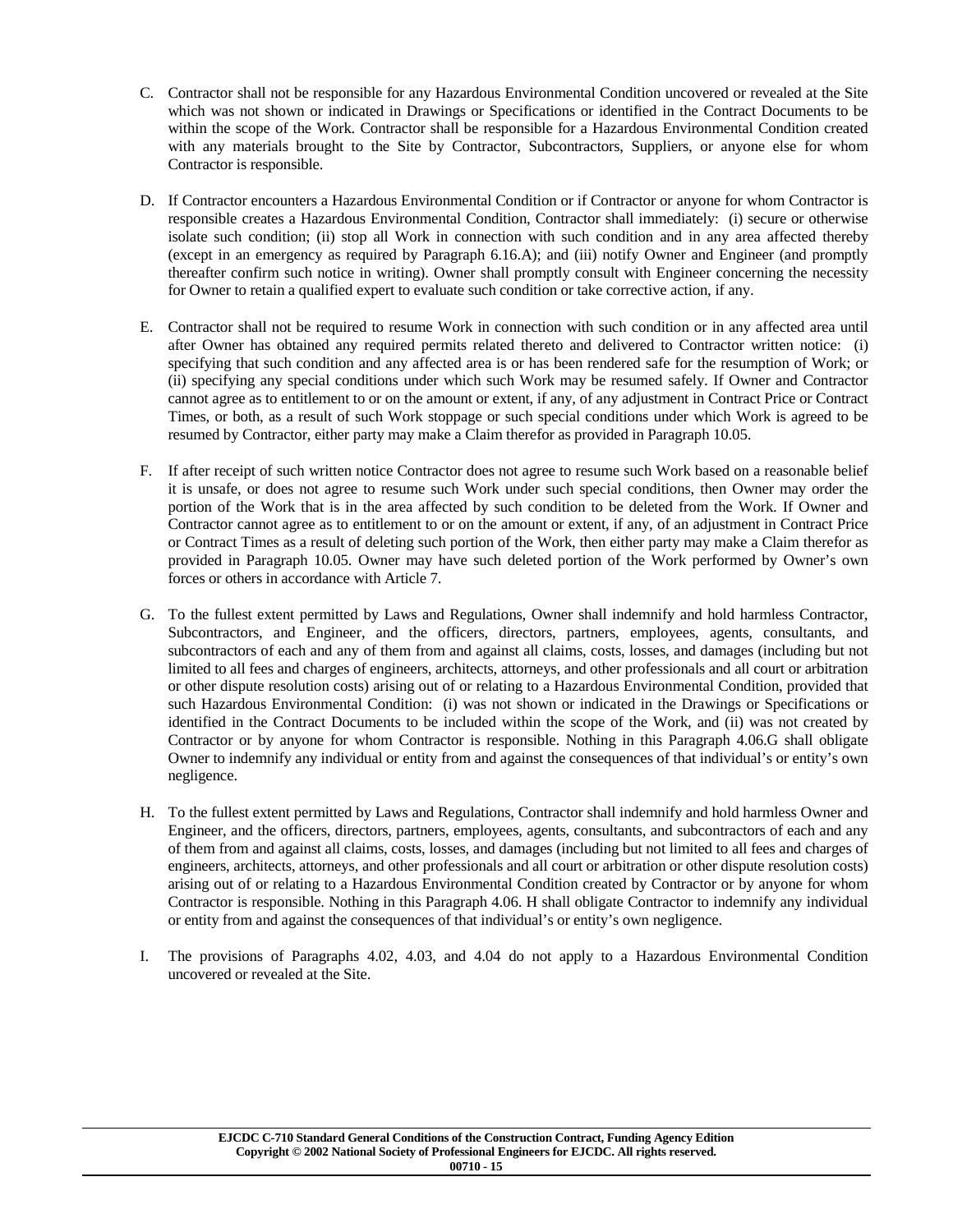#### **ARTICLE 5 – BONDS AND INSURANCE**

- 5.01 *Performance, Payment, and Other Bonds*
	- A. Contractor shall furnish performance and payment bonds, each in an amount at least equal to the Contract Price as security for the faithful performance and payment of all of Contractor's obligations under the Contract Documents. These bonds shall remain in effect until one year after the date when final payment becomes due or until completion of the correction period specified in Paragraph 13.07, whichever is later, except as provided otherwise by Laws or Regulations or by the Contract Documents. Contractor shall also furnish such other bonds as are required by the Contract Documents.
	- B. All bonds shall be in the form prescribed by the Contract Documents except as provided otherwise by Laws or Regulations, and shall be executed by such sureties as are named in the current list of "Companies Holding Certificates of Authority as Acceptable Sureties on Federal Bonds and as Acceptable Reinsuring Companies" as published in Circular 570 (amended) by the Financial Management Service, Surety Bond Branch, U.S. Department of the Treasury. All bonds signed by an agent must be accompanied by a certified copy of the agent's authority to act.
	- C. If the surety on any bond furnished by Contractor is declared bankrupt or becomes insolvent or its right to do business is terminated in any state where any part of the Project is located or it ceases to meet the requirements of Paragraph 5.01.B, Contractor shall promptly notify Owner and Engineer and shall, within 20 days after the event giving rise to such notification, provide another bond and surety, both of which shall comply with the requirements of Paragraphs 5.01.B and 5.02.
- 5.02 *Licensed Sureties and Insurers*
	- A. All bonds and insurance required by the Contract Documents to be purchased and maintained by Owner or Contractor shall be obtained from surety or insurance companies that are duly licensed or authorized in the jurisdiction in which the Project is located to issue bonds or insurance policies for the limits and coverages so required. Such surety and insurance companies shall also meet such additional requirements and qualifications as may be provided in the Supplementary Conditions.
- 5.03 *Certificates of Insurance*
	- A. Contractor shall deliver to Owner, with copies to each additional insured identified in the Supplementary Conditions, certificates of insurance (and other evidence of insurance requested by Owner or any other additional insured) which Contractor is required to purchase and maintain.
	- B. Owner shall deliver to Contractor, with copies to each additional insured identified in the Supplementary Conditions, certificates of insurance (and other evidence of insurance requested by Contractor or any other additional insured) which Owner is required to purchase and maintain.

#### 5.04 *Contractor's Liability Insurance*

- A. Contractor shall purchase and maintain such liability and other insurance as is appropriate for the Work being performed and as will provide protection from claims set forth below which may arise out of or result from Contractor's performance of the Work and Contractor's other obligations under the Contract Documents, whether it is to be performed by Contractor, any Subcontractor or Supplier, or by anyone directly or indirectly employed by any of them to perform any of the Work, or by anyone for whose acts any of them may be liable:
	- 1. claims under workers' compensation, disability benefits, and other similar employee benefit acts;
	- 2. claims for damages because of bodily injury, occupational sickness or disease, or death of Contractor's employees;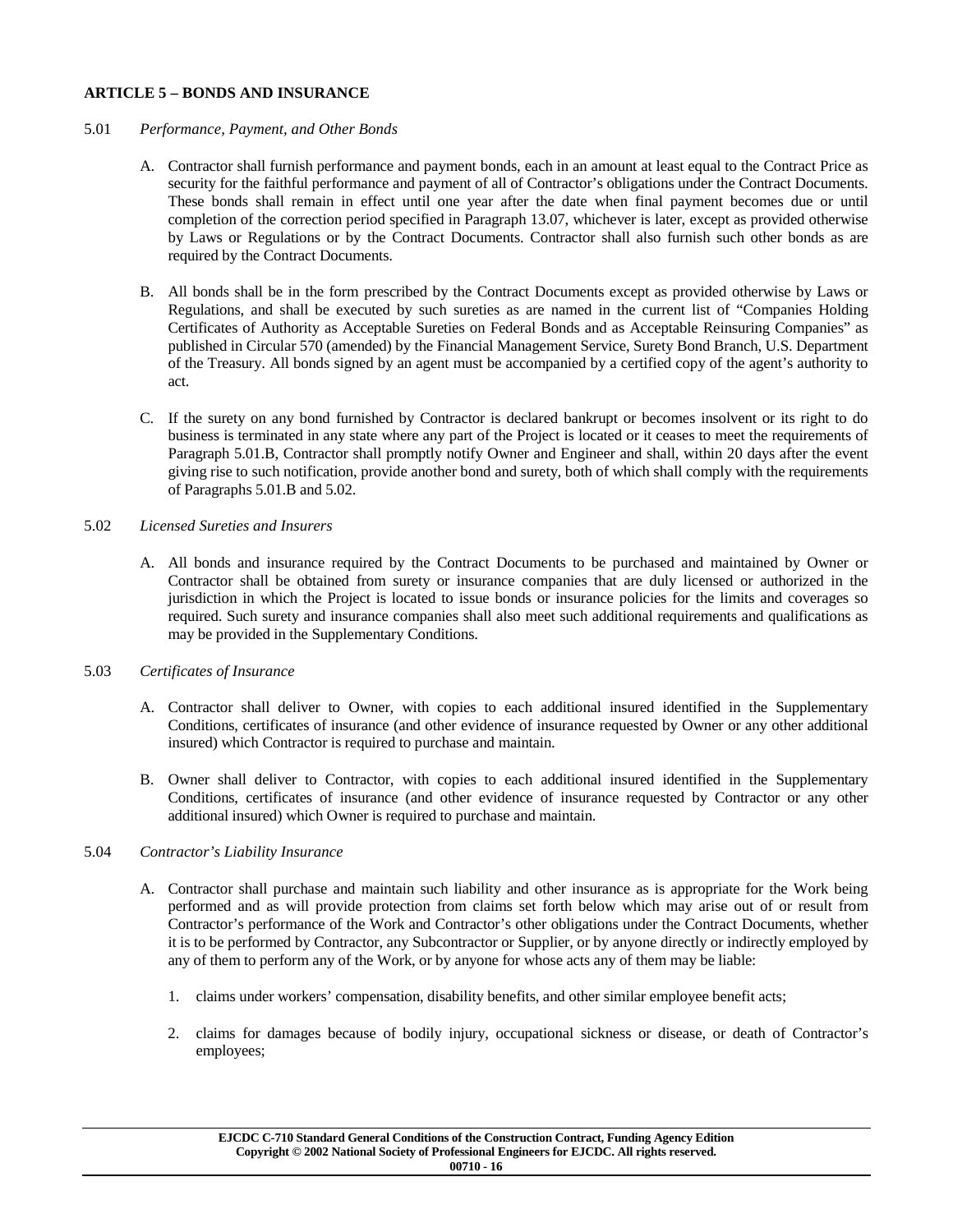- 3. claims for damages because of bodily injury, sickness or disease, or death of any person other than Contractor's employees;
- 4. claims for damages insured by reasonably available personal injury liability coverage which are sustained:
	- a. by any person as a result of an offense directly or indirectly related to the employment of such person by Contractor, or
	- b. by any other person for any other reason;
- 5. claims for damages, other than to the Work itself, because of injury to or destruction of tangible property wherever located, including loss of use resulting therefrom; and
- 6. claims for damages because of bodily injury or death of any person or property damage arising out of the ownership, maintenance or use of any motor vehicle.
- B. The policies of insurance required by this Paragraph 5.04 shall:
	- 1. with respect to insurance required by Paragraphs 5.04.A.3 through 5.04.A.6 inclusive, include as additional insureds (subject to any customary exclusion regarding professional liability) Owner and Engineer, and any other individuals or entities identified in the Supplementary Conditions, all of whom shall be listed as additional insureds, and include coverage for the respective officers, directors, partners, employees, agents, consultants and subcontractors of each and any of all such additional insureds, and the insurance afforded to these additional insureds shall provide primary coverage for all claims covered thereby;
	- 2. include at least the specific coverages and be written for not less than the limits of liability provided in the Supplementary Conditions or required by Laws or Regulations, whichever is greater;
	- 3. include completed operations insurance;
	- 4. include contractual liability insurance covering Contractor's indemnity obligations under Paragraphs 6.11 and 6.20;
	- 5. contain a provision or endorsement that the coverage afforded will not be canceled, materially changed or renewal refused until at least 30 days prior written notice has been given to Owner and Contractor and to each other additional insured identified in the Supplementary Conditions to whom a certificate of insurance has been issued (and the certificates of insurance furnished by the Contractor pursuant to Paragraph 5.03 will so provide);
	- 6. remain in effect at least until final payment and at all times thereafter when Contractor may be correcting, removing, or replacing defective Work in accordance with Paragraph 13.07; and
	- 7. with respect to completed operations insurance, and any insurance coverage written on a claims-made basis, remain in effect for at least two years after final payment.
		- a. Contractor shall furnish Owner and each other additional insured identified in the Supplementary Conditions, to whom a certificate of insurance has been issued, evidence satisfactory to Owner and any such additional insured of continuation of such insurance at final payment and one year thereafter.

#### 5.05 *Owner's Liability Insurance*

A. In addition to the insurance required to be provided by Contractor under Paragraph 5.04, Owner, at Owner's option, may purchase and maintain at Owner's expense Owner's own liability insurance as will protect Owner against claims which may arise from operations under the Contract Documents.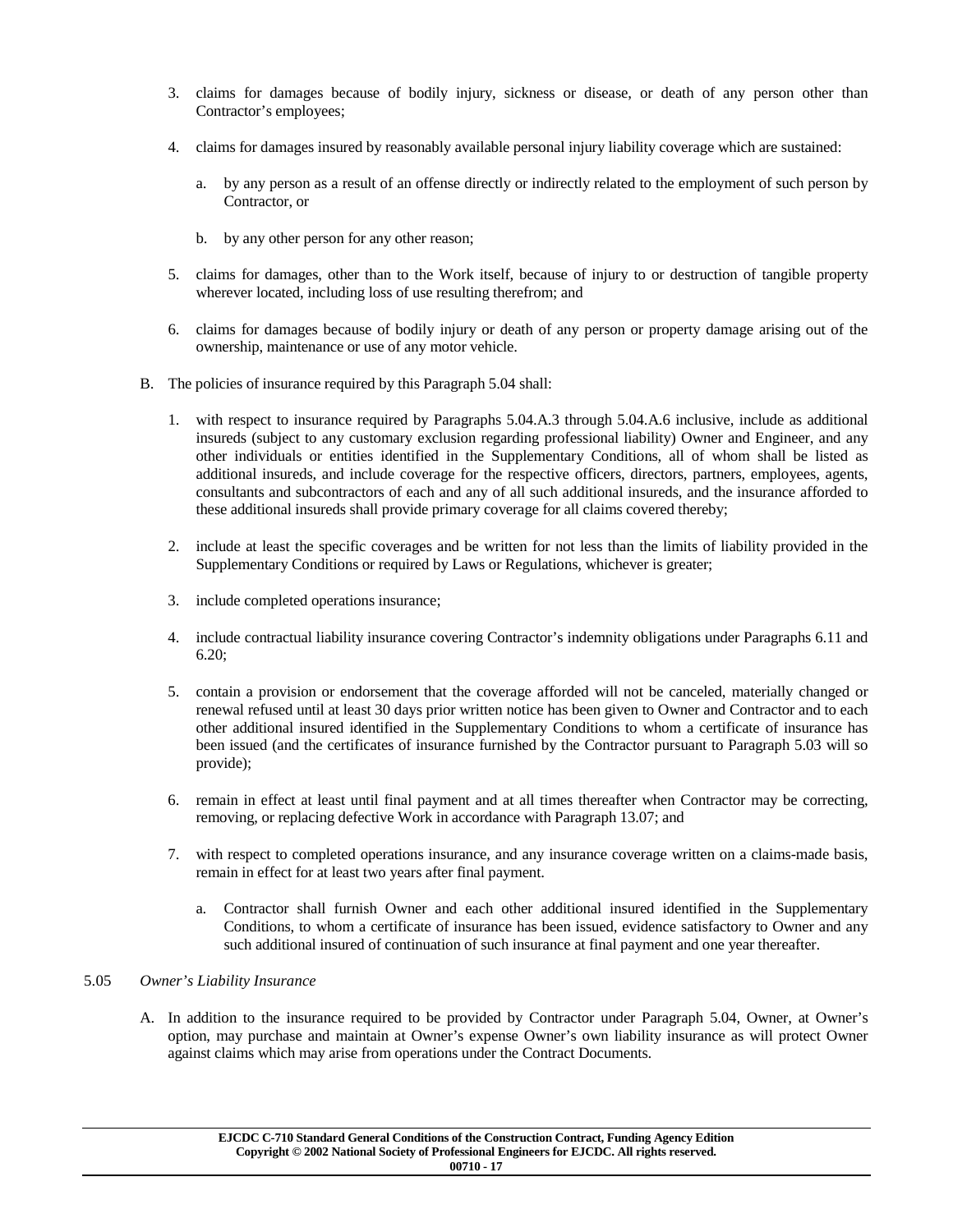#### 5.06 *Property Insurance*

- A. Unless otherwise provided in the Supplementary Conditions, Contractor shall purchase and maintain property insurance upon the Work at the Site in the amount of the full replacement cost thereof (Contractor shall be responsible for any deductible or self-insured retention.). This insurance shall:
	- 1. include the interests of Owner, Contractor, Subcontractors, and Engineer, and any other individuals or entities identified in the Supplementary Conditions, and the officers, directors, partners, employees, agents, consultants and subcontractors of any of them, each of whom is deemed to have an insurable interest and shall be listed as an insured or additional insured;
	- 2. be written on a Builder's Risk "all-risk" or open peril or special causes of loss policy form that shall at least include insurance for physical loss or damage to the Work, temporary buildings, falsework, and materials and equipment in transit, and shall insure against at least the following perils or causes of loss: fire, lightning, extended coverage, theft, vandalism and malicious mischief, earthquake, collapse, debris removal, demolition occasioned by enforcement of Laws and Regulations, water damage (other than caused by flood), and such other perils or causes of loss as may be specifically required by the Supplementary Conditions;
	- 3. include expenses incurred in the repair or replacement of any insured property (including but not limited to fees and charges of engineers and architects);
	- 4. cover materials and equipment stored at the Site or at another location that was agreed to in writing by Owner prior to being incorporated in the Work, provided that such materials and equipment have been included in an Application for Payment recommended by Engineer;
	- 5. allow for partial utilization of the Work by Owner;
	- 6. include testing and startup; and
	- 7. be maintained in effect until final payment is made unless otherwise agreed to in writing by Owner, Contractor, and Engineer with 30 days written notice to each other additional insured to whom a certificate of insurance has been issued.
- B. Contractor shall purchase and maintain such boiler and machinery insurance or additional property insurance as may be required by the Supplementary Conditions or Laws and Regulations which will include the interests of Owner, Contractor, Subcontractors, and Engineer, and any other individuals or entities identified in the Supplementary Conditions, and the officers, directors, partners, employees, agents, consultants and subcontractors of each and any of them, each of whom is deemed to have an insurable interest and shall be listed as an insured or additional insured.
- C. All the policies of insurance (and the certificates or other evidence thereof) required to be purchased and maintained in accordance with Paragraph 5.06 will contain a provision or endorsement that the coverage afforded will not be canceled or materially changed or renewal refused until at least 30 days prior written notice has been given to Owner and Contractor and to each other additional insured to whom a certificate of insurance has been issued and will contain waiver provisions in accordance with Paragraph 5.07.
- D. Owner shall not be responsible for purchasing and maintaining any property insurance specified in this Paragraph 5.06 to protect the interests of Contractor, Subcontractors, or others in the Work to the extent of any deductible amounts that are identified in the Supplementary Conditions. The risk of loss within such identified deductible amount will be borne by Contractor, Subcontractors, or others suffering any such loss, and if any of them wishes property insurance coverage within the limits of such amounts, each may purchase and maintain it at the purchaser's own expense.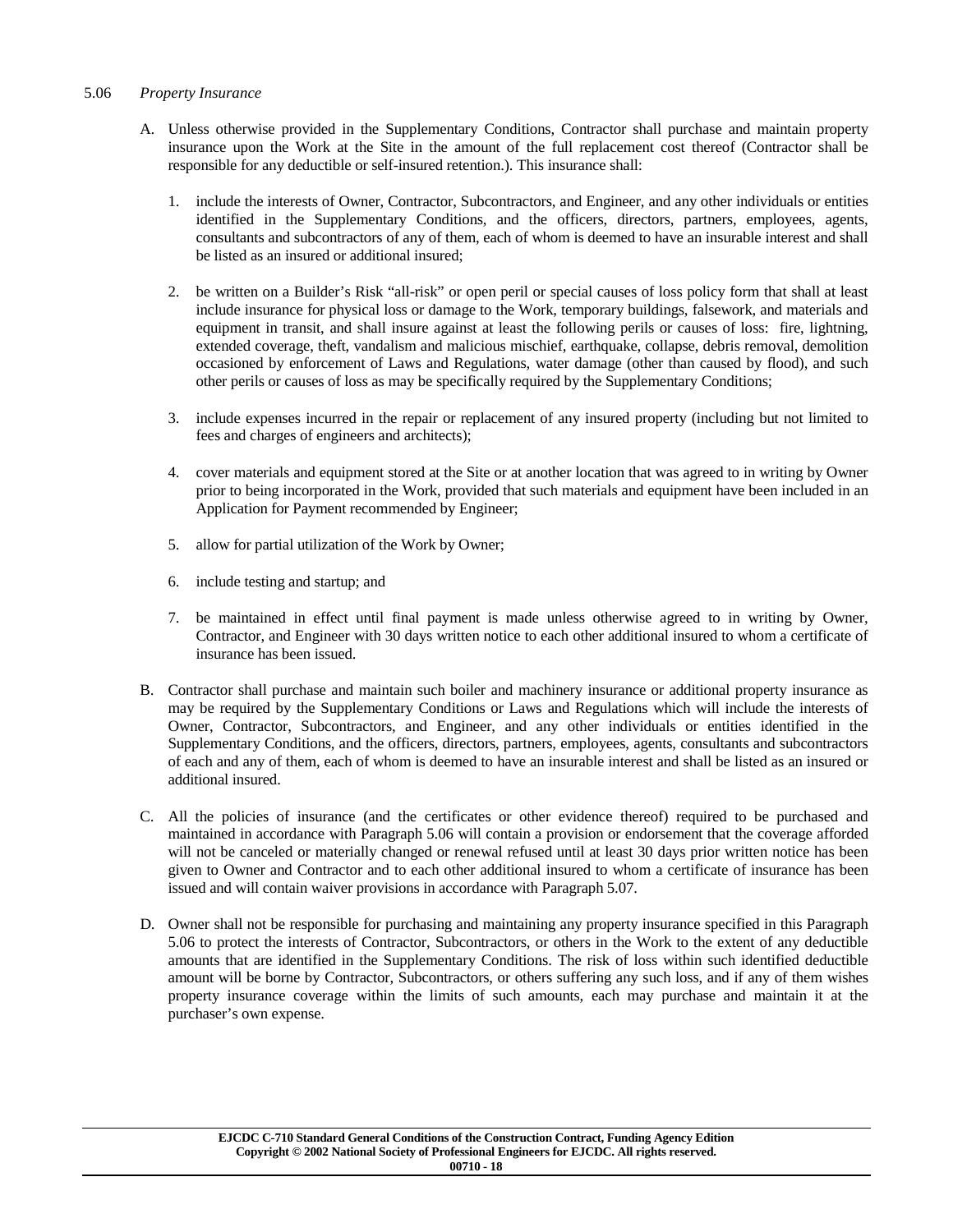#### 5.07 *Waiver of Rights*

- A. Owner and Contractor intend that all policies purchased in accordance with Paragraph 5.06 will protect Owner, Contractor, Subcontractors, and Engineer, and all other individuals or entities identified in the Supplementary Conditions to be listed as insureds or additional insureds (and the officers, directors, partners, employees, agents, consultants and subcontractors of each and any of them) in such policies and will provide primary coverage for all losses and damages caused by the perils or causes of loss covered thereby. All such policies shall contain provisions to the effect that in the event of payment of any loss or damage the insurers will have no rights of recovery against any of the insureds or additional insureds thereunder. Owner and Contractor waive all rights against each other and their respective officers, directors, partners, employees, agents, consultants and subcontractors of each and any of them for all losses and damages caused by, arising out of or resulting from any of the perils or causes of loss covered by such policies and any other property insurance applicable to the Work; and, in addition, waive all such rights against Subcontractors, and Engineer, and all other individuals or entities identified in the Supplementary Conditions to be listed as insured or additional insured (and the officers, directors, partners, employees, agents, consultants and subcontractors of each and any of them) under such policies for losses and damages so caused. None of the above waivers shall extend to the rights that any party making such waiver may have to the proceeds of insurance held by Contractor as trustee or otherwise payable under any policy so issued.
- B. Owner waives all rights against Contractor, Subcontractors, and Engineer, and the officers, directors, partners, employees, agents, consultants and subcontractors of each and any of them for:
	- 1. loss due to business interruption, loss of use, or other consequential loss extending beyond direct physical loss or damage to Owner's property or the Work caused by, arising out of, or resulting from fire or other perils whether or not insured by Owner; and
	- 2. loss or damage to the completed Project or part thereof caused by, arising out of, or resulting from fire or other insured peril or cause of loss covered by any property insurance maintained on the completed Project or part thereof by Owner during partial utilization pursuant to Paragraph 14.05, after Substantial Completion pursuant to Paragraph 14.04, or after final payment pursuant to Paragraph 14.07.
- C. Any insurance policy maintained by Owner covering any loss, damage or consequential loss referred to in Paragraph 5.07.B shall contain provisions to the effect that in the event of payment of any such loss, damage, or consequential loss, the insurers will have no rights of recovery against Contractor, Subcontractors, or Engineer, and the officers, directors, partners, employees, agents, consultants and subcontractors of each and any of them.

#### 5.08 *Receipt and Application of Insurance Proceeds*

- A. Any insured loss under the policies of insurance required by Paragraph 5.06 will be adjusted with Contractor and made payable to Contractor as fiduciary for the insureds, as their interests may appear, subject to the requirements of any applicable mortgage clause and of Paragraph 5.08.B. Contractor shall deposit in a separate account any money so received and shall distribute it in accordance with such agreement as the parties in interest may reach. If no other special agreement is reached, the damaged Work shall be repaired or replaced, the moneys so received applied on account thereof.
- B. Contractor as fiduciary shall have power to adjust and settle any loss with the insurers unless one of the parties in interest shall object in writing within 15 days after the occurrence of loss to Contractor's exercise of this power. If such objection be made, Contractor as fiduciary shall make settlement with the insurers in accordance with such agreement as the parties in interest may reach. If no such agreement among the parties in interest is reached, Contractor as fiduciary shall adjust and settle the loss with the insurers and, if required in writing by any party in interest, Contractor as fiduciary shall give bond for the proper performance of such duties.

#### 5.09 *Acceptance of Bonds and Insurance; Option to Replace*

A. If either Owner or Contractor has any objection to the coverage afforded by or other provisions of the bonds or insurance required to be purchased and maintained by the other party in accordance with Article 5 on the basis of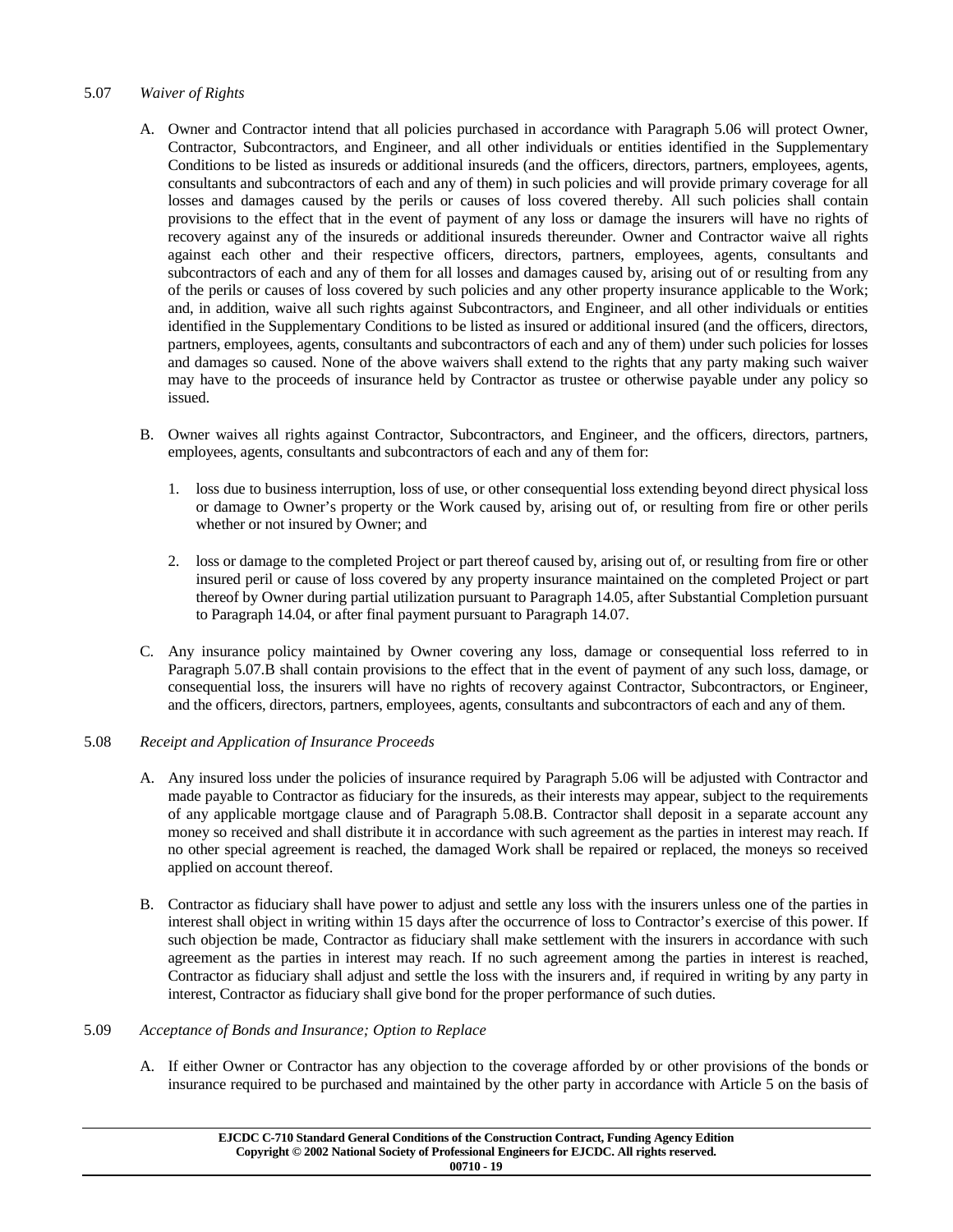non-conformance with the Contract Documents, the objecting party shall so notify the other party in writing within 10 days after receipt of the certificates (or other evidence requested) required by Paragraph 2.01.B. Owner and Contractor shall each provide to the other such additional information in respect of insurance provided as the other may reasonably request. If either party does not purchase or maintain all of the bonds and insurance required of such party by the Contract Documents, such party shall notify the other party in writing of such failure to purchase prior to the start of the Work, or of such failure to maintain prior to any change in the required coverage. Without prejudice to any other right or remedy, the other party may elect to obtain equivalent bonds or insurance to protect such other party's interests at the expense of the party who was required to provide such coverage, and a Change Order shall be issued to adjust the Contract Price accordingly.

#### 5.10 *Partial Utilization, Acknowledgment of Property Insurer*

A. If Owner finds it necessary to occupy or use a portion or portions of the Work prior to Substantial Completion of all the Work as provided in Paragraph 14.05, no such use or occupancy shall commence before the insurers providing the property insurance pursuant to Paragraph 5.06 have acknowledged notice thereof and in writing effected any changes in coverage necessitated thereby. The insurers providing the property insurance shall consent by endorsement on the policy or policies, but the property insurance shall not be canceled or permitted to lapse on account of any such partial use or occupancy.

#### **ARTICLE 6 – CONTRACTOR'S RESPONSIBILITIES**

#### 6.01 *Supervision and Superintendence*

- A. Contractor shall supervise, inspect, and direct the Work competently and efficiently, devoting such attention thereto and applying such skills and expertise as may be necessary to perform the Work in accordance with the Contract Documents. Contractor shall be solely responsible for the means, methods, techniques, sequences, and procedures of construction. Contractor shall not be responsible for the negligence of Owner or Engineer in the design or specification of a specific means, method, technique, sequence, or procedure of construction which is shown or indicated in and expressly required by the Contract Documents.
- B. At all times during the progress of the Work, Contractor shall assign a competent resident superintendent who shall not be replaced without written notice to Owner and Engineer except under extraordinary circumstances. The superintendent will be Contractor's representative at the Site and shall have authority to act on behalf of Contractor. All communications given to or received from the superintendent shall be binding on Contractor.

#### 6.02 *Labor; Working Hours*

- A. Contractor shall provide competent, suitably qualified personnel to survey and lay out the Work and perform construction as required by the Contract Documents. Contractor shall at all times maintain good discipline and order at the Site.
- B. Except as otherwise required for the safety or protection of persons or the Work or property at the Site or adjacent thereto, and except as otherwise stated in the Contract Documents, all Work at the Site shall be performed during regular working hours. Contractor will not permit the performance of Work on a Saturday, Sunday, or any legal holiday without Owner's written consent (which will not be unreasonably withheld) given after prior written notice to Engineer.

#### 6.03 *Services, Materials, and Equipment*

- A. Unless otherwise specified in the Contract Documents, Contractor shall provide and assume full responsibility for all services, materials, equipment, labor, transportation, construction equipment and machinery, tools, appliances, fuel, power, light, heat, telephone, water, sanitary facilities, temporary facilities, and all other facilities and incidentals necessary for the performance, testing, start-up, and completion of the Work.
- B. All materials and equipment incorporated into the Work shall be as specified or, if not specified, shall be of good quality and new, except as otherwise provided in the Contract Documents. All special warranties and guarantees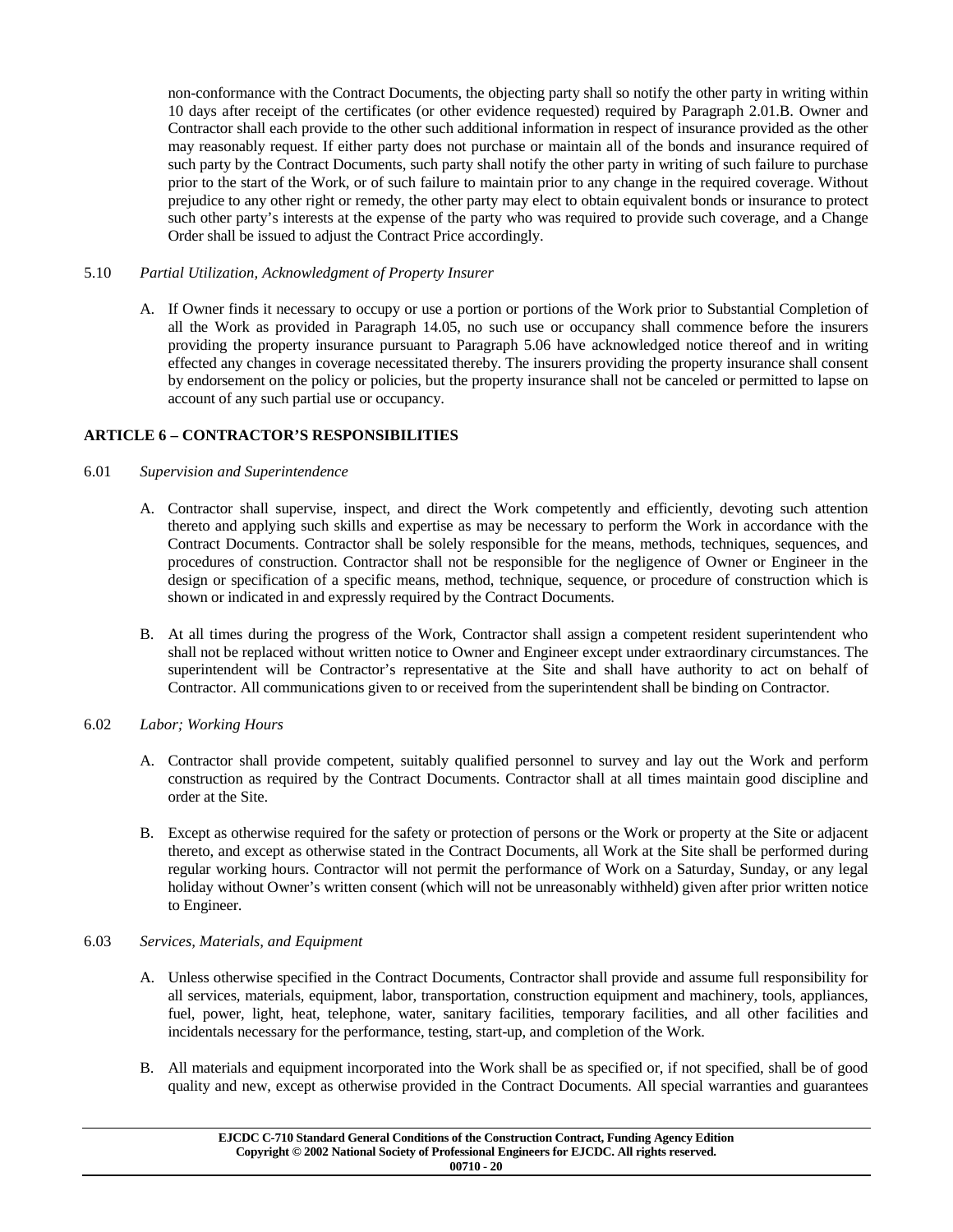required by the Specifications shall expressly run to the benefit of Owner. If required by Engineer, Contractor shall furnish satisfactory evidence (including reports of required tests) as to the source, kind, and quality of materials and equipment.

C. All materials and equipment shall be stored, applied, installed, connected, erected, protected, used, cleaned, and conditioned in accordance with instructions of the applicable Supplier, except as otherwise may be provided in the Contract Documents.

#### 6.04 *Progress Schedule*

- A. Contractor shall adhere to the Progress Schedule established in accordance with Paragraph 2.07 as it may be adjusted from time to time as provided below.
	- 1. Contractor shall submit to Engineer for acceptance (to the extent indicated in Paragraph 2.07) proposed adjustments in the Progress Schedule that will not result in changing the Contract Times. Such adjustments will comply with any provisions of the General Requirements applicable thereto.
	- 2. Proposed adjustments in the Progress Schedule that will change the Contract Times shall be submitted in accordance with the requirements of Article 12. Adjustments in Contract Times may only be made by a Change Order.

#### 6.05 *Substitutes and "Or-Equals"*

- A. Whenever an item of material or equipment is specified or described in the Contract Documents by using the name of a proprietary item or the name of a particular Supplier, the specification or description is intended to establish the type, function, appearance, and quality required. Unless the specification or description contains or is followed by words reading that no like, equivalent, or "or-equal" item or no substitution is permitted, other items of material or equipment or material or equipment of other Suppliers may be submitted to Engineer for review under the circumstances described below.
	- 1. *"Or-Equal" Items:* If in Engineer's sole discretion an item of material or equipment proposed by Contractor is functionally equal to that named and sufficiently similar so that no change in related Work will be required, it may be considered by Engineer as an "or-equal" item, in which case review and approval of the proposed item may, in Engineer's sole discretion, be accomplished without compliance with some or all of the requirements for approval of proposed substitute items. For the purposes of this Paragraph 6.05.A.1, a proposed item of material or equipment will be considered functionally equal to an item so named if:
		- a. in the exercise of reasonable judgment Engineer determines that:
			- 1) it is at least equal in materials of construction, quality, durability, appearance, strength, and design characteristics;
			- 2) it will reliably perform at least equally well the function and achieve the results imposed by the design concept of the completed Project as a functioning whole;
			- 3) it has a proven record of performance and availability of responsive service; and
		- b. Contractor certifies that, if approved and incorporated into the Work:
			- 1) there will be no increase in cost to the Owner or increase in Contract Times, and
			- 2) it will conform substantially to the detailed requirements of the item named in the Contract Documents.
	- 2. Substitute Items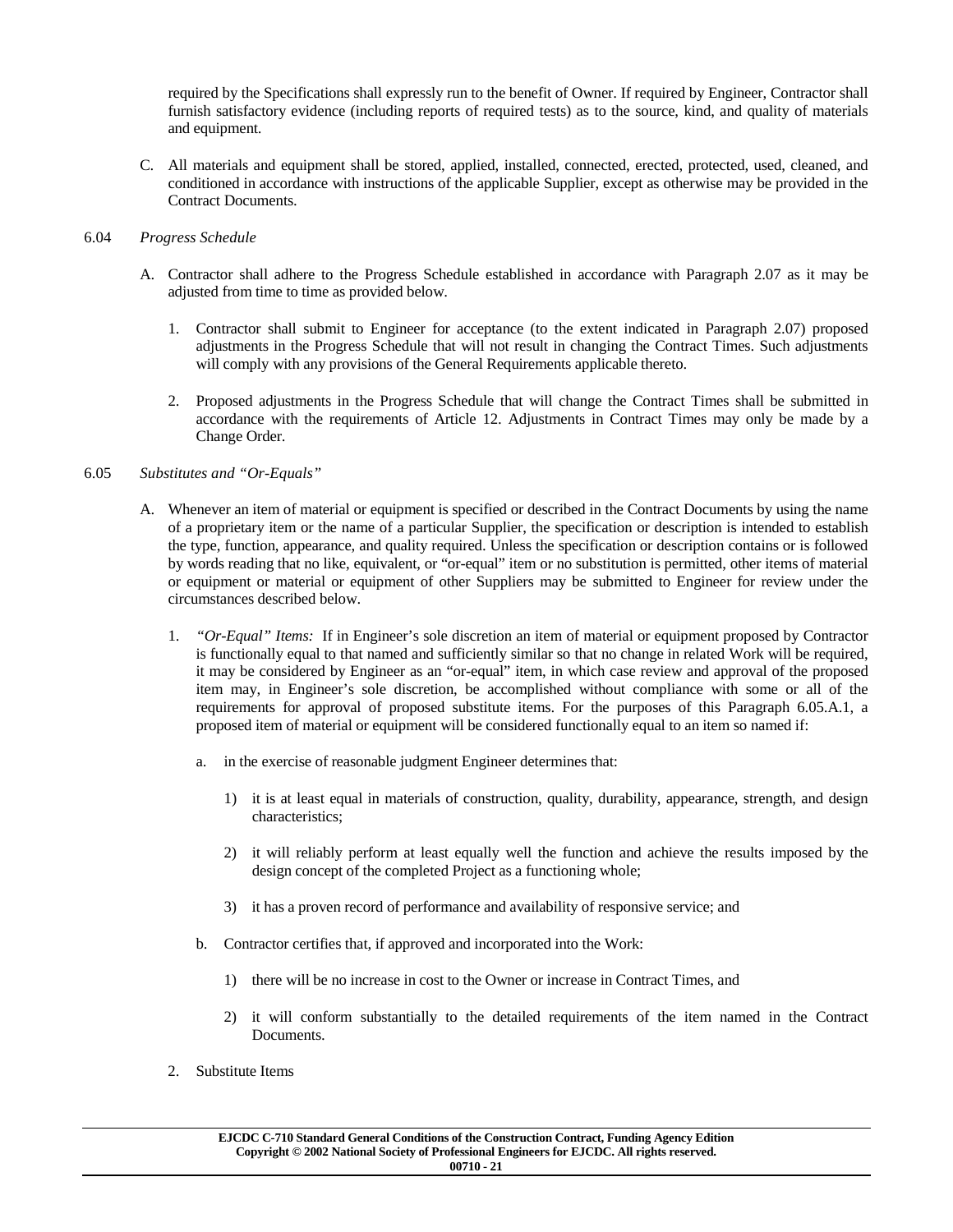- a. If in Engineer's sole discretion an item of material or equipment proposed by Contractor does not qualify as an "or-equal" item under Paragraph 6.05.A.1, it will be considered a proposed substitute item.
- b. Contractor shall submit sufficient information as provided below to allow Engineer to determine that the item of material or equipment proposed is essentially equivalent to that named and an acceptable substitute therefor. Requests for review of proposed substitute items of material or equipment will not be accepted by Engineer from anyone other than Contractor.
- c. The procedure requirements for review by Engineer will be as set forth in Paragraph 6.05.A.2.d, as supplemented in the General Requirements and as Engineer may decide is appropriate under the circumstances.
- d. Contractor shall make written application to Engineer for review of a proposed substitute item of material or equipment that Contractor seeks to furnish or use. The application:
	- 1) shall certify that the proposed substitute item will:
		- a) will perform adequately the functions and achieve the results called for by the general design,
		- b) be similar in substance to that specified, and
		- c) be suited to the same use as that specified;
	- 2) will state:
		- a) the extent, if any, to which the use of the proposed substitute item will prejudice Contractor's achievement of Substantial Completion on time;
		- b) whether or not use of the proposed substitute item in the Work will require a change in any of the Contract Documents (or in the provisions of any other direct contract with Owner for other work on the Project) to adapt the design to the proposed substitute item; and
		- c) whether or not incorporation or use of the proposed substitute item in connection with the Work is subject to payment of any license fee or royalty;
	- 3) will identify:
		- a) all variations of the proposed substitute item from that specified , and
		- b) available engineering, sales, maintenance, repair, and replacement services;
	- 4) and shall contain an itemized estimate of all costs or credits that will result directly or indirectly from use of such substitute item, including costs of redesign and claims of other contractors affected by any resulting change.
- B. *Substitute Construction Methods or Procedures:* If a specific means, method, technique, sequence, or procedure of construction is expressly required by the Contract Documents, Contractor may furnish or utilize a substitute means, method, technique, sequence, or procedure of construction approved by Engineer. Contractor shall submit sufficient information to allow Engineer, in Engineer's sole discretion, to determine that the substitute proposed is equivalent to that expressly called for by the Contract Documents. The requirements for review by Engineer will be similar to those provided in Paragraph 6.05.A.2.
- C. *Engineer's Evaluation:* Engineer will be allowed a reasonable time within which to evaluate each proposal or submittal made pursuant to Paragraphs 6.05.A and 6.05.B. Engineer may require Contractor to furnish additional data about the proposed substitute item. Engineer will be the sole judge of acceptability. No "or equal" or

**EJCDC C-710 Standard General Conditions of the Construction Contract, Funding Agency Edition Copyright © 2002 National Society of Professional Engineers for EJCDC. All rights reserved.**

#### **00710 - 22**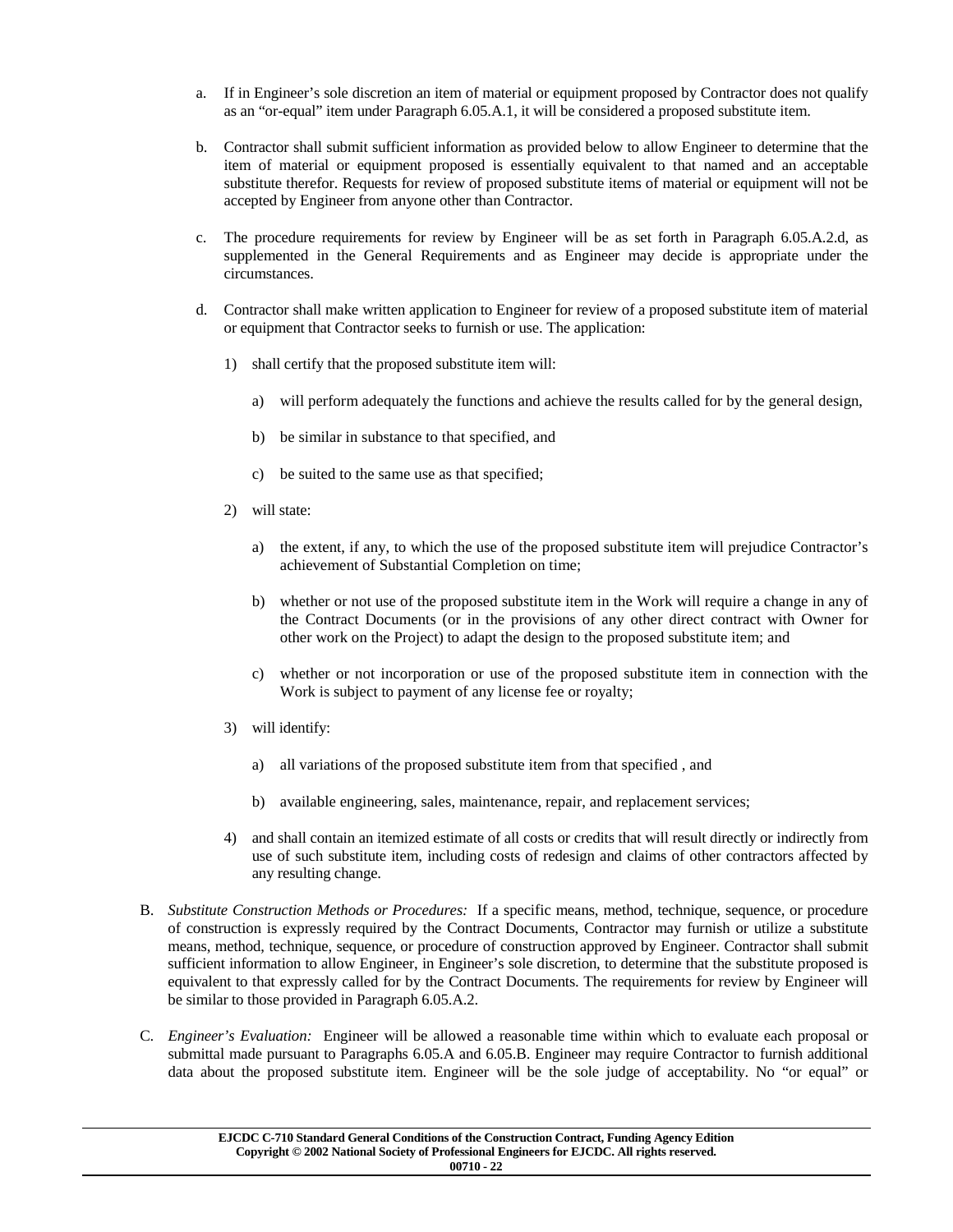substitute will be ordered, installed or utilized until Engineer's review is complete, which will be evidenced by either a Change Order for a substitute or an approved Shop Drawing for an "or equal." Engineer will advise Contractor in writing of any negative determination.

- D. *Special Guarantee:* Owner may require Contractor to furnish at Contractor's expense a special performance guarantee or other surety with respect to any substitute.
- E. *Engineer's Cost Reimbursement*: Engineer will record Engineer's costs in evaluating a substitute proposed or submitted by Contractor pursuant to Paragraphs 6.05.A.2 and 6.05.B. Whether or not Engineer approves a substitute item so proposed or submitted by Contractor, Contractor shall reimburse Owner for the charges of Engineer for evaluating each such proposed substitute. Contractor shall also reimburse Owner for the charges of Engineer for making changes in the Contract Documents (or in the provisions of any other direct contract with Owner) resulting from the acceptance of each proposed substitute.
- F. *Contractor's Expense*: Contractor shall provide all data in support of any proposed substitute or "or-equal" at Contractor's expense.
- 6.06 *Concerning Subcontractors, Suppliers, and Others*
	- A. Contractor shall not employ any Subcontractor, Supplier, or other individual or entity (including those acceptable to Owner as indicated in Paragraph 6.06.B), whether initially or as a replacement, against whom Owner may have reasonable objection. Contractor shall not be required to employ any Subcontractor, Supplier, or other individual or entity to furnish or perform any of the Work against whom Contractor has reasonable objection.
	- B. If the Supplementary Conditions require the identity of certain Subcontractors, Suppliers, or other individuals or entities to be submitted to Owner in advance for acceptance by Owner by a specified date prior to the Effective Date of the Agreement, and if Contractor has submitted a list thereof in accordance with the Supplementary Conditions, Owner's acceptance (either in writing or by failing to make written objection thereto by the date indicated for acceptance or objection in the Bidding Documents or the Contract Documents) of any such Subcontractor, Supplier, or other individual or entity so identified may be revoked on the basis of reasonable objection after due investigation. Contractor shall submit an acceptable replacement for the rejected Subcontractor, Supplier, or other individual or entity, and the Contract Price will be adjusted by the difference in the cost occasioned by such replacement, and an appropriate Change Order will be issued. No acceptance by Owner of any such Subcontractor, Supplier, or other individual or entity, whether initially or as a replacement, shall constitute a waiver of any right of Owner or Engineer to reject defective Work.
	- C. Contractor shall be fully responsible to Owner and Engineer for all acts and omissions of the Subcontractors, Suppliers, and other individuals or entities performing or furnishing any of the Work just as Contractor is responsible for Contractor's own acts and omissions. Nothing in the Contract Documents:
		- 1. shall create for the benefit of any such Subcontractor, Supplier, or other individual or entity any contractual relationship between Owner or Engineer and any such Subcontractor, Supplier or other individual or entity, nor
		- 2. shall anything in the Contract Documents create any obligation on the part of Owner or Engineer to pay or to see to the payment of any moneys due any such Subcontractor, Supplier, or other individual or entity except as may otherwise be required by Laws and Regulations.
	- D. Contractor shall be solely responsible for scheduling and coordinating the Work of Subcontractors, Suppliers, and other individuals or entities performing or furnishing any of the Work under a direct or indirect contract with Contractor.
	- E. Contractor shall require all Subcontractors, Suppliers, and such other individuals or entities performing or furnishing any of the Work to communicate with Engineer through Contractor.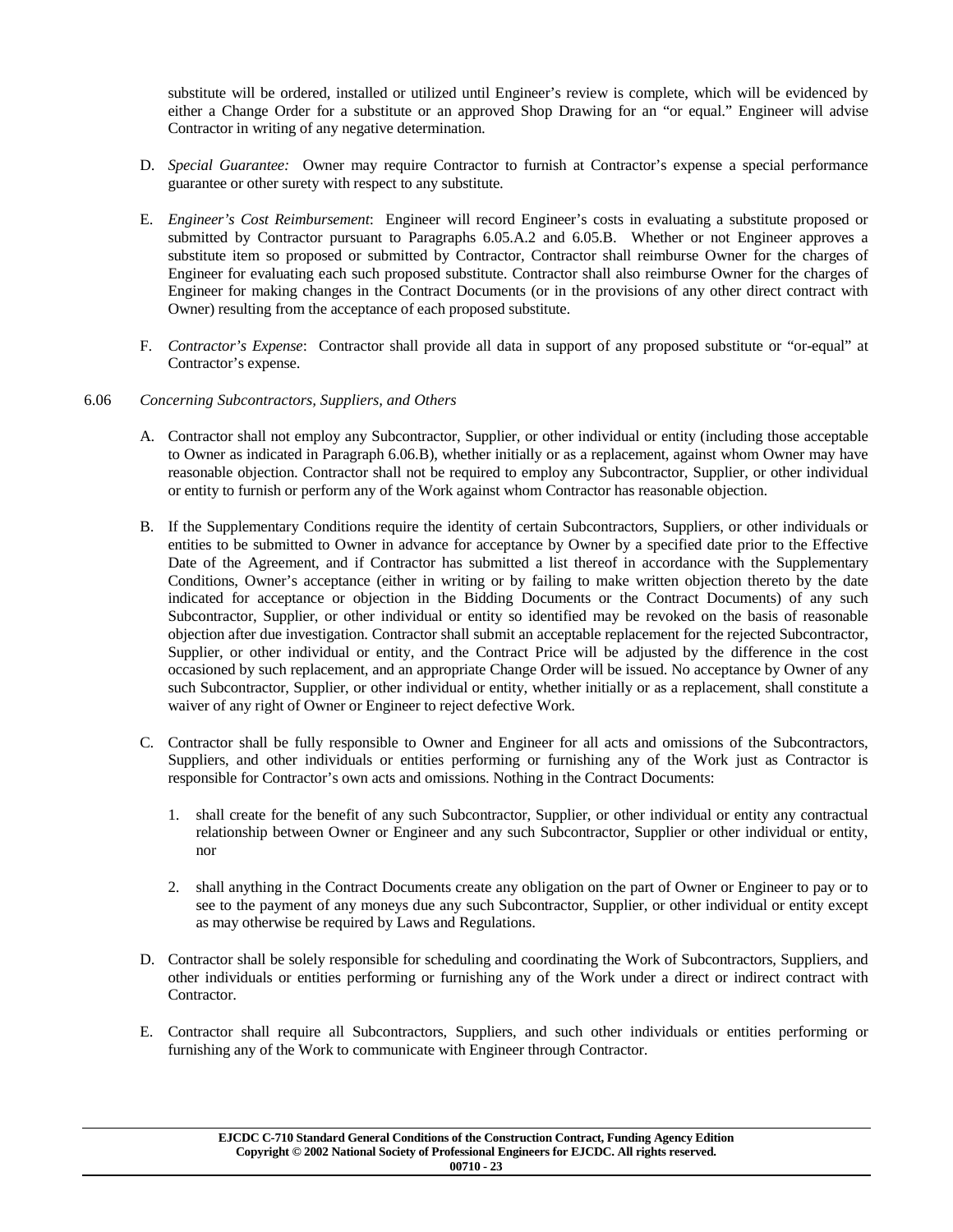- F. The divisions and sections of the Specifications and the identifications of any Drawings shall not control Contractor in dividing the Work among Subcontractors or Suppliers or delineating the Work to be performed by any specific trade.
- G. All Work performed for Contractor by a Subcontractor or Supplier will be pursuant to an appropriate agreement between Contractor and the Subcontractor or Supplier which specifically binds the Subcontractor or Supplier to the applicable terms and conditions of the Contract Documents for the benefit of Owner and Engineer. Whenever any such agreement is with a Subcontractor or Supplier who is listed as an additional insured on the property insurance provided in Paragraph 5.06, the agreement between the Contractor and the Subcontractor or Supplier will contain provisions whereby the Subcontractor or Supplier waives all rights against Owner, Contractor, and Engineer, and all other individuals or entities identified in the Supplementary Conditions to be listed as insureds or additional insureds (and the officers, directors, partners, employees, agents, consultants and subcontractors of each and any of them) for all losses and damages caused by, arising out of, relating to, or resulting from any of the perils or causes of loss covered by such policies and any other property insurance applicable to the Work. If the insurers on any such policies require separate waiver forms to be signed by any Subcontractor or Supplier, Contractor will obtain the same.

#### 6.07 *Patent Fees and Royalties*

- A. Contractor shall pay all license fees and royalties and assume all costs incident to the use in the performance of the Work or the incorporation in the Work of any invention, design, process, product, or device which is the subject of patent rights or copyrights held by others. If a particular invention, design, process, product, or device is specified in the Contract Documents for use in the performance of the Work and if to the actual knowledge of Owner or Engineer its use is subject to patent rights or copyrights calling for the payment of any license fee or royalty to others, the existence of such rights shall be disclosed by Owner in the Contract Documents.
- B. To the fullest extent permitted by Laws and Regulations, Contractor shall indemnify and hold harmless Owner and Engineer, and the officers, directors, partners, employees, agents, consultants and subcontractors of each and any of them from and against all claims, costs, losses, and damages (including but not limited to all fees and charges of engineers, architects, attorneys, and other professionals and all court or arbitration or other dispute resolution costs) arising out of or relating to any infringement of patent rights or copyrights incident to the use in the performance of the Work or resulting from the incorporation in the Work of any invention, design, process, product, or device not specified in the Contract Documents.

#### 6.08 *Permits*

A. Unless otherwise provided in the Supplementary Conditions, Contractor shall obtain and pay for all construction permits and licenses. Owner shall assist Contractor, when necessary, in obtaining such permits and licenses. Contractor shall pay all governmental charges and inspection fees necessary for the prosecution of the Work which are applicable at the time of opening of Bids, or, if there are no Bids, on the Effective Date of the Agreement. Owner shall pay all charges of utility owners for connections for providing permanent service to the Work.

#### 6.09 *Laws and Regulations*

- A. Contractor shall give all notices required by and shall comply with all Laws and Regulations applicable to the performance of the Work. Except where otherwise expressly required by applicable Laws and Regulations, neither Owner nor Engineer shall be responsible for monitoring Contractor's compliance with any Laws or Regulations.
- B. If Contractor performs any Work knowing or having reason to know that it is contrary to Laws or Regulations, Contractor shall bear all claims, costs, losses, and damages (including but not limited to all fees and charges of engineers, architects, attorneys, and other professionals and all court or arbitration or other dispute resolution costs) arising out of or relating to such Work. However, it shall not be Contractor's primary responsibility to make certain that the Specifications and Drawings are in accordance with Laws and Regulations, but this shall not relieve Contractor of Contractor's obligations under Paragraph 3.03.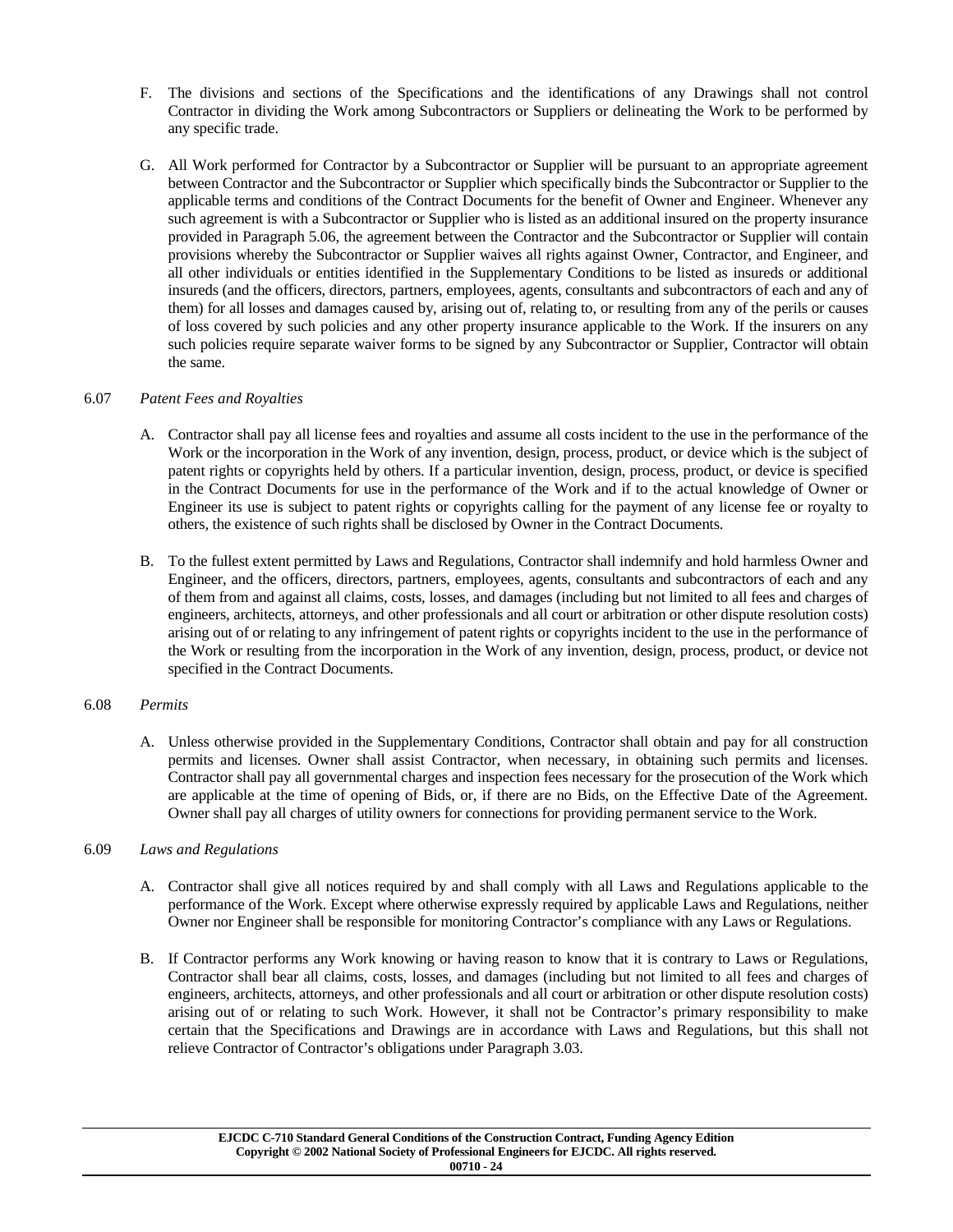C. Changes in Laws or Regulations not known at the time of opening of Bids (or, on the Effective Date of the Agreement if there were no Bids) having an effect on the cost or time of performance of the Work shall be the subject of an adjustment in Contract Price or Contract Times. If Owner and Contractor are unable to agree on entitlement to or on the amount or extent, if any, of any such adjustment, a Claim may be made therefor as provided in Paragraph 10.05.

#### 6.10 *Taxes*

A. Contractor shall pay all sales, consumer, use, and other similar taxes required to be paid by Contractor in accordance with the Laws and Regulations of the place of the Project which are applicable during the performance of the Work.

#### 6.11 *Use of Site and Other Areas*

#### A. *Limitation on Use of Site and Other Areas*

- 1. Contractor shall confine construction equipment, the storage of materials and equipment, and the operations of workers to the Site and other areas permitted by Laws and Regulations, and shall not unreasonably encumber the Site and other areas with construction equipment or other materials or equipment. Contractor shall assume full responsibility for any damage to any such land or area, or to the owner or occupant thereof, or of any adjacent land or areas resulting from the performance of the Work.
- 2. Should any claim be made by any such owner or occupant because of the performance of the Work, Contractor shall promptly settle with such other party by negotiation or otherwise resolve the claim by arbitration or other dispute resolution proceeding or at law.
- 3. To the fullest extent permitted by Laws and Regulations, Contractor shall indemnify and hold harmless Owner and Engineer, and the officers, directors, partners, employees, agents, consultants and subcontractors of each and any of them from and against all claims, costs, losses, and damages (including but not limited to all fees and charges of engineers, architects, attorneys, and other professionals and all court or arbitration or other dispute resolution costs) arising out of or relating to any claim or action, legal or equitable, brought by any such owner or occupant against Owner, Engineer, or any other party indemnified hereunder to the extent caused by or based upon Contractor's performance of the Work.
- B. *Removal of Debris During Performance of the Work:* During the progress of the Work Contractor shall keep the Site and other areas free from accumulations of waste materials, rubbish, and other debris. Removal and disposal of such waste materials, rubbish, and other debris shall conform to applicable Laws and Regulations.
- C. *Cleaning:* Prior to Substantial Completion of the Work, Contractor shall clean the Site and the Work and make it ready for utilization by Owner. At the completion of the Work Contractor shall remove from the Site all tools, appliances, construction equipment and machinery, and surplus materials and shall restore to original condition all property not designated for alteration by the Contract Documents.
- D. *Loading Structures:* Contractor shall not load nor permit any part of any structure to be loaded in any manner that will endanger the structure, nor shall Contractor subject any part of the Work or adjacent property to stresses or pressures that will endanger it.

#### 6.12 *Record Documents*

A. Contractor shall maintain in a safe place at the Site one record copy of all Drawings, Specifications, Addenda, Change Orders, Work Change Directives, Field Orders, and written interpretations and clarifications in good order and annotated to show changes made during construction. These record documents together with all approved Samples and a counterpart of all approved Shop Drawings will be available to Engineer for reference. Upon completion of the Work, these record documents, Samples, and Shop Drawings will be delivered to Engineer for Owner.

#### **00710 - 25**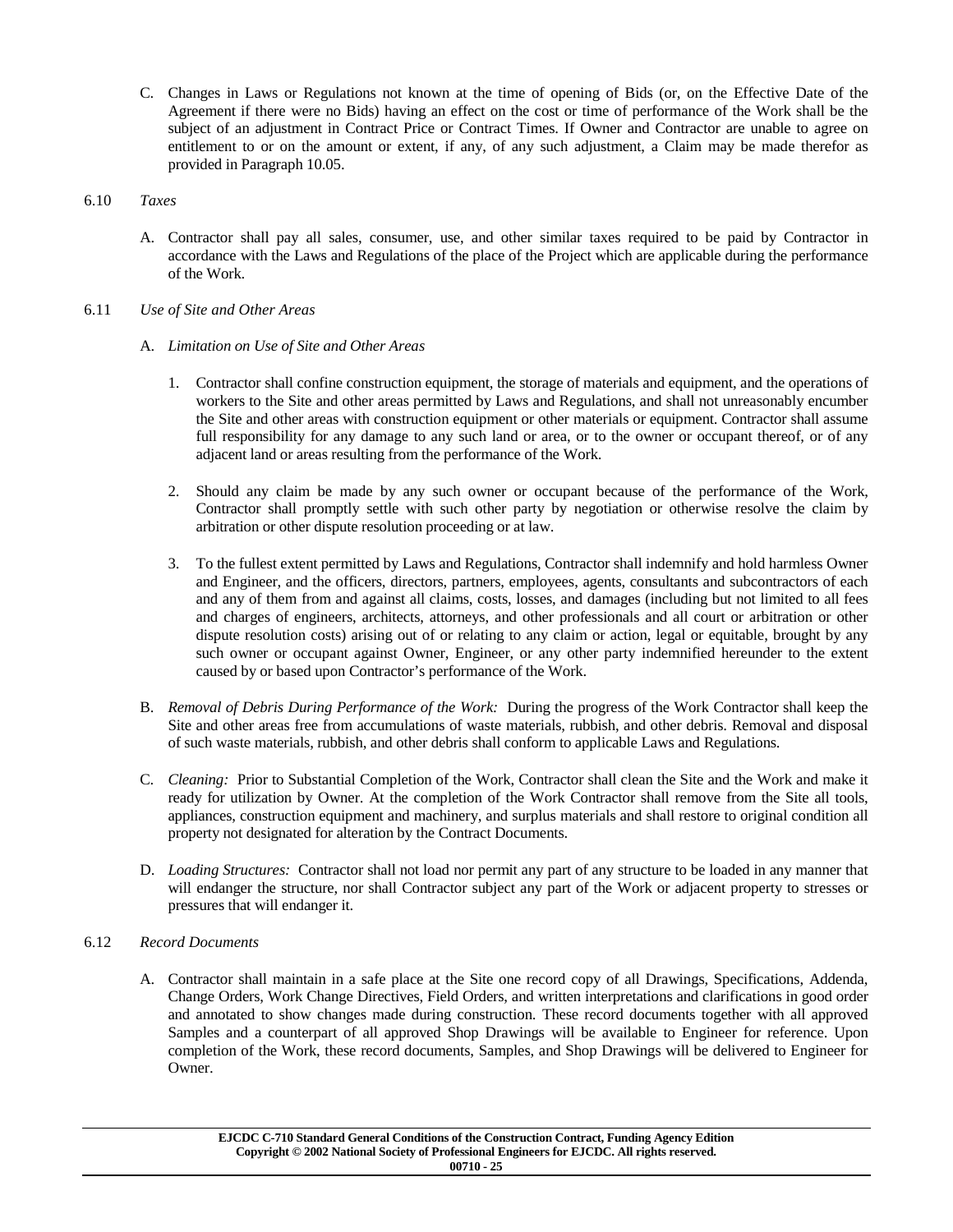#### 6.13 *Safety and Protection*

- A. Contractor shall be solely responsible for initiating, maintaining and supervising all safety precautions and programs in connection with the Work. Contractor shall take all necessary precautions for the safety of, and shall provide the necessary protection to prevent damage, injury or loss to:
	- 1. all persons on the Site or who may be affected by the Work;
	- 2. all the Work and materials and equipment to be incorporated therein, whether in storage on or off the Site; and
	- 3. other property at the Site or adjacent thereto, including trees, shrubs, lawns, walks, pavements, roadways, structures, utilities, and Underground Facilities not designated for removal, relocation, or replacement in the course of construction.
- B. Contractor shall comply with all applicable Laws and Regulations relating to the safety of persons or property, or to the protection of persons or property from damage, injury, or loss; and shall erect and maintain all necessary safeguards for such safety and protection. Contractor shall notify owners of adjacent property and of Underground Facilities and other utility owners when prosecution of the Work may affect them, and shall cooperate with them in the protection, removal, relocation, and replacement of their property.
- C. All damage, injury, or loss to any property referred to in Paragraph 6.13.A.2 or 6.13.A.3 caused, directly or indirectly, in whole or in part, by Contractor, any Subcontractor, Supplier, or any other individual or entity directly or indirectly employed by any of them to perform any of the Work, or anyone for whose acts any of them may be liable, shall be remedied by Contractor (except damage or loss attributable to the fault of Drawings or Specifications or to the acts or omissions of Owner or Engineer or , or anyone employed by any of them, or anyone for whose acts any of them may be liable, and not attributable, directly or indirectly, in whole or in part, to the fault or negligence of Contractor or any Subcontractor, Supplier, or other individual or entity directly or indirectly employed by any of them).
- D. Contractor's duties and responsibilities for safety and for protection of the Work shall continue until such time as all the Work is completed and Engineer has issued a notice to Owner and Contractor in accordance with Paragraph 14.07.B that the Work is acceptable (except as otherwise expressly provided in connection with Substantial Completion).
- 6.14 *Safety Representative*
	- A. Contractor shall designate a qualified and experienced safety representative at the Site whose duties and responsibilities shall be the prevention of accidents and the maintaining and supervising of safety precautions and programs.
- 6.15 *Hazard Communication Programs*
	- A. Contractor shall be responsible for coordinating any exchange of material safety data sheets or other hazard communication information required to be made available to or exchanged between or among employers at the Site in accordance with Laws or Regulations.

#### 6.16 *Emergencies*

A. In emergencies affecting the safety or protection of persons or the Work or property at the Site or adjacent thereto, Contractor is obligated to act to prevent threatened damage, injury, or loss. Contractor shall give Engineer prompt written notice if Contractor believes that any significant changes in the Work or variations from the Contract Documents have been caused thereby or are required as a result thereof. If Engineer determines that a change in the Contract Documents is required because of the action taken by Contractor in response to such an emergency, a Work Change Directive or Change Order will be issued.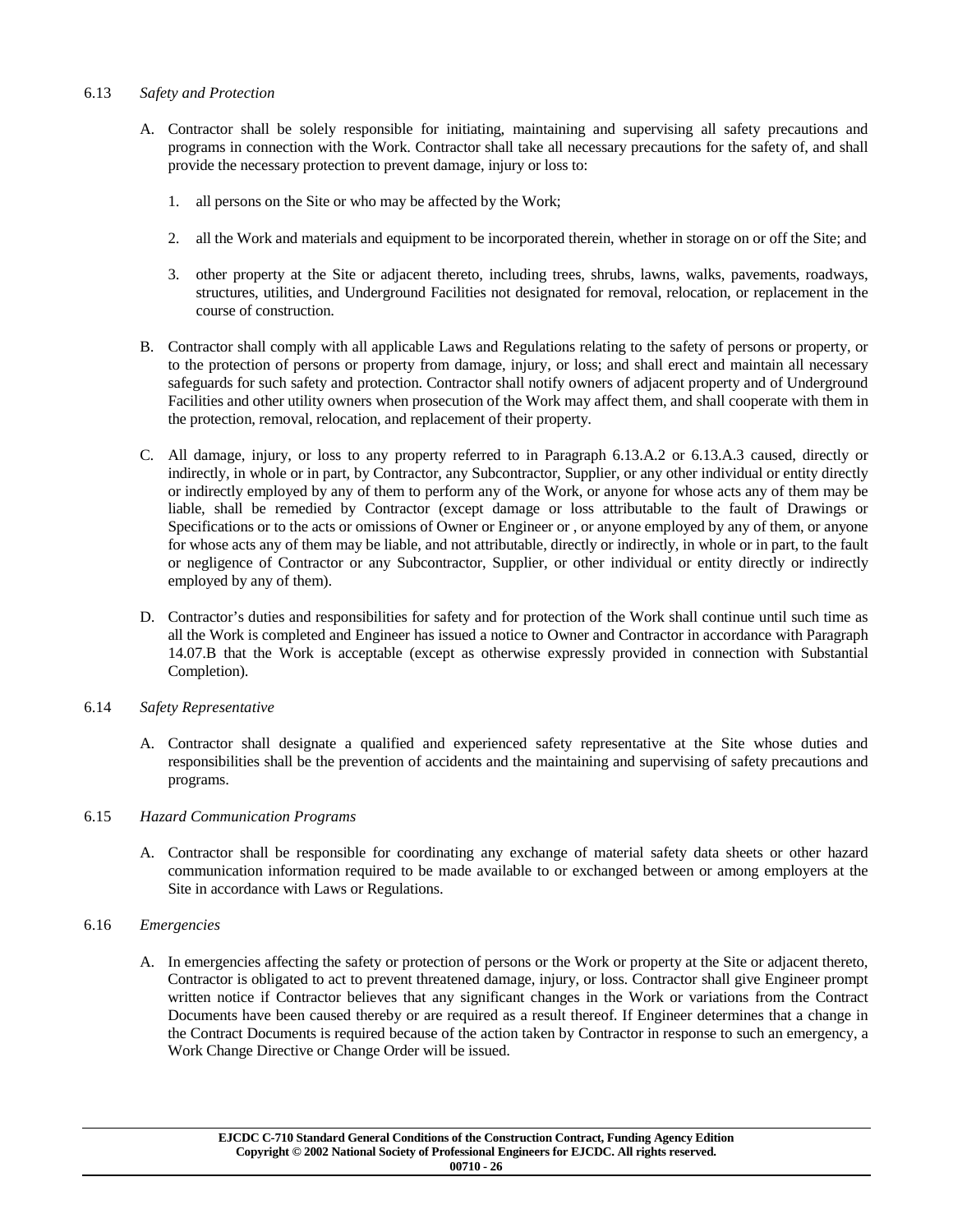#### 6.17 *Shop Drawings and Samples*

- A. Contractor shall submit Shop Drawings and Samples to Engineer for review and approval in accordance with the acceptable Schedule of Submittals (as required by Paragraph 2.07). Each submittal will be identified as Engineer may require.
	- 1. *Shop Drawings*
		- a. Submit number of copies specified in the General Requirements.
		- b. Data shown on the Shop Drawings will be complete with respect to quantities, dimensions, specified performance and design criteria, materials, and similar data to show Engineer the services, materials, and equipment Contractor proposes to provide and to enable Engineer to review the information for the limited purposes required by Paragraph 6.17.D.
	- 2. *Samples*
		- a. Submit number of Samples specified in the Specifications.
		- b. Clearly identify each Sample as to material, Supplier, pertinent data such as catalog numbers, the use for which intended and other data as Engineer may require to enable Engineer to review the submittal for the limited purposes required by Paragraph 6.17.D.
- B. Where a Shop Drawing or Sample is required by the Contract Documents or the Schedule of Submittals, any related Work performed prior to Engineer's review and approval of the pertinent submittal will be at the sole expense and responsibility of Contractor.
- C. *Submittal Procedures*
	- 1. Before submitting each Shop Drawing or Sample, Contractor shall have determined and verified:
		- a. all field measurements, quantities, dimensions, specified performance and design criteria, installation requirements, materials, catalog numbers, and similar information with respect thereto;
		- b. the suitability of all materials with respect to intended use, fabrication, shipping, handling, storage, assembly, and installation pertaining to the performance of the Work;
		- c. all information relative to Contractor's responsibilities for means, methods, techniques, sequences, and procedures of construction, and safety precautions and programs incident thereto; and
		- d. shall also have reviewed and coordinated each Shop Drawing or Sample with other Shop Drawings and Samples and with the requirements of the Work and the Contract Documents.
	- 2. Each submittal shall bear a stamp or specific written certification that Contractor has satisfied Contractor's obligations under the Contract Documents with respect to Contractor's review and approval of that submittal.
	- 3. With each submittal, Contractor shall give Engineer specific written notice of any variations, that the Shop Drawing or Sample may have from the requirements of the Contract Documents. This notice shall be both a written communication separate from the Shop Drawings or Sample submittal; and, in addition, by a specific notation made on each Shop Drawing or Sample submitted to Engineer for review and approval of each such variation.
- D. *Engineer's Review*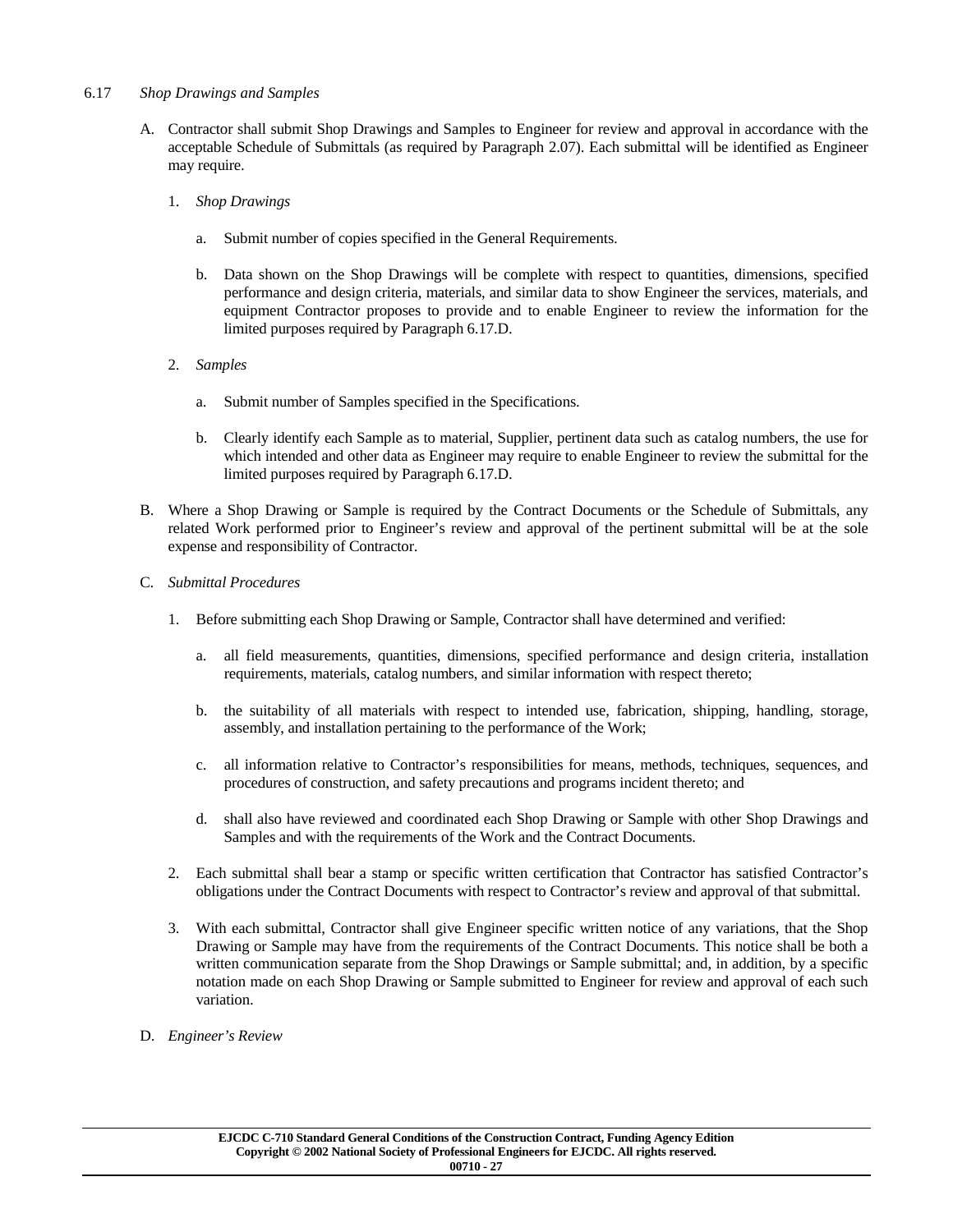- 1. Engineer will provide timely review of Shop Drawings and Samples in accordance with the Schedule of Submittals acceptable to Engineer. Engineer's review and approval will be only to determine if the items covered by the submittals will, after installation or incorporation in the Work, conform to the information given in the Contract Documents and be compatible with the design concept of the completed Project as a functioning whole as indicated by the Contract Documents.
- 2. Engineer's review and approval will not extend to means, methods, techniques, sequences, or procedures of construction (except where a particular means, method, technique, sequence, or procedure of construction is specifically and expressly called for by the Contract Documents) or to safety precautions or programs incident thereto. The review and approval of a separate item as such will not indicate approval of the assembly in which the item functions.
- 3. Engineer's review and approval shall not relieve Contractor from responsibility for any variation from the requirements of the Contract Documents unless Contractor has complied with the requirements of Paragraph 6.17.C.3 and Engineer has given written approval of each such variation by specific written notation thereof incorporated in or accompanying the Shop Drawing or Sample. Engineer's review and approval shall not relieve Contractor from responsibility for complying with the requirements of Paragraph 6.17.C.1.

#### E. *Resubmittal Procedures*

- 1. Contractor shall make corrections required by Engineer and shall return the required number of corrected copies of Shop Drawings and submit, as required, new Samples for review and approval. Contractor shall direct specific attention in writing to revisions other than the corrections called for by Engineer on previous submittals.
- 6.18 *Continuing the Work*
	- A. Contractor shall carry on the Work and adhere to the Progress Schedule during all disputes or disagreements with Owner. No Work shall be delayed or postponed pending resolution of any disputes or disagreements, except as permitted by Paragraph 15.04 or as Owner and Contractor may otherwise agree in writing.
- 6.19 *Contractor's General Warranty and Guarantee* 
	- A. Contractor warrants and guarantees to Owner that all Work will be in accordance with the Contract Documents and will not be defective. Engineer and its Related Entities shall be entitled to rely on representation of Contractor's warranty and guarantee.
	- B. Contractor's warranty and guarantee hereunder excludes defects or damage caused by:
		- 1. abuse, modification, or improper maintenance or operation by persons other than Contractor, Subcontractors, Suppliers, or any other individual or entity for whom Contractor is responsible; or
		- 2. normal wear and tear under normal usage.
	- C. Contractor's obligation to perform and complete the Work in accordance with the Contract Documents shall be absolute. None of the following will constitute an acceptance of Work that is not in accordance with the Contract Documents or a release of Contractor's obligation to perform the Work in accordance with the Contract Documents:
		- 1. observations by Engineer;
		- 2. recommendation by Engineer or payment by Owner of any progress or final payment;
		- 3. the issuance of a certificate of Substantial Completion by Engineer or any payment related thereto by Owner;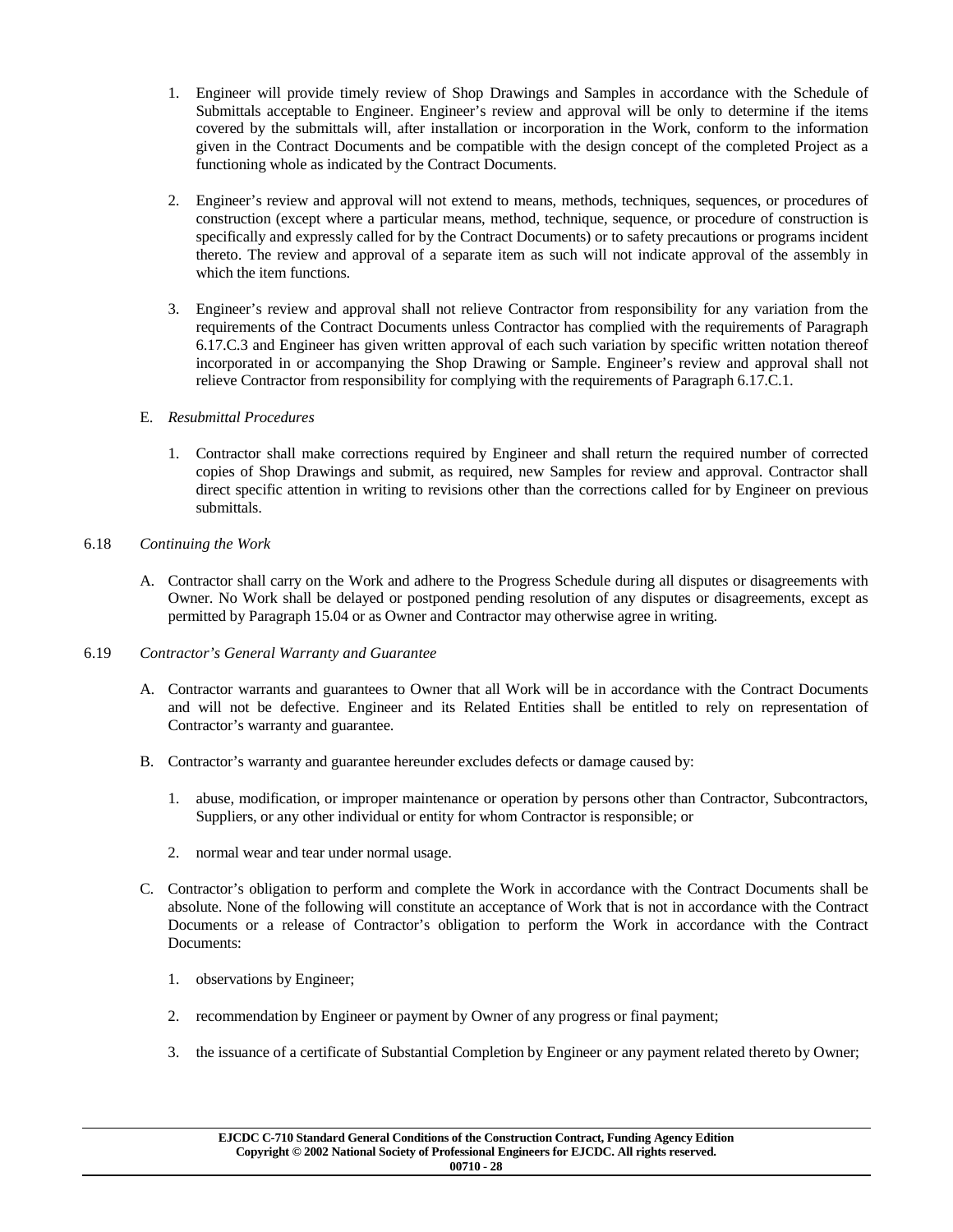- 4. use or occupancy of the Work or any part thereof by Owner;
- 5. any review and approval of a Shop Drawing or Sample submittal or the issuance of a notice of acceptability by Engineer;
- 6. any inspection, test, or approval by others; or
- 7. any correction of defective Work by Owner.

#### 6.20 *Indemnification*

- A. To the fullest extent permitted by Laws and Regulations, Contractor shall indemnify and hold harmless Owner and Engineer, and the officers, directors, partners, employees, agents, consultants and subcontractors of each and any of them from and against all claims, costs, losses, and damages (including but not limited to all fees and charges of engineers, architects, attorneys, and other professionals and all court or arbitration or other dispute resolution costs) arising out of or relating to the performance of the Work, provided that any such claim, cost, loss, or damage is attributable to bodily injury, sickness, disease, or death, or to injury to or destruction of tangible property (other than the Work itself), including the loss of use resulting therefrom but only to the extent caused by any negligent act or omission of Contractor, any Subcontractor, any Supplier, or any individual or entity directly or indirectly employed by any of them to perform any of the Work or anyone for whose acts any of them may be liable.
- B. In any and all claims against Owner or Engineer or any of their respective consultants, agents, officers, directors, partners, or employees by any employee (or the survivor or personal representative of such employee) of Contractor, any Subcontractor, any Supplier, or any individual or entity directly or indirectly employed by any of them to perform any of the Work, or anyone for whose acts any of them may be liable, the indemnification obligation under Paragraph 6.20.A shall not be limited in any way by any limitation on the amount or type of damages, compensation, or benefits payable by or for Contractor or any such Subcontractor, Supplier, or other individual or entity under workers' compensation acts, disability benefit acts, or other employee benefit acts.
- C. The indemnification obligations of Contractor under Paragraph 6.20.A shall not extend to the liability of Engineer and Engineer's officers, directors, partners, employees, agents, consultants and subcontractors arising out of:
	- 1. the preparation or approval of, or the failure to prepare or approve, maps, Drawings, opinions, reports, surveys, Change Orders, designs, or Specifications; or
	- 2. giving directions or instructions, or failing to give them, if that is the primary cause of the injury or damage.

#### 6.21 *Delegation of Professional Design Services*

- A. Contractor will not be required to provide professional design services unless such services are specifically required by the Contract Documents for a portion of the Work or unless such services are required to carry out Contractor's responsibilities for construction means, methods, techniques, sequences and procedures. Contractor shall not be required to provide professional services in violation of applicable law.
- B. If professional design services or certifications by a design professional related to systems, materials or equipment are specifically required of Contractor by the Contract Documents, Owner and Engineer will specify all performance and design criteria that such services must satisfy. Contractor shall cause such services or certifications to be provided by a properly licensed professional, whose signature and seal shall appear on all drawings, calculations, specifications, certifications, Shop Drawings and other submittals prepared by such professional. Shop Drawings and other submittals related to the Work designed or certified by such professional, if prepared by others, shall bear such professional's written approval when submitted to Engineer.
- C. Owner and Engineer shall be entitled to rely upon the adequacy, accuracy and completeness of the services, certifications or approvals performed by such design professionals, provided Owner and Engineer have specified to Contractor all performance and design criteria that such services must satisfy.

**EJCDC C-710 Standard General Conditions of the Construction Contract, Funding Agency Edition Copyright © 2002 National Society of Professional Engineers for EJCDC. All rights reserved.**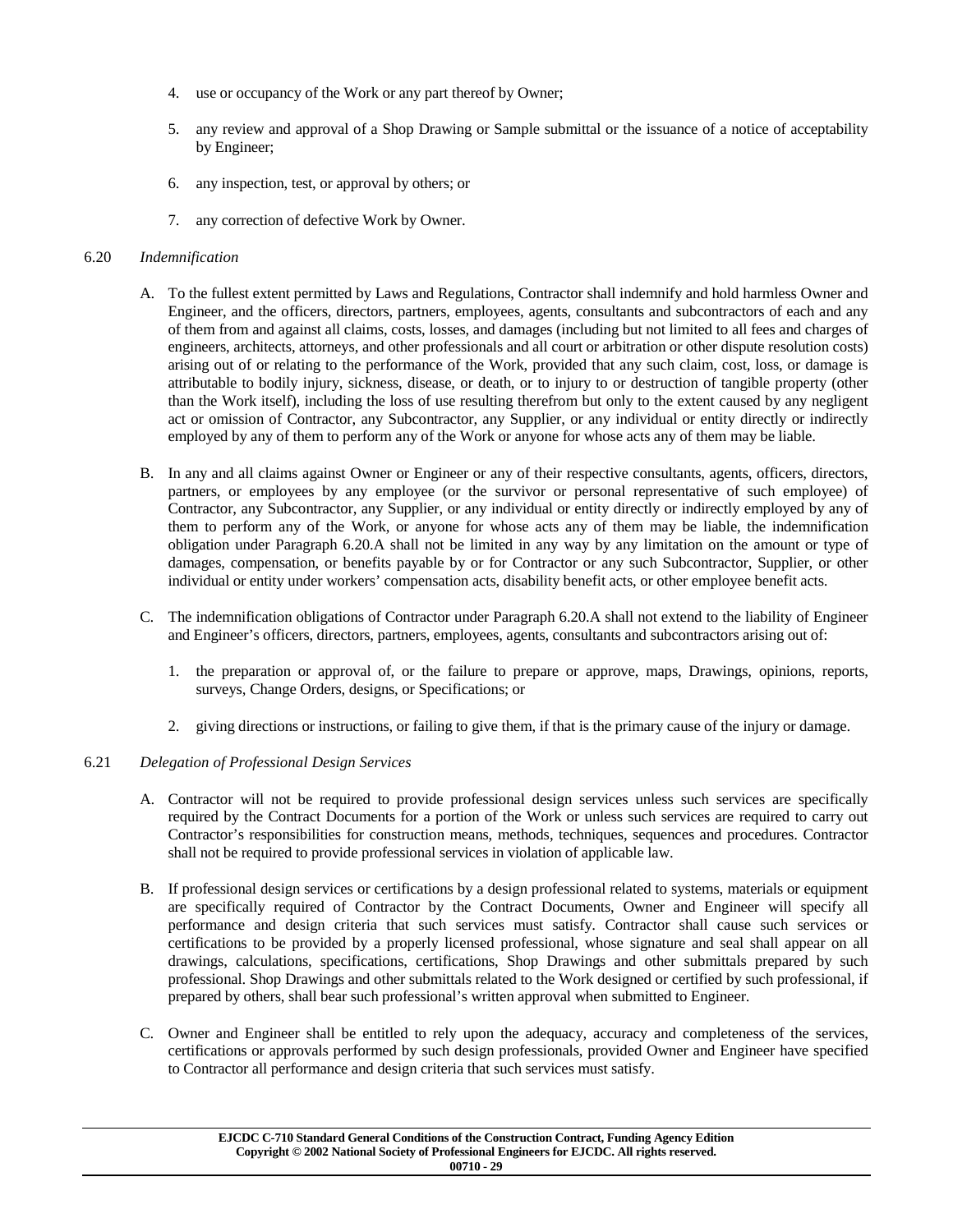- D. Pursuant to this Paragraph 6.21, Engineer's review and approval of design calculations and design drawings will be only for the limited purpose of checking for conformance with performance and design criteria given and the design concept expressed in the Contract Documents. Engineer's review and approval of Shop Drawings and other submittals (except design calculations and design drawings) will be only for the purpose stated in Paragraph 6.17.D.1.
- E. Contractor shall not be responsible for the adequacy of the performance or design criteria required by the Contract Documents.

### **ARTICLE 7 – OTHER WORK AT THE SITE**

- 7.01 *Related Work at Site*
	- A. Owner may perform other work related to the Project at the Site with Owner's employees, or via other direct contracts therefor, or have other work performed by utility owners. If such other work is not noted in the Contract Documents, then:
		- 1. written notice thereof will be given to Contractor prior to starting any such other work; and
		- 2. if Owner and Contractor are unable to agree on entitlement to or on the amount or extent, if any, of any adjustment in the Contract Price or Contract Times that should be allowed as a result of such other work, a Claim may be made therefor as provided in Paragraph 10.05.
	- B. Contractor shall afford each other contractor who is a party to such a direct contract, each utility owner and Owner, if Owner is performing other work with Owner's employees, proper and safe access to the Site, a reasonable opportunity for the introduction and storage of materials and equipment and the execution of such other work, and shall properly coordinate the Work with theirs. Contractor shall do all cutting, fitting, and patching of the Work that may be required to properly connect or otherwise make its several parts come together and properly integrate with such other work. Contractor shall not endanger any work of others by cutting, excavating, or otherwise altering their work and will only cut or alter their work with the written consent of Engineer and the others whose work will be affected. The duties and responsibilities of Contractor under this Paragraph are for the benefit of such utility owners and other contractors to the extent that there are comparable provisions for the benefit of Contractor in said direct contracts between Owner and such utility owners and other contractors.
	- C. If the proper execution or results of any part of Contractor's Work depends upon work performed by others under this Article 7, Contractor shall inspect such other work and promptly report to Engineer in writing any delays, defects, or deficiencies in such other work that render it unavailable or unsuitable for the proper execution and results of Contractor's Work. Contractor's failure to so report will constitute an acceptance of such other work as fit and proper for integration with Contractor's Work except for latent defects and deficiencies in such other work.

#### 7.02 *Coordination*

- A. If Owner intends to contract with others for the performance of other work on the Project at the Site, the following will be set forth in Supplementary Conditions:
	- 1. the individual or entity who will have authority and responsibility for coordination of the activities among the various contractors will be identified;
	- 2. the specific matters to be covered by such authority and responsibility will be itemized; and
	- 3. the extent of such authority and responsibilities will be provided.
- B. Unless otherwise provided in the Supplementary Conditions, Owner shall have sole authority and responsibility for such coordination.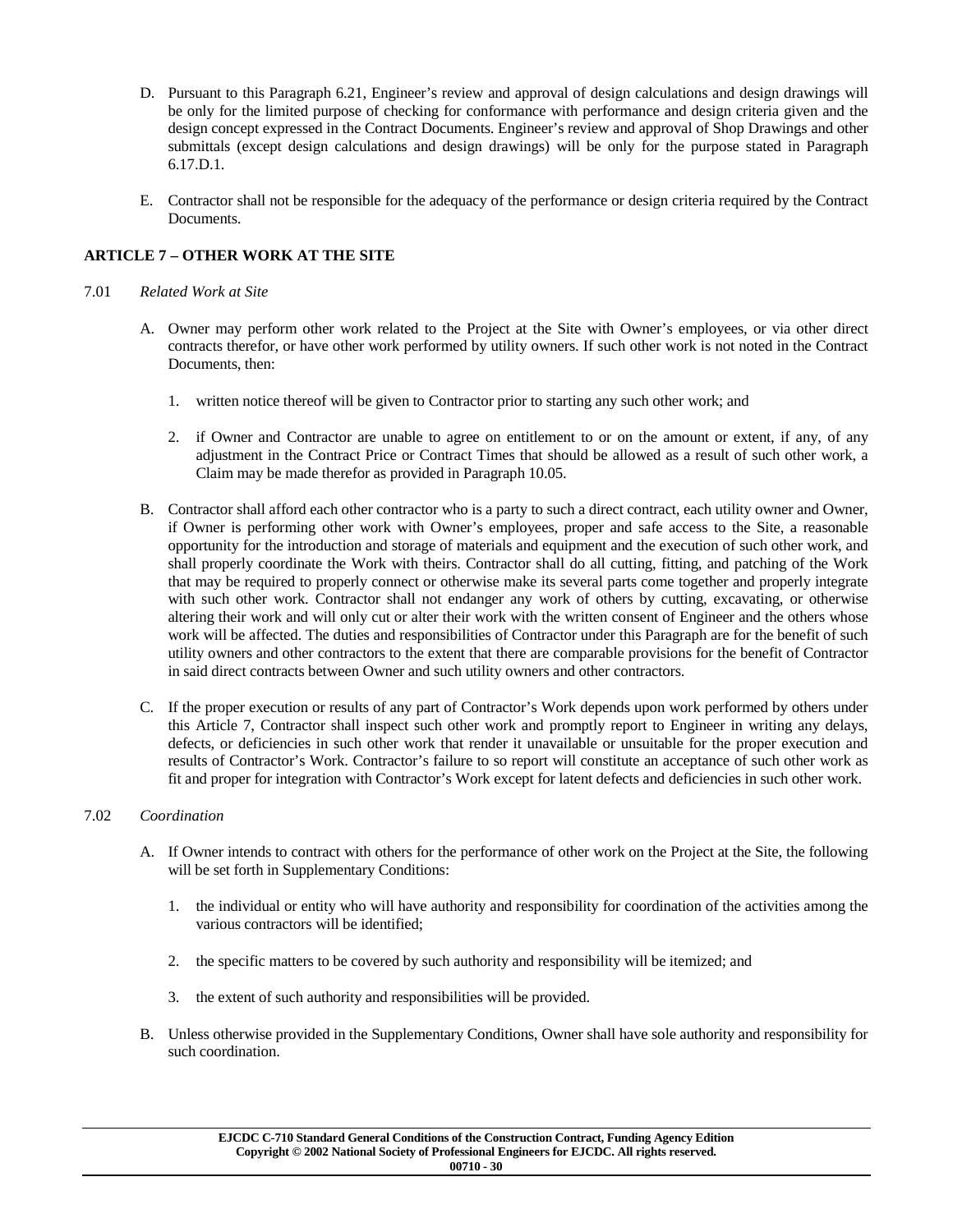#### 7.03 *Legal Relationships*

- A. Paragraphs 7.01.A and 7.02 are not applicable for utilities not under the control of Owner.
- B. Each other direct contract of Owner under Paragraph 7.01.A shall provide that the other contractor is liable to Owner and Contractor for the reasonable direct delay and disruption costs incurred by Contractor as a result of the other contractor's actions or inactions.
- C. Contractor shall be liable to Owner and any other contractor for the reasonable direct delay and disruption costs incurred by such other contractor as a result of Contractor's action or inactions.

#### **ARTICLE 8 – OWNER'S RESPONSIBILITIES**

- 8.01 *Communications to Contractor*
	- A. Except as otherwise provided in these General Conditions, Owner shall issue all communications to Contractor through Engineer.
- 8.02 *Replacement of Engineer*
	- A. In case of termination of the employment of Engineer, Owner shall appoint an engineer to whom Contractor makes no reasonable objection, whose status under the Contract Documents shall be that of the former Engineer.
- 8.03 *Furnish Data*
	- A. Owner shall promptly furnish the data required of Owner under the Contract Documents.
- 8.04 *Pay When Due*
	- A. Owner shall make payments to Contractor when they are due as provided in Paragraphs 14.02.C and 14.07.C.
- 8.05 *Lands and Easements; Reports and Tests*
	- A. Owner's duties in respect of providing lands and easements and providing engineering surveys to establish reference points are set forth in Paragraphs 4.01 and 4.05. Paragraph 4.02 refers to Owner's identifying and making available to Contractor copies of reports of explorations and tests of subsurface conditions and drawings of physical conditions in or relating to existing surface or subsurface structures at or contiguous to the Site that have been utilized by Engineer in preparing the Contract Documents.
- 8.06 *Insurance*
	- A. Owner's responsibilities, if any, in respect to purchasing and maintaining liability and property insurance are set forth in Article 5.
- 8.07 *Change Orders*
	- A. Owner is obligated to execute Change Orders as indicated in Paragraph 10.03.
- 8.08 *Inspections, Tests, and Approvals*
	- A. Owner's responsibility in respect to certain inspections, tests, and approvals is set forth in Paragraph 13.03.B.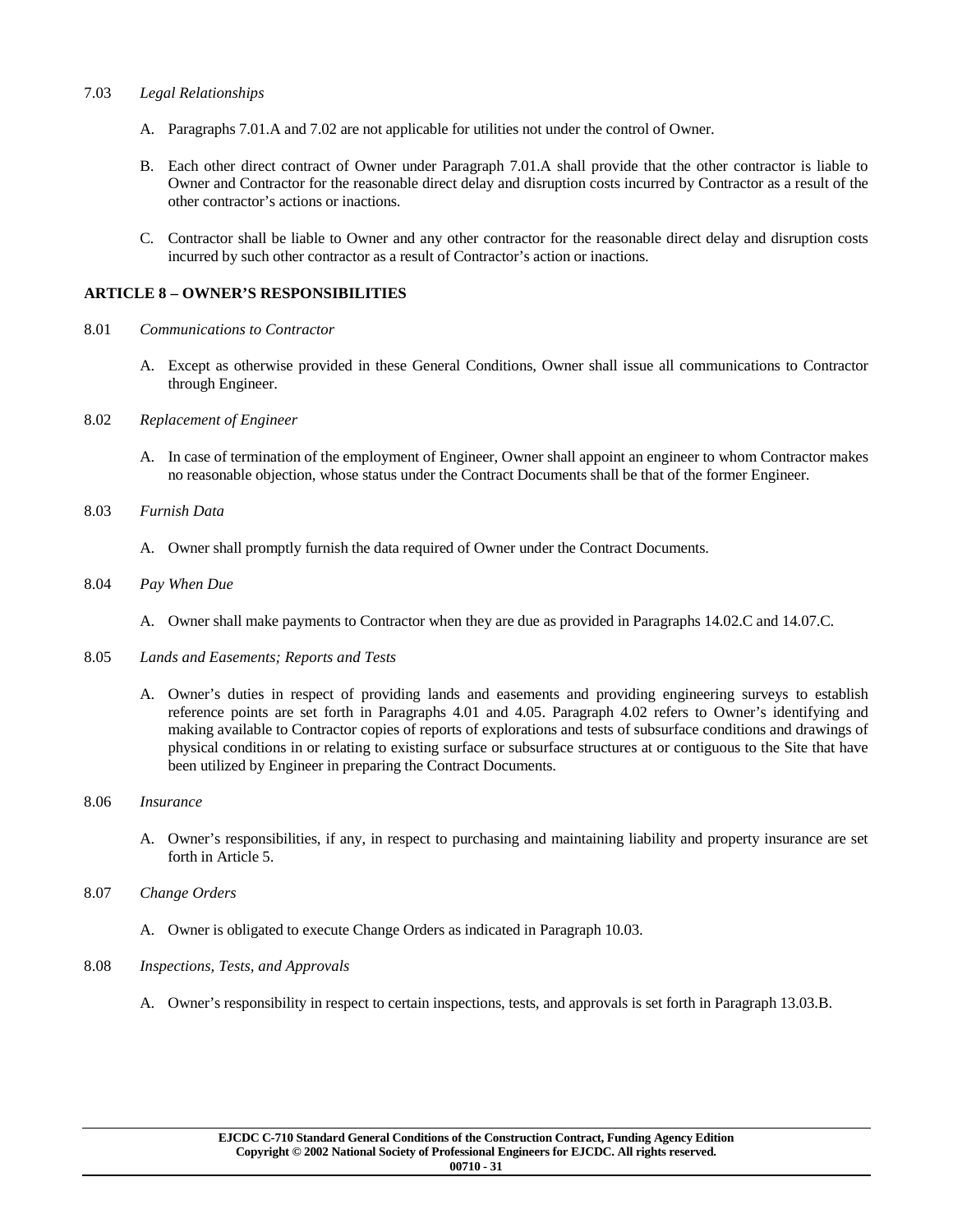#### 8.09 *Limitations on Owner's Responsibilities*

A. The Owner shall not supervise, direct, or have control or authority over, nor be responsible for, Contractor's means, methods, techniques, sequences, or procedures of construction, or the safety precautions and programs incident thereto, or for any failure of Contractor to comply with Laws and Regulations applicable to the performance of the Work. Owner will not be responsible for Contractor's failure to perform the Work in accordance with the Contract Documents.

#### 8.10 *Undisclosed Hazardous Environmental Condition*

- A. Owner's responsibility in respect to an undisclosed Hazardous Environmental Condition is set forth in Paragraph 4.06.
- 8.11 *Evidence of Financial Arrangements*
	- A. If and to the extent Owner has agreed to furnish Contractor reasonable evidence that financial arrangements have been made to satisfy Owner's obligations under the Contract Documents, Owner's responsibility in respect thereof will be as set forth in the Supplementary Conditions.

#### **ARTICLE 9 – ENGINEER'S STATUS DURING CONSTRUCTION**

- 9.01 *Owner's Representative*
	- A. Engineer will be Owner's representative during the construction period. The duties and responsibilities and the limitations of authority of Engineer as Owner's representative during construction are set forth in the Contract Documents and will not be changed without written consent of Owner and Engineer.
- 9.02 *Visits to Site*
	- A. Engineer will make visits to the Site at intervals appropriate to the various stages of construction as Engineer deems necessary in order to observe as an experienced and qualified design professional the progress that has been made and the quality of the various aspects of Contractor's executed Work. Based on information obtained during such visits and observations, Engineer, for the benefit of Owner, will determine, in general, if the Work is proceeding in accordance with the Contract Documents. Engineer will not be required to make exhaustive or continuous inspections on the Site to check the quality or quantity of the Work. Engineer's efforts will be directed toward providing for Owner a greater degree of confidence that the completed Work will conform generally to the Contract Documents. On the basis of such visits and observations, Engineer will keep Owner informed of the progress of the Work and will endeavor to guard Owner against defective Work.
	- B. Engineer's visits and observations are subject to all the limitations on Engineer's authority and responsibility set forth in Paragraph 9.09. Particularly, but without limitation, during or as a result of Engineer's visits or observations of Contractor's Work Engineer will not supervise, direct, control, or have authority over or be responsible for Contractor's means, methods, techniques, sequences, or procedures of construction, or the safety precautions and programs incident thereto, or for any failure of Contractor to comply with Laws and Regulations applicable to the performance of the Work.

#### 9.03 *Project Representative*

A. If Owner and Engineer agree, Engineer will furnish a Resident Project Representative to assist Engineer in providing more extensive observation of the Work. The authority and responsibilities of any such Resident Project Representative and assistants will be as provided in the Supplementary Conditions, and limitations on the responsibilities thereof will be as provided in Paragraph 9.09. If Owner designates another representative or agent to represent Owner at the Site who is not Engineer's consultant, agent or employee, the responsibilities and authority and limitations thereon of such other individual or entity will be as provided in the Supplementary Conditions.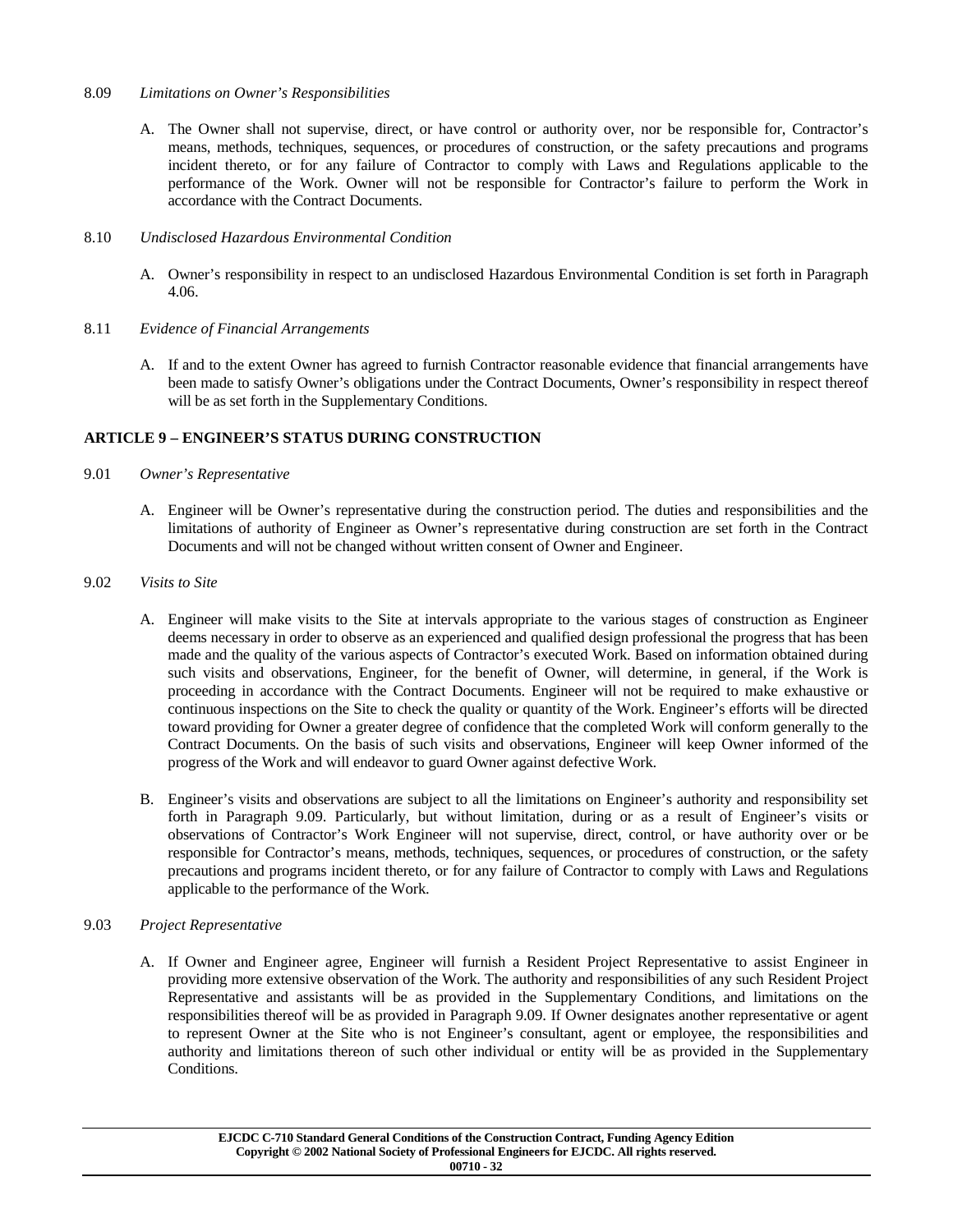#### 9.04 *Authorized Variations in Work*

A. Engineer may authorize minor variations in the Work from the requirements of the Contract Documents which do not involve an adjustment in the Contract Price or the Contract Times and are compatible with the design concept of the completed Project as a functioning whole as indicated by the Contract Documents. These may be accomplished by a Field Order and will be binding on Owner and also on Contractor, who shall perform the Work involved promptly. If Owner or Contractor believes that a Field Order justifies an adjustment in the Contract Price or Contract Times, or both, and the parties are unable to agree on entitlement to or on the amount or extent, if any, of any such adjustment, a Claim may be made therefor as provided in Paragraph 10.05.

#### 9.05 *Rejecting Defective Work*

A. Engineer will have authority to reject Work which Engineer believes to be defective, or that Engineer believes will not produce a completed Project that conforms to the Contract Documents or that will prejudice the integrity of the design concept of the completed Project as a functioning whole as indicated by the Contract Documents. Engineer will also have authority to require special inspection or testing of the Work as provided in Paragraph 13.04, whether or not the Work is fabricated, installed, or completed.

#### 9.06 *Shop Drawings, Change Orders and Payments*

- A. In connection with Engineer's authority, and limitations thereof, as to Shop Drawings and Samples, see Paragraph 6.17.
- B. In connection with Engineer's authority, and limitations thereof, as to design calculations and design drawings submitted in response to a delegation of professional design services, if any, see Paragraph 6.21.
- C. In connection with Engineer's authority as to Change Orders, see Articles 10, 11, and 12.
- D. In connection with Engineer's authority as to Applications for Payment, see Article 14.
- 9.07 *Determinations for Unit Price Work*
	- A. Engineer will determine the actual quantities and classifications of Unit Price Work performed by Contractor. Engineer will review with Contractor the Engineer's preliminary determinations on such matters before rendering a written decision thereon (by recommendation of an Application for Payment or otherwise). Engineer's written decision thereon will be final and binding (except as modified by Engineer to reflect changed factual conditions or more accurate data) upon Owner and Contractor, subject to the provisions of Paragraph 10.05.
- 9.08 *Decisions on Requirements of Contract Documents and Acceptability of Work*
	- A. Engineer will be the initial interpreter of the requirements of the Contract Documents and judge of the acceptability of the Work thereunder. All matters in question and other matters between Owner and Contractor arising prior to the date final payment is due relating to the acceptability of the Work, and the interpretation of the requirements of the Contract Documents pertaining to the performance of the Work, will be referred initially to Engineer in writing within 30 days of the event giving rise to the question.
	- B. Engineer will, with reasonable promptness, render a written decision on the issue referred. If Owner or Contractor believe that any such decision entitles them to an adjustment in the Contract Price or Contract Times or both, a Claim may be made under Paragraph 10.05. The date of Engineer's decision shall be the date of the event giving rise to the issues referenced for the purposes of Paragraph 10.05.B.
	- C. Engineer's written decision on the issue referred will be final and binding on Owner and Contractor, subject to the provisions of Paragraph 10.05.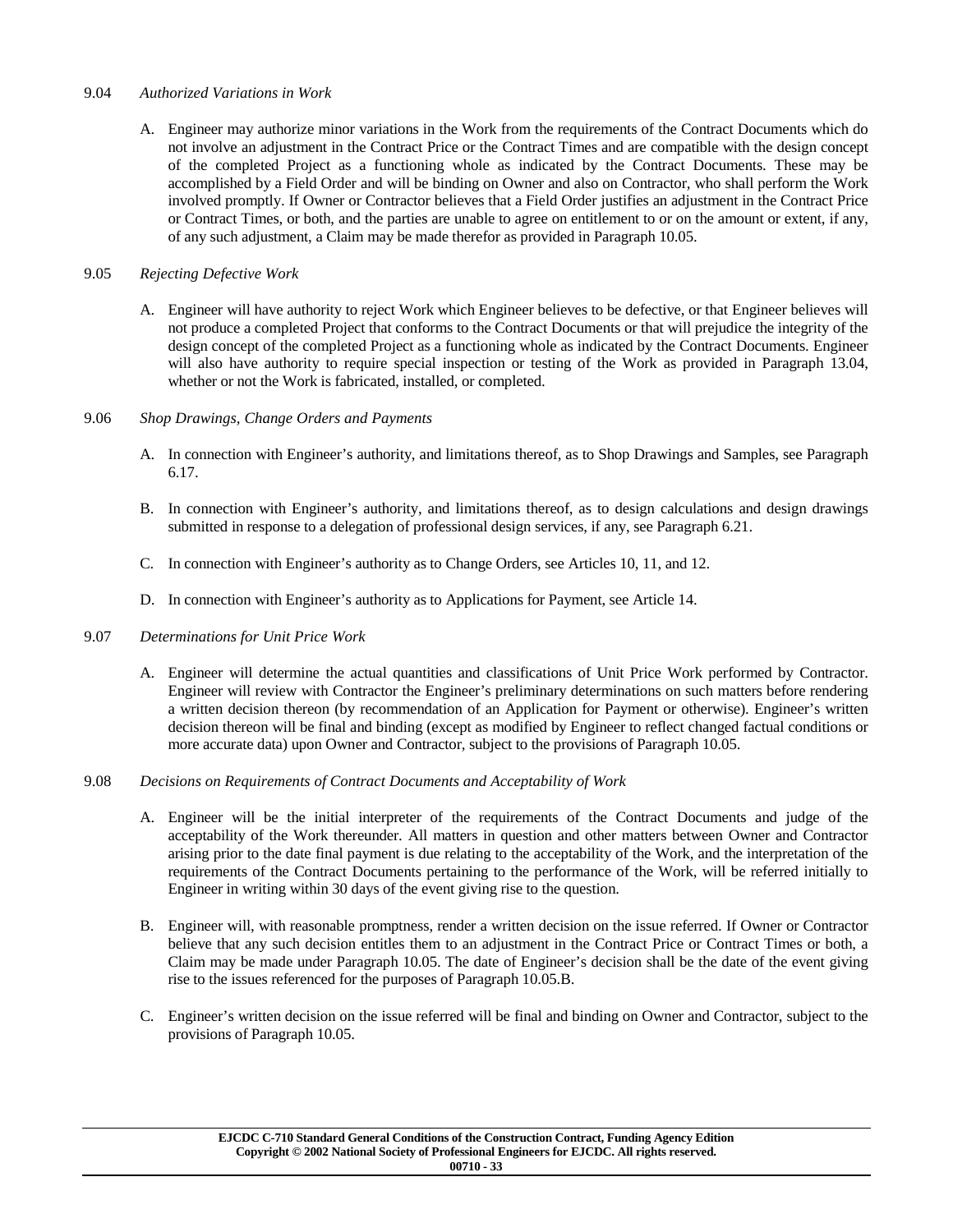- D. When functioning as interpreter and judge under this Paragraph 9.08, Engineer will not show partiality to Owner or Contractor and will not be liable in connection with any interpretation or decision rendered in good faith in such capacity.
- 9.09 *Limitations on Engineer's Authority and Responsibilities*
	- A. Neither Engineer's authority or responsibility under this Article 9 or under any other provision of the Contract Documents nor any decision made by Engineer in good faith either to exercise or not exercise such authority or responsibility or the undertaking, exercise, or performance of any authority or responsibility by Engineer shall create, impose, or give rise to any duty in contract, tort, or otherwise owed by Engineer to Contractor, any Subcontractor, any Supplier, any other individual or entity, or to any surety for or employee or agent of any of them.
	- B. Engineer will not supervise, direct, control, or have authority over or be responsible for Contractor's means, methods, techniques, sequences, or procedures of construction, or the safety precautions and programs incident thereto, or for any failure of Contractor to comply with Laws and Regulations applicable to the performance of the Work. Engineer will not be responsible for Contractor's failure to perform the Work in accordance with the Contract Documents.
	- C. Engineer will not be responsible for the acts or omissions of Contractor or of any Subcontractor, any Supplier, or of any other individual or entity performing any of the Work.
	- D. Engineer's review of the final Application for Payment and accompanying documentation and all maintenance and operating instructions, schedules, guarantees, bonds, certificates of inspection, tests and approvals, and other documentation required to be delivered by Paragraph 14.07.A will only be to determine generally that their content complies with the requirements of, and in the case of certificates of inspections, tests, and approvals that the results certified indicate compliance with the Contract Documents.
	- E. The limitations upon authority and responsibility set forth in this Paragraph 9.09 shall also apply to the Resident Project Representative, if any, and assistants, if any.

#### **ARTICLE 10 – CHANGES IN THE WORK; CLAIMS**

- 10.01 *Authorized Changes in the Work*
	- A. Without invalidating the Contract and without notice to any surety, Owner may, subject to written approval by Agency at any time or from time to time, order additions, deletions, or revisions in the Work by a Change Order, or a Work Change Directive. Upon receipt of any such document, Contractor shall promptly proceed with the Work involved which will be performed under the applicable conditions of the Contract Documents (except as otherwise specifically provided).
	- B. If Owner and Contractor are unable to agree on entitlement to, or on the amount or extent, if any, of an adjustment in the Contract Price or Contract Times, or both, that should be allowed as a result of a Work Change Directive, a Claim may be made therefor as provided in Paragraph 10.05.
- 10.02 *Unauthorized Changes in the Work*
	- A. Contractor shall not be entitled to an increase in the Contract Price or an extension of the Contract Times with respect to any work performed that is not required by the Contract Documents as amended, modified, or supplemented as provided in Paragraph 3.04, except in the case of an emergency as provided in Paragraph 6.16 or in the case of uncovering Work as provided in Paragraph 13.04.B.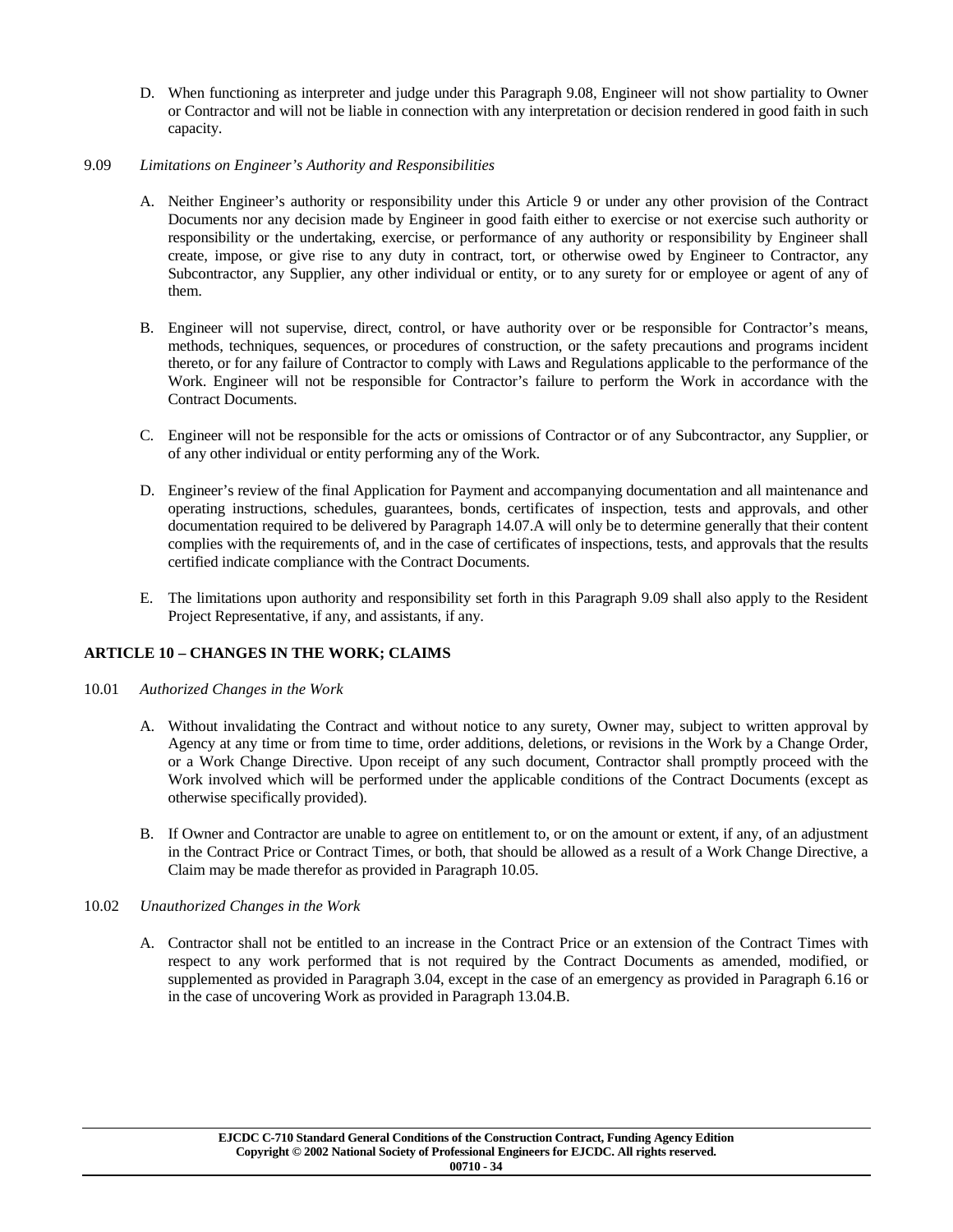#### 10.03 *Execution of Change Orders*

- A. Owner and Contractor shall execute appropriate Change Orders recommended by Engineer covering:
	- 1. changes in the Work which are: (i) ordered by Owner pursuant to Paragraph 10.01.A, (ii) required because of acceptance of defective Work under Paragraph 13.08.A or Owner's correction of defective Work under Paragraph 13.09, or (iii) agreed to by the parties;
	- 2. changes in the Contract Price or Contract Times which are agreed to by the parties, including any undisputed sum or amount of time for Work actually performed in accordance with a Work Change Directive; and
	- 3. changes in the Contract Price or Contract Times which embody the substance of any written decision rendered by Engineer pursuant to Paragraph 10.05; provided that, in lieu of executing any such Change Order, an appeal may be taken from any such decision in accordance with the provisions of the Contract Documents and applicable Laws and Regulations, but during any such appeal, Contractor shall carry on the Work and adhere to the Progress Schedule as provided in Paragraph 6.18.A.

#### 10.04 *Notification to Surety*

A. If notice of any change affecting the general scope of the Work or the provisions of the Contract Documents (including, but not limited to, Contract Price or Contract Times) is required by the provisions of any bond to be given to a surety, the giving of any such notice will be Contractor's responsibility. The amount of each applicable bond will be adjusted to reflect the effect of any such change.

#### 10.05 *Claims*

- A. *Engineer's Decision Required*: All Claims, except those waived pursuant to Paragraph 14.09, shall be referred to the Engineer for decision. A decision by Engineer shall be required as a condition precedent to any exercise by Owner or Contractor of any rights or remedies either may otherwise have under the Contract Documents or by Laws and Regulations in respect of such Claims.
- B. *Notice:* Written notice stating the general nature of each Claim shall be delivered by the claimant to Engineer and the other party to the Contract promptly (but in no event later than 30 days) after the start of the event giving rise thereto. The responsibility to substantiate a Claim shall rest with the party making the Claim. Notice of the amount or extent of the Claim, with supporting data shall be delivered to the Engineer and the other party to the Contract within 60 days after the start of such event (unless Engineer allows additional time for claimant to submit additional or more accurate data in support of such Claim). A Claim for an adjustment in Contract Price shall be prepared in accordance with the provisions of Paragraph 12.01.B. A Claim for an adjustment in Contract Time shall be prepared in accordance with the provisions of Paragraph 12.02.B. Each Claim shall be accompanied by claimant's written statement that the adjustment claimed is the entire adjustment to which the claimant believes it is entitled as a result of said event. The opposing party shall submit any response to Engineer and the claimant within 30 days after receipt of the claimant's last submittal (unless Engineer allows additional time).
- C. *Engineer's Action*: Engineer will review each Claim and, within 30 days after receipt of the last submittal of the claimant or the last submittal of the opposing party, if any, take one of the following actions in writing:
	- 1. deny the Claim in whole or in part,
	- 2. approve the Claim, or
	- 3. notify the parties that the Engineer is unable to resolve the Claim if, in the Engineer's sole discretion, it would be inappropriate for the Engineer to do so. For purposes of further resolution of the Claim, such notice shall be deemed a denial.
- D. In the event that Engineer does not take action on a Claim within said 30 days, the Claim shall be deemed denied.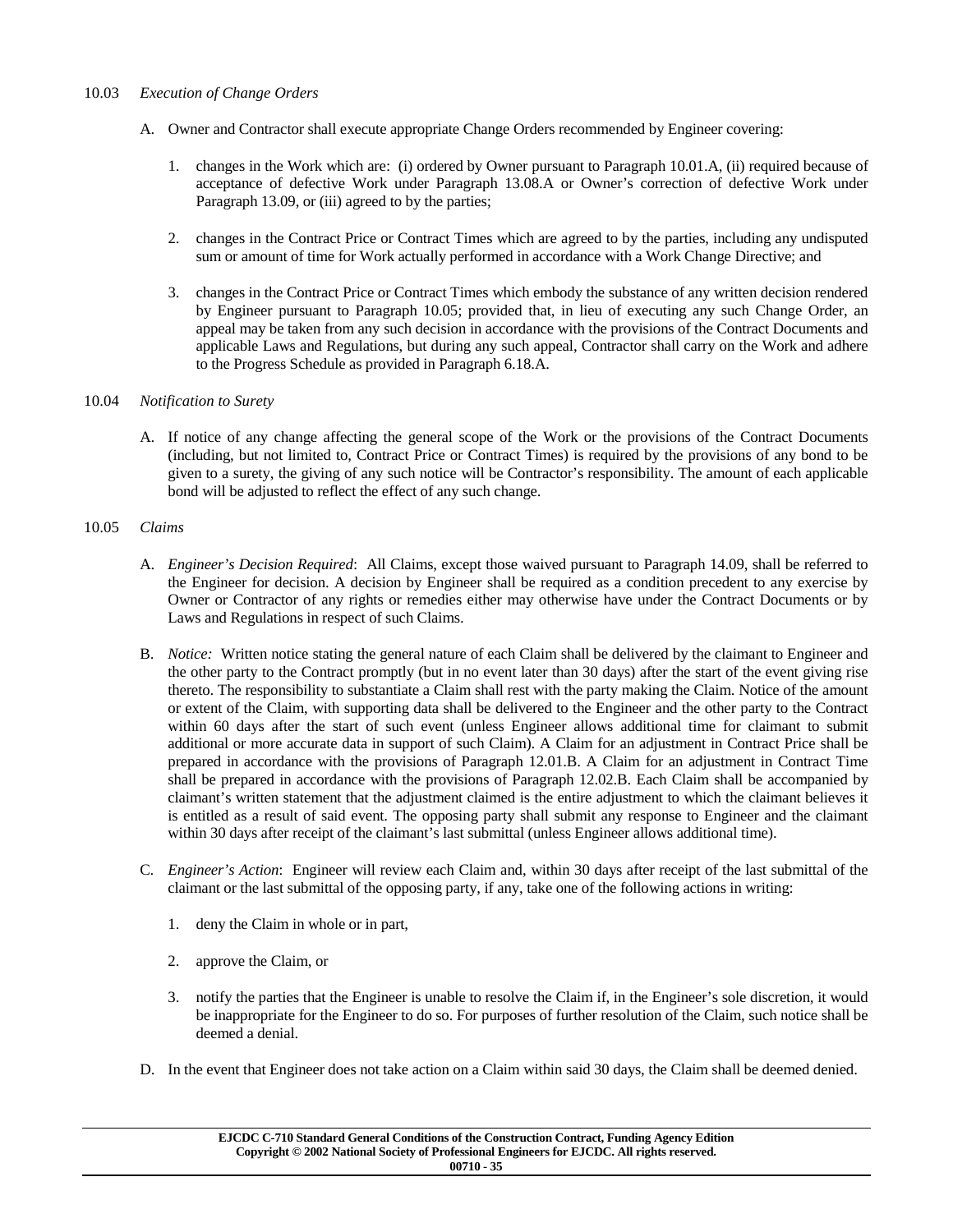- E. Engineer's written action under Paragraph 10.05.C or denial pursuant to Paragraphs 10.05.C.3 or 10.05.D will be final and binding upon Owner and Contractor, unless Owner or Contractor invoke the dispute resolution procedure set forth in Article 16 within 30 days of such action or denial.
- F. No Claim for an adjustment in Contract Price or Contract Times will be valid if not submitted in accordance with this Paragraph 10.05.

#### **ARTICLE 11 – COST OF THE WORK; ALLOWANCES; UNIT PRICE WORK**

#### 11.01 *Cost of the Work*

- A. *Costs Included:* The term Cost of the Work means the sum of all costs, except those excluded in Paragraph 11.01.B, necessarily incurred and paid by Contractor in the proper performance of the Work. When the value of any Work covered by a Change Order or when a Claim for an adjustment in Contract Price is determined on the basis of Cost of the Work, the costs to be reimbursed to Contractor will be only those additional or incremental costs required because of the change in the Work or because of the event giving rise to the Claim. Except as otherwise may be agreed to in writing by Owner, such costs shall be in amounts no higher than those prevailing in the locality of the Project, shall include only the following items, and shall not include any of the costs itemized in Paragraph 11.01.B.
	- 1. Payroll costs for employees in the direct employ of Contractor in the performance of the Work under schedules of job classifications agreed upon by Owner and Contractor. Such employees shall include, without limitation, superintendents, foremen, and other personnel employed full time at the Site. Payroll costs for employees not employed full time on the Work shall be apportioned on the basis of their time spent on the Work. Payroll costs shall include, but not be limited to, salaries and wages plus the cost of fringe benefits, which shall include social security contributions, unemployment, excise, and payroll taxes, workers' compensation, health and retirement benefits, bonuses, sick leave, vacation and holiday pay applicable thereto. The expenses of performing Work outside of regular working hours, on Saturday, Sunday, or legal holidays, shall be included in the above to the extent authorized by Owner.
	- 2. Cost of all materials and equipment furnished and incorporated in the Work, including costs of transportation and storage thereof, and Suppliers' field services required in connection therewith. All cash discounts shall accrue to Contractor unless Owner deposits funds with Contractor with which to make payments, in which case the cash discounts shall accrue to Owner. All trade discounts, rebates and refunds and returns from sale of surplus materials and equipment shall accrue to Owner, and Contractor shall make provisions so that they may be obtained.
	- 3. Payments made by Contractor to Subcontractors for Work performed by Subcontractors. If required by Owner, Contractor shall obtain competitive bids from subcontractors acceptable to Owner and Contractor and shall deliver such bids to Owner, who will then determine, with the advice of Engineer, which bids, if any, will be acceptable. If any subcontract provides that the Subcontractor is to be paid on the basis of Cost of the Work plus a fee, the Subcontractor's Cost of the Work and fee shall be determined in the same manner as Contractor's Cost of the Work and fee as provided in this Paragraph 11.01.
	- 4. Costs of special consultants (including but not limited to Engineers, architects, testing laboratories, surveyors, attorneys, and accountants) employed for services specifically related to the Work.
	- 5. Supplemental costs including the following:
		- a. The proportion of necessary transportation, travel, and subsistence expenses of Contractor's employees incurred in discharge of duties connected with the Work.
		- b. Cost, including transportation and maintenance, of all materials, supplies, equipment, machinery, appliances, office, and temporary facilities at the Site, and hand tools not owned by the workers, which are consumed in the performance of the Work, and cost, less market value, of such items used but not consumed which remain the property of Contractor.

**EJCDC C-710 Standard General Conditions of the Construction Contract, Funding Agency Edition Copyright © 2002 National Society of Professional Engineers for EJCDC. All rights reserved.**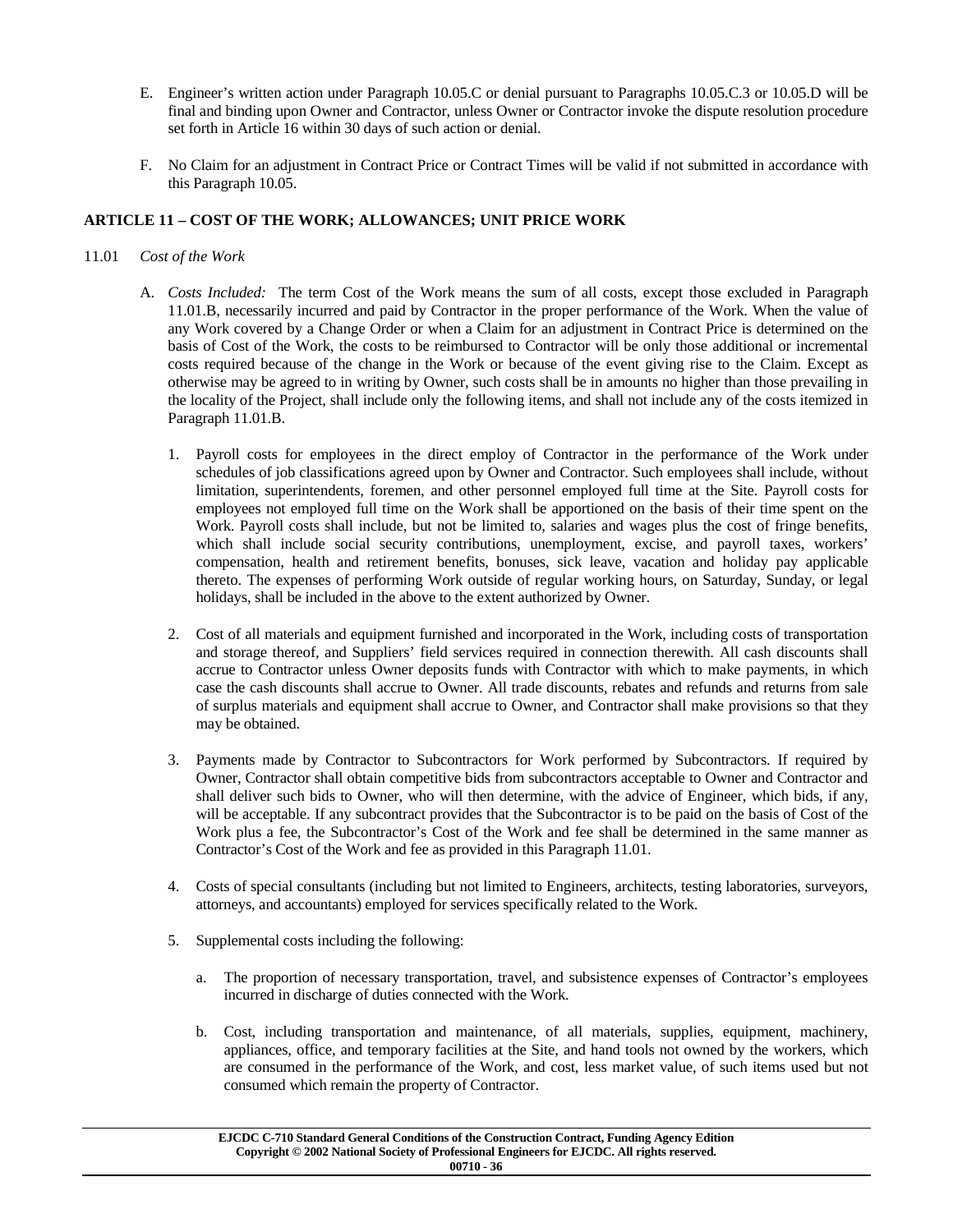- c. Rentals of all construction equipment and machinery, and the parts thereof whether rented from Contractor or others in accordance with rental agreements approved by Owner with the advice of Engineer, and the costs of transportation, loading, unloading, assembly, dismantling, and removal thereof. All such costs shall be in accordance with the terms of said rental agreements. The rental of any such equipment, machinery, or parts shall cease when the use thereof is no longer necessary for the Work.
- d. Sales, consumer, use, and other similar taxes related to the Work, and for which Contractor is liable, imposed by Laws and Regulations.
- e. Deposits lost for causes other than negligence of Contractor, any Subcontractor, or anyone directly or indirectly employed by any of them or for whose acts any of them may be liable, and royalty payments and fees for permits and licenses.
- f. Losses and damages (and related expenses) caused by damage to the Work, not compensated by insurance or otherwise, sustained by Contractor in connection with the performance of the Work (except losses and damages within the deductible amounts of property insurance established in accordance with Paragraph 5.06.D), provided such losses and damages have resulted from causes other than the negligence of Contractor, any Subcontractor, or anyone directly or indirectly employed by any of them or for whose acts any of them may be liable. Such losses shall include settlements made with the written consent and approval of Owner. No such losses, damages, and expenses shall be included in the Cost of the Work for the purpose of determining Contractor's fee.
- g. The cost of utilities, fuel, and sanitary facilities at the Site.
- h. Minor expenses such as telegrams, long distance telephone calls, telephone service at the Site, expressages, and similar petty cash items in connection with the Work.
- i. The costs of premiums for all bonds and insurance Contractor is required by the Contract Documents to purchase and maintain.
- B. *Costs Excluded:* The term Cost of the Work shall not include any of the following items:
	- 1. Payroll costs and other compensation of Contractor's officers, executives, principals (of partnerships and sole proprietorships), general managers, safety managers, engineers, architects, estimators, attorneys, auditors, accountants, purchasing and contracting agents, expediters, timekeepers, clerks, and other personnel employed by Contractor, whether at the Site or in Contractor's principal or branch office for general administration of the Work and not specifically included in the agreed upon schedule of job classifications referred to in Paragraph 11.01.A.1 or specifically covered by Paragraph 11.01.A.4, all of which are to be considered administrative costs covered by the Contractor's fee.
	- 2. Expenses of Contractor's principal and branch offices other than Contractor's office at the Site.
	- 3. Any part of Contractor's capital expenses, including interest on Contractor's capital employed for the Work and charges against Contractor for delinquent payments.
	- 4. Costs due to the negligence of Contractor, any Subcontractor, or anyone directly or indirectly employed by any of them or for whose acts any of them may be liable, including but not limited to, the correction of defective Work, disposal of materials or equipment wrongly supplied, and making good any damage to property.
	- 5. Other overhead or general expense costs of any kind and the costs of any item not specifically and expressly included in Paragraphs 11.01.A and 11.01.B.
- C. Contractor's Fee: When all the Work is performed on the basis of cost-plus, Contractor's fee shall be determined as set forth in the Agreement. When the value of any Work covered by a Change Order or when a Claim for an

**EJCDC C-710 Standard General Conditions of the Construction Contract, Funding Agency Edition Copyright © 2002 National Society of Professional Engineers for EJCDC. All rights reserved.**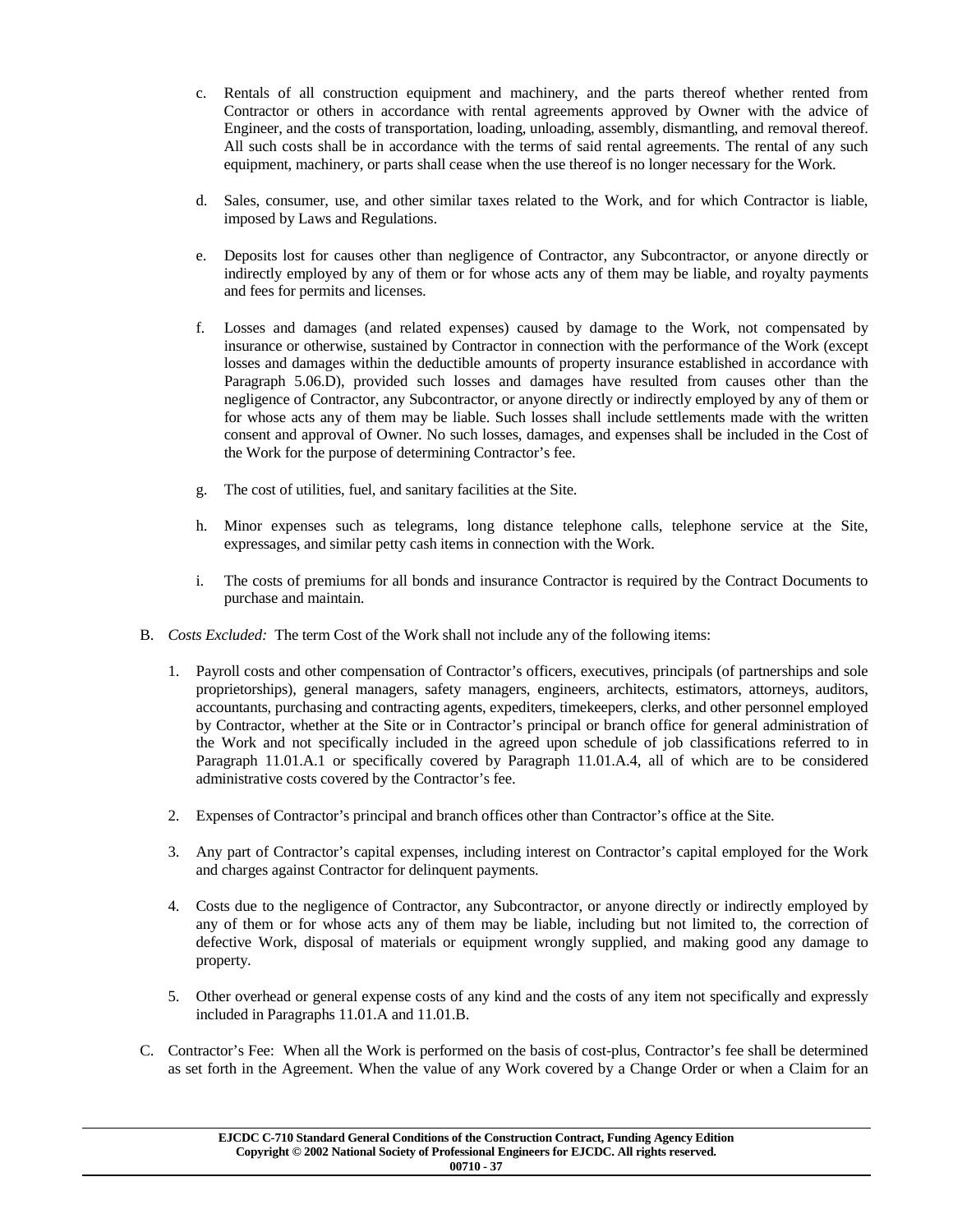adjustment in Contract Price is determined on the basis of Cost of the Work, Contractor's fee shall be determined as set forth in Paragraph 12.01.C.

D. *Documentation:* Whenever the Cost of the Work for any purpose is to be determined pursuant to Paragraphs 11.01.A and 11.01.B, Contractor will establish and maintain records thereof in accordance with generally accepted accounting practices and submit in a form acceptable to Engineer an itemized cost breakdown together with supporting data.

#### 11.02 *Allowances*

- A. It is understood that Contractor has included in the Contract Price all allowances so named in the Contract Documents and shall cause the Work so covered to be performed for such sums and by such persons or entities as may be acceptable to Owner and Engineer.
- B. Cash Allowances
	- 1. Contractor agrees that:
		- a. the cash allowances include the cost to Contractor (less any applicable trade discounts) of materials and equipment required by the allowances to be delivered at the Site, and all applicable taxes; and
		- b. Contractor's costs for unloading and handling on the Site, labor, installation, overhead, profit, and other expenses contemplated for the cash allowances have been included in the Contract Price and not in the allowances, and no demand for additional payment on account of any of the foregoing will be valid.
- C. *Contingency Allowance*
	- 1. Contractor agrees that a contingency allowance, if any, is for the sole use of Owner to cover unanticipated costs.
- D. Prior to final payment, an appropriate Change Order will be issued as recommended by Engineer to reflect actual amounts due Contractor on account of Work covered by allowances, and the Contract Price shall be correspondingly adjusted.

#### 11.03 *Unit Price Work*

- A. Where the Contract Documents provide that all or part of the Work is to be Unit Price Work, initially the Contract Price will be deemed to include for all Unit Price Work an amount equal to the sum of the unit price for each separately identified item of Unit Price Work times the estimated quantity of each item as indicated in the Agreement.
- B. The estimated quantities of items of Unit Price Work are not guaranteed and are solely for the purpose of comparison of Bids and determining an initial Contract Price. Determinations of the actual quantities and classifications of Unit Price Work performed by Contractor will be made by Engineer subject to the provisions of Paragraph 9.07.
- C. Each unit price will be deemed to include an amount considered by Contractor to be adequate to cover Contractor's overhead and profit for each separately identified item.
- D. Owner or Contractor may make a Claim for an adjustment in the Contract Price in accordance with Paragraph 10.05 if:
	- 1. the Bid price of a particular item of Unit Price Work amounts to more than 5 percent of the Contract Price and the variation in the quantity of that particular item of Unit Price Work performed by Contractor differs by more than 25 percent from the estimated quantity of such item indicated in the Agreement; and

**EJCDC C-710 Standard General Conditions of the Construction Contract, Funding Agency Edition Copyright © 2002 National Society of Professional Engineers for EJCDC. All rights reserved. 00710 - 38**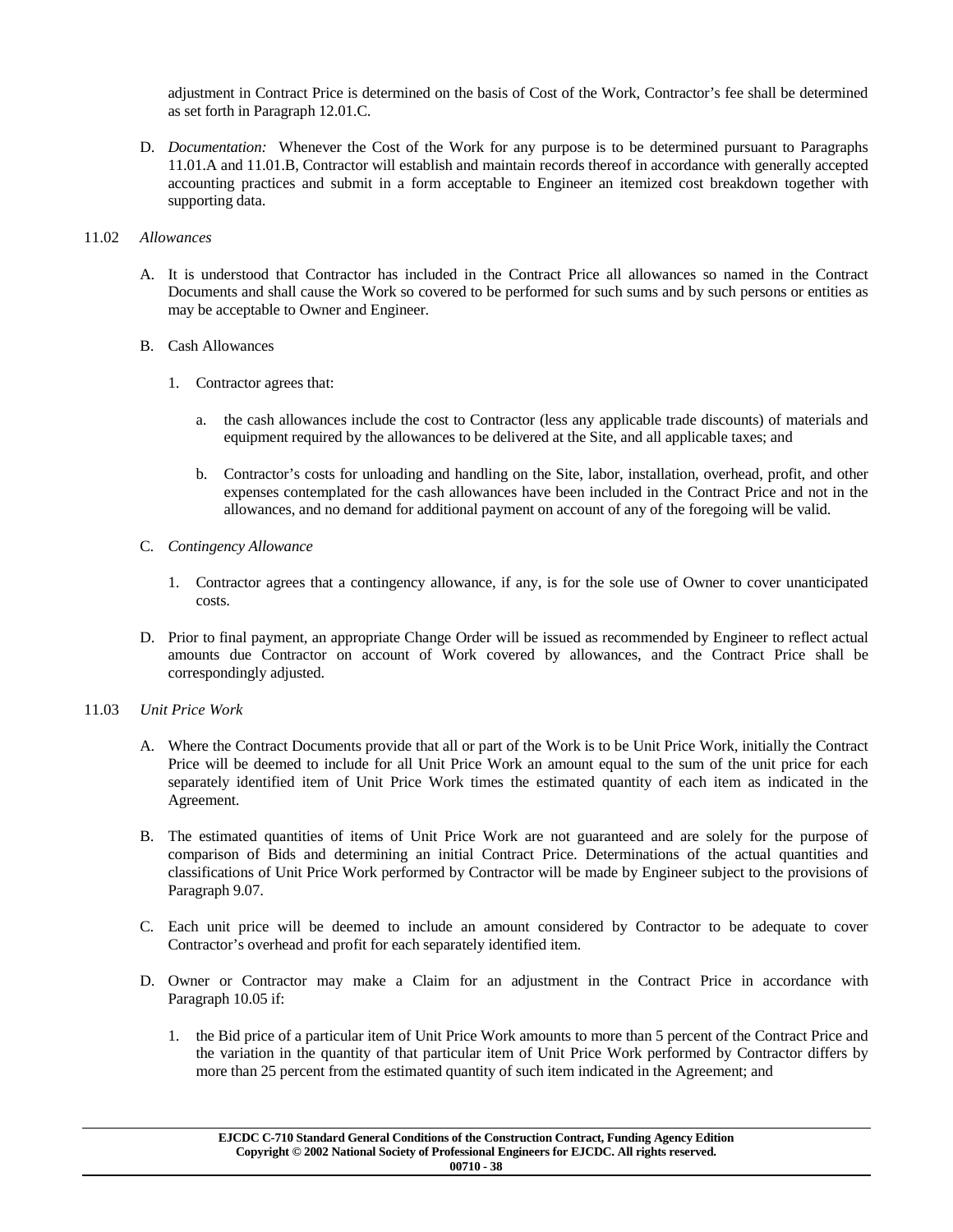- 2. there is no corresponding adjustment with respect to any other item of Work; and
- 3. Contractor believes that Contractor is entitled to an increase in Contract Price as a result of having incurred additional expense or Owner believes that Owner is entitled to a decrease in Contract Price and the parties are unable to agree as to the amount of any such increase or decrease.

#### **ARTICLE 12 – CHANGE OF CONTRACT PRICE; CHANGE OF CONTRACT TIMES**

- 12.01 *Change of Contract Price*
	- A. The Contract Price may only be changed by a Change Order. Any Claim for an adjustment in the Contract Price shall be based on written notice submitted by the party making the Claim to the Engineer and the other party to the Contract in accordance with the provisions of Paragraph 10.05.
	- B. The value of any Work covered by a Change Order or of any Claim for an adjustment in the Contract Price will be determined as follows:
		- 1. where the Work involved is covered by unit prices contained in the Contract Documents, by application of such unit prices to the quantities of the items involved (subject to the provisions of Paragraph 11.03); or
		- 2. where the Work involved is not covered by unit prices contained in the Contract Documents, by a mutually agreed lump sum (which may include an allowance for overhead and profit not necessarily in accordance with Paragraph 12.01.C.2); or
		- 3. where the Work involved is not covered by unit prices contained in the Contract Documents and agreement to a lump sum is not reached under Paragraph 12.01.B.2, on the basis of the Cost of the Work (determined as provided in Paragraph 11.01) plus a Contractor's fee for overhead and profit (determined as provided in Paragraph 12.01.C).
	- C. Contractor's Fee: The Contractor's fee for overhead and profit shall be determined as follows:
		- 1. a mutually acceptable fixed fee; or
		- 2. if a fixed fee is not agreed upon, then a fee based on the following percentages of the various portions of the Cost of the Work:
			- a. for costs incurred under Paragraphs 11.01.A.1 and 11.01.A.2, the Contractor's fee shall be 15 percent;
			- b. for costs incurred under Paragraph 11.01.A.3, the Contractor's fee shall be five percent;
			- c. where one or more tiers of subcontracts are on the basis of Cost of the Work plus a fee and no fixed fee is agreed upon, the intent of Paragraph 12.01.C.2.a is that the Subcontractor who actually performs the Work, at whatever tier, will be paid a fee of 15 percent of the costs incurred by such Subcontractor under Paragraphs 11.01.A.1 and 11.01.A.2 and that any higher tier Subcontractor and Contractor will each be paid a fee of five percent of the amount paid to the next lower tier Subcontractor;
			- d. no fee shall be payable on the basis of costs itemized under Paragraphs 11.01.A.4, 11.01.A.5, and 11.01.B;
			- e. the amount of credit to be allowed by Contractor to Owner for any change which results in a net decrease in cost will be the amount of the actual net decrease in cost plus a deduction in Contractor's fee by an amount equal to five percent of such net decrease; and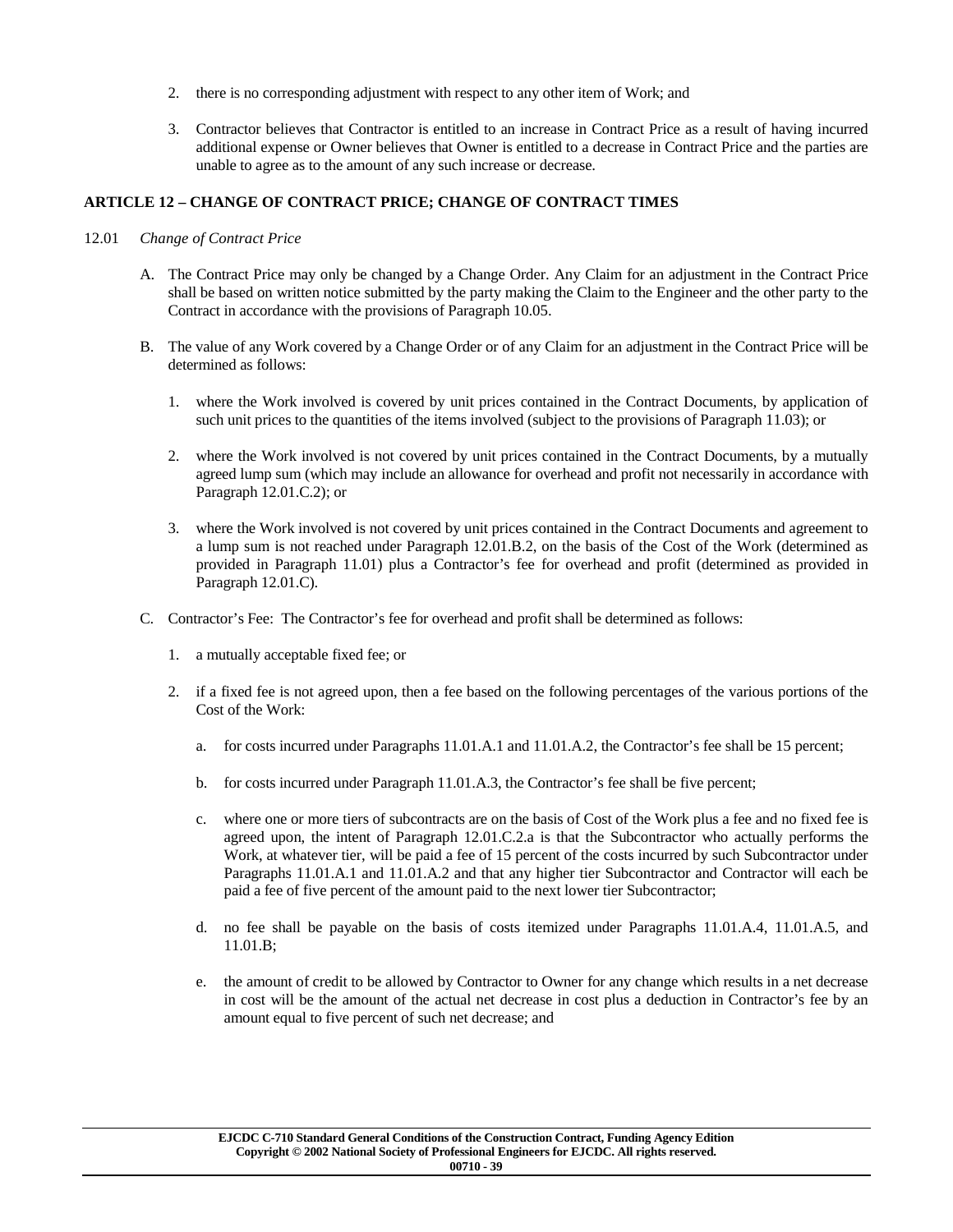- f. when both additions and credits are involved in any one change, the adjustment in Contractor's fee shall be computed on the basis of the net change in accordance with Paragraphs 12.01.C.2.a through 12.01.C.2.e, inclusive.
- 12.02 *Change of Contract Times*
	- A. The Contract Times may only be changed by a Change Order. Any Claim for an adjustment in the Contract Times shall be based on written notice submitted by the party making the Claim to the Engineer and the other party to the Contract in accordance with the provisions of Paragraph 10.05.
	- B. Any adjustment of the Contract Times covered by a Change Order or any Claim for an adjustment in the Contract Times will be determined in accordance with the provisions of this Article 12.

#### 12.03 *Delays*

- A. Where Contractor is prevented from completing any part of the Work within the Contract Times due to delay beyond the control of Contractor, the Contract Times will be extended in an amount equal to the time lost due to such delay if a Claim is made therefor as provided in Paragraph 12.02.A. Delays beyond the control of Contractor shall include, but not be limited to, acts or neglect by Owner, acts or neglect of utility owners or other contractors performing other work as contemplated by Article 7, fires, floods, epidemics, abnormal weather conditions, or acts of God.
- B. If Owner, Engineer, or other contractors or utility owners performing other work for Owner as contemplated by Article 7, or anyone for whom Owner is responsible, delays, disrupts, or interferes with the performance or progress of the Work, then Contractor shall be entitled to an equitable adjustment in the Contract Price or the Contract Times, or both. Contractor's entitlement to an adjustment of the Contract Times is conditioned on such adjustment being essential to Contractor's ability to complete the Work within the Contract Times.
- C. If Contractor is delayed in the performance or progress of the Work by fire, flood, epidemic, abnormal weather conditions, acts of God, acts or failures to act of utility owners not under the control of Owner, or other causes not the fault of and beyond control of Owner and Contractor, then Contractor shall be entitled to an equitable adjustment in Contract Times, if such adjustment is essential to Contractor's ability to complete the Work within the Contract Times. Such an adjustment shall be Contractor's sole and exclusive remedy for the delays described in this Paragraph 12.03.B.
	- 1. delays caused by or within the control of Contractor; or
- D. Owner, Engineer and the Related Entities of each of them shall not be liable to Contractor for any claims, costs, losses, or damages (including but not limited to all fees and charges of Engineers, architects, attorneys, and other professionals and all court or arbitration or other dispute resolution costs) sustained by Contractor on or in connection with any other project or anticipated project.
- E. Contractor shall not be entitled to an adjustment in Contract Price or Contract Times for delays within the control of Contractor. Delays attributable to and within the control of a Subcontractor or Supplier shall be deemed to be delays within the control of Contractor.

#### **ARTICLE 13 – TESTS AND INSPECTIONS; CORRECTION, REMOVAL OR ACCEPTANCE OF DEFECTIVE WORK**

- 13.01 *Notice of Defects*
	- A. Prompt notice of all defective Work of which Owner or Engineer has actual knowledge will be given to Contractor. All defective Work may be rejected, corrected, or accepted as provided in this Article 13.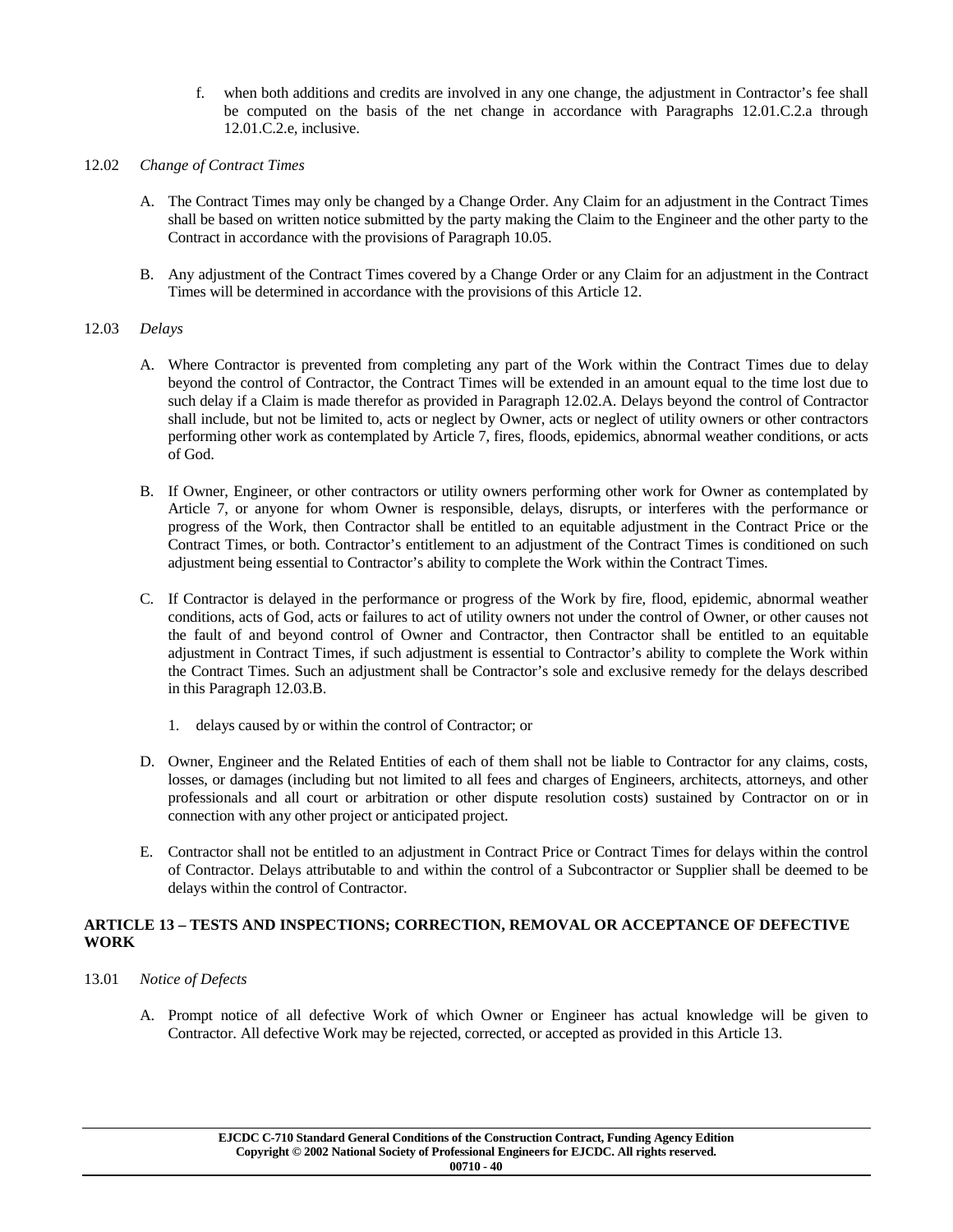#### 13.02 *Access to Work*

A. Owner, Engineer, their consultants and other representatives and personnel of Owner, independent testing laboratories, and governmental agencies with jurisdictional interests will have access to the Site and the Work at reasonable times for their observation, inspecting, and testing. Contractor shall provide them proper and safe conditions for such access and advise them of Contractor's Site safety procedures and programs so that they may comply therewith as applicable.

#### 13.03 *Tests and Inspections*

- A. Contractor shall give Engineer timely notice of readiness of the Work for all required inspections, tests, or approvals and shall cooperate with inspection and testing personnel to facilitate required inspections or tests.
- B. Owner shall employ and pay for the services of an independent testing laboratory to perform all inspections, tests, or approvals required by the Contract Documents except:
	- 1. for inspections, tests, or approvals covered by Paragraphs 13.03.C and 13.03.D below;
	- 2. that costs incurred in connection with tests or inspections conducted pursuant to Paragraph 13.04.B shall be paid as provided in said Paragraph 13.04.C; and
	- 3. as otherwise specifically provided in the Contract Documents.
- C. If Laws or Regulations of any public body having jurisdiction require any Work (or part thereof) specifically to be inspected, tested, or approved by an employee or other representative of such public body, Contractor shall assume full responsibility for arranging and obtaining such inspections, tests, or approvals, pay all costs in connection therewith, and furnish Engineer the required certificates of inspection or approval.
- D. Contractor shall be responsible for arranging and obtaining and shall pay all costs in connection with any inspections, tests, or approvals required for Owner's and Engineer's acceptance of materials or equipment to be incorporated in the Work; or acceptance of materials, mix designs, or equipment submitted for approval prior to Contractor's purchase thereof for incorporation in the Work. Such inspections, tests, or approvals shall be performed by organizations acceptable to Owner and Engineer.
- E. If any Work (or the work of others) that is to be inspected, tested, or approved is covered by Contractor without written concurrence of Engineer, it must, if requested by Engineer, be uncovered for observation.
- F. Uncovering Work as provided in Paragraph 13.03.E shall be at Contractor's expense unless Contractor has given Engineer timely notice of Contractor's intention to cover the same and Engineer has not acted with reasonable promptness in response to such notice.

#### 13.04 *Uncovering Work*

- A. If any Work is covered contrary to the written request of Engineer, it must, if requested by Engineer, be uncovered for Engineer's observation and replaced at Contractor's expense.
- B. If Engineer considers it necessary or advisable that covered Work be observed by Engineer or inspected or tested by others, Contractor, at Engineer's request, shall uncover, expose, or otherwise make available for observation, inspection, or testing as Engineer may require, that portion of the Work in question, furnishing all necessary labor, material, and equipment.
- C. If it is found that the uncovered Work is defective, Contractor shall pay all claims, costs, losses, and damages (including but not limited to all fees and charges of engineers, architects, attorneys, and other professionals and all court or arbitration or other dispute resolution costs) arising out of or relating to such uncovering, exposure, observation, inspection, and testing, and of satisfactory replacement or reconstruction (including but not limited to all costs of repair or replacement of work of others); and Owner shall be entitled to an appropriate decrease in the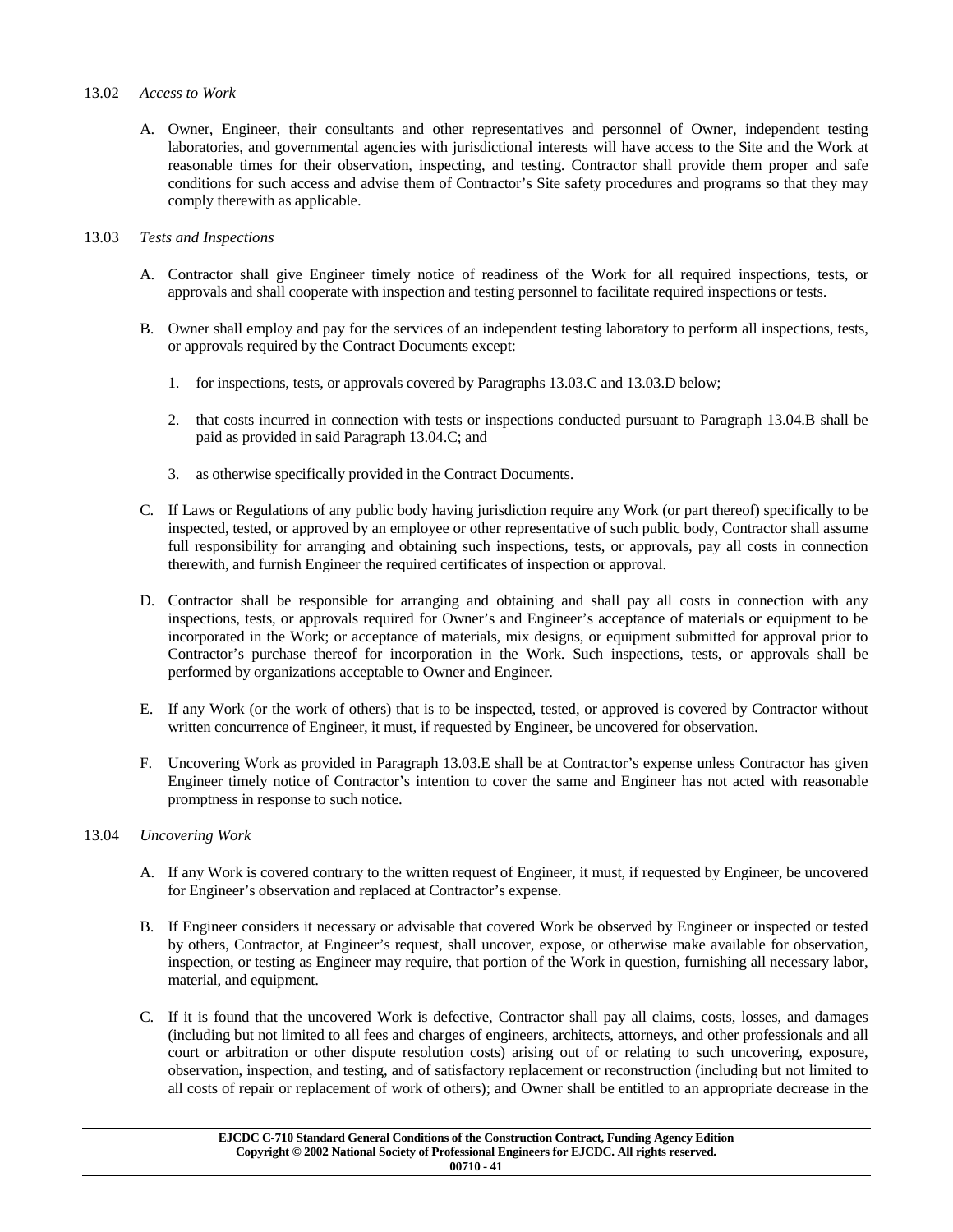Contract Price. If the parties are unable to agree as to the amount thereof, Owner may make a Claim therefor as provided in Paragraph 10.05.

D. If, the uncovered Work is not found to be defective, Contractor shall be allowed an increase in the Contract Price or an extension of the Contract Times, or both, directly attributable to such uncovering, exposure, observation, inspection, testing, replacement, and reconstruction. If the parties are unable to agree as to the amount or extent thereof, Contractor may make a Claim therefor as provided in Paragraph 10.05.

#### 13.05 *Owner May Stop the Work*

A. If the Work is defective, or Contractor fails to supply sufficient skilled workers or suitable materials or equipment, or fails to perform the Work in such a way that the completed Work will conform to the Contract Documents, Owner may order Contractor to stop the Work, or any portion thereof, until the cause for such order has been eliminated; however, this right of Owner to stop the Work shall not give rise to any duty on the part of Owner to exercise this right for the benefit of Contractor, any Subcontractor, any Supplier, any other individual or entity, or any surety for, or employee or agent of any of them.

#### 13.06 *Correction or Removal of Defective Work*

- A. Promptly after receipt of notice, Contractor shall correct all defective Work, whether or not fabricated, installed, or completed, or, if the Work has been rejected by Engineer, remove it from the Project and replace it with Work that is not defective. Contractor shall pay all claims, costs, losses, and damages (including but not limited to all fees and charges of engineers, architects, attorneys, and other professionals and all court or arbitration or other dispute resolution costs) arising out of or relating to such correction or removal (including but not limited to all costs of repair or replacement of work of others).
- B. When correcting defective Work under the terms of this Paragraph 13.06 or Paragraph 13.07, Contractor shall take no action that would void or otherwise impair Owner's special warranty and guarantee, if any, on said Work.

#### 13.07 *Correction Period*

- A. If within one year after the date of Substantial Completion (or such longer period of time as may be prescribed by the terms of any applicable special guarantee required by the Contract Documents) or by any specific provision of the Contract Documents, any Work is found to be defective, or if the repair of any damages to the land or areas made available for Contractor's use by Owner or permitted by Laws and Regulations as contemplated in Paragraph 6.11.A is found to be defective, Contractor shall promptly, without cost to Owner and in accordance with Owner's written instructions:
	- 1. repair such defective land or areas; or
	- 2. correct such defective Work; or
	- 3. if the defective Work has been rejected by Owner, remove it from the Project and replace it with Work that is not defective, and
	- 4. satisfactorily correct or repair or remove and replace any damage to other Work, to the work of others or other land or areas resulting therefrom.
- B. If Contractor does not promptly comply with the terms of Owner's written instructions, or in an emergency where delay would cause serious risk of loss or damage, Owner may have the defective Work corrected or repaired or may have the rejected Work removed and replaced. All claims, costs, losses, and damages (including but not limited to all fees and charges of engineers, architects, attorneys, and other professionals and all court or arbitration or other dispute resolution costs) arising out of or relating to such correction or repair or such removal and replacement (including but not limited to all costs of repair or replacement of work of others) will be paid by Contractor.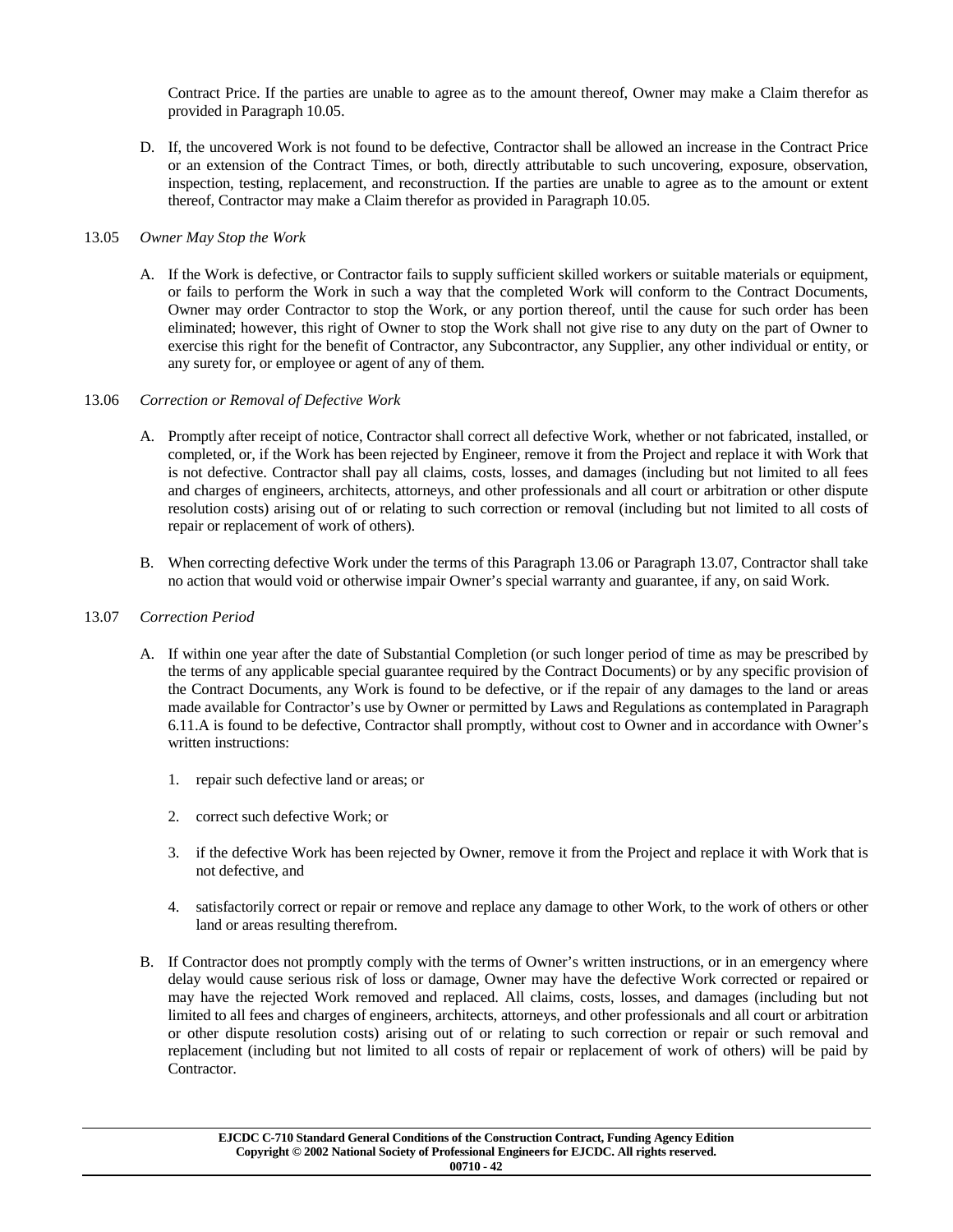- C. In special circumstances where a particular item of equipment is placed in continuous service before Substantial Completion of all the Work, the correction period for that item may start to run from an earlier date if so provided in the Specifications.
- D. Where defective Work (and damage to other Work resulting therefrom) has been corrected or removed and replaced under this Paragraph 13.07, the correction period hereunder with respect to such Work will be extended for an additional period of one year after such correction or removal and replacement has been satisfactorily completed.
- E. Contractor's obligations under this Paragraph 13.07 are in addition to any other obligation or warranty. The provisions of this Paragraph 13.07 shall not be construed as a substitute for or a waiver of the provisions of any applicable statute of limitation or repose.

#### 13.08 *Acceptance of Defective Work*

A. If, instead of requiring correction or removal and replacement of defective Work, Owner (and, prior to Engineer's recommendation of final payment, Engineer) prefers to accept it, Owner may do so. Contractor shall pay all claims, costs, losses, and damages (including but not limited to all fees and charges of engineers, architects, attorneys, and other professionals and all court or arbitration or other dispute resolution costs) attributable to Owner's evaluation of and determination to accept such defective Work (such costs to be approved by Engineer as to reasonableness) and the diminished value of the Work to the extent not otherwise paid by Contractor pursuant to this sentence. If any such acceptance occurs prior to Engineer's recommendation of final payment, a Change Order will be issued incorporating the necessary revisions in the Contract Documents with respect to the Work, and Owner shall be entitled to an appropriate decrease in the Contract Price, reflecting the diminished value of Work so accepted. If the parties are unable to agree as to the amount thereof, Owner may make a Claim therefor as provided in Paragraph 10.05. If the acceptance occurs after such recommendation, an appropriate amount will be paid by Contractor to Owner.

#### 13.09 *Owner May Correct Defective Work*

- A. If Contractor fails within a reasonable time after written notice from Engineer to correct defective Work or to remove and replace rejected Work as required by Engineer in accordance with Paragraph 13.06.A, or if Contractor fails to perform the Work in accordance with the Contract Documents, or if Contractor fails to comply with any other provision of the Contract Documents, Owner may, after seven days written notice to Contractor, correct or remedy any such deficiency.
- B. In exercising the rights and remedies under this Paragraph 13.09, Owner shall proceed expeditiously. In connection with such corrective or remedial action, Owner may exclude Contractor from all or part of the Site, take possession of all or part of the Work and suspend Contractor's services related thereto, take possession of Contractor's tools, appliances, construction equipment and machinery at the Site, and incorporate in the Work all materials and equipment stored at the Site or for which Owner has paid Contractor but which are stored elsewhere. Contractor shall allow Owner, Owner's representatives, agents and employees, Owner's other contractors, and Engineer and Engineer's consultants access to the Site to enable Owner to exercise the rights and remedies under this Paragraph.
- C. All claims, costs, losses, and damages (including but not limited to all fees and charges of engineers, architects, attorneys, and other professionals and all court or arbitration or other dispute resolution costs) incurred or sustained by Owner in exercising the rights and remedies under this Paragraph 13.09 will be charged against Contractor, and a Change Order will be issued incorporating the necessary revisions in the Contract Documents with respect to the Work; and Owner shall be entitled to an appropriate decrease in the Contract Price. If the parties are unable to agree as to the amount of the adjustment, Owner may make a Claim therefor as provided in Paragraph 10.05. Such claims, costs, losses and damages will include but not be limited to all costs of repair, or replacement of work of others destroyed or damaged by correction, removal, or replacement of Contractor's defective Work.
- D. Contractor shall not be allowed an extension of the Contract Times because of any delay in the performance of the Work attributable to the exercise by Owner of Owner's rights and remedies under this Paragraph 13.09.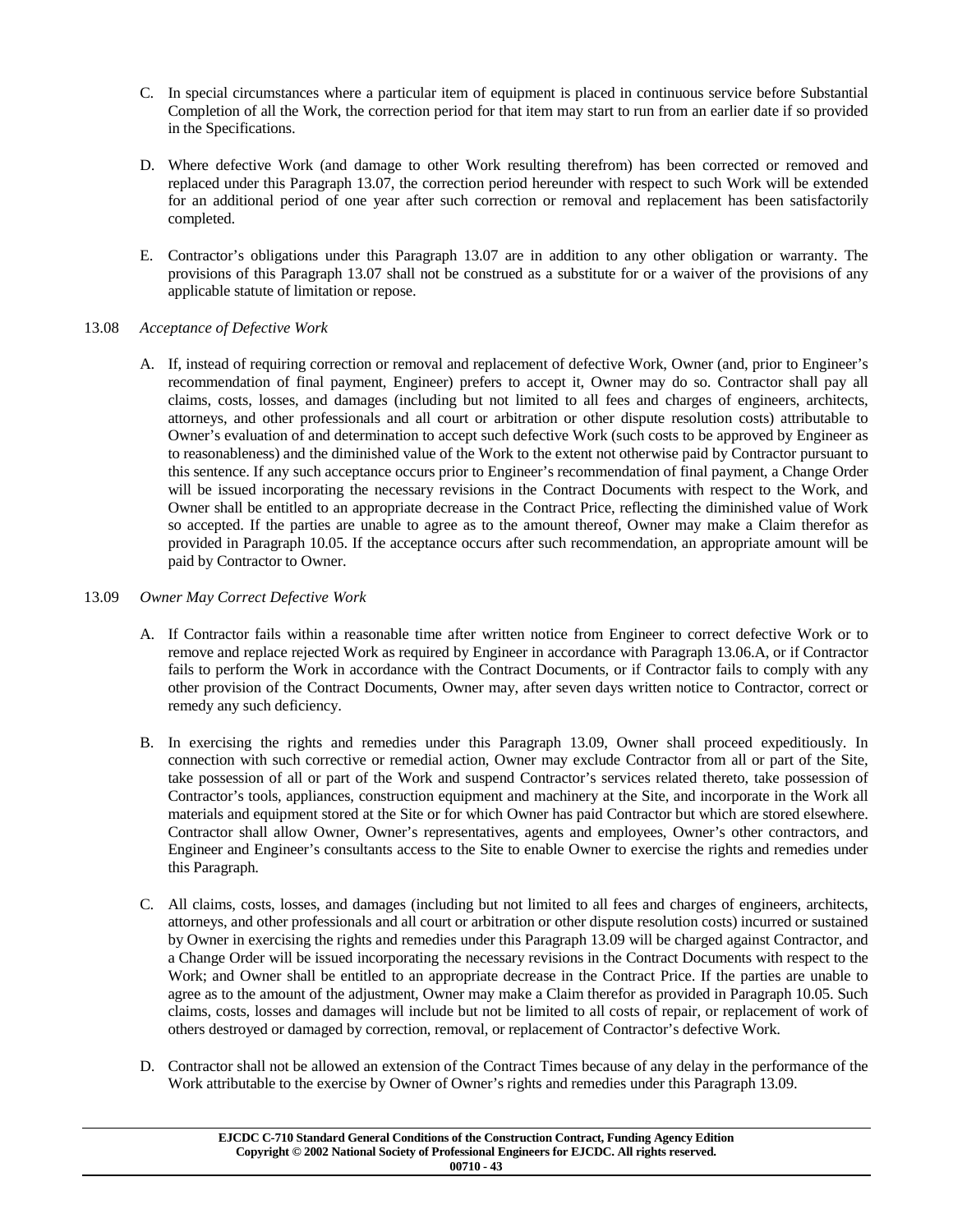#### **ARTICLE 14 – PAYMENTS TO CONTRACTOR AND COMPLETION**

#### 14.01 *Schedule of Values*

A. The Schedule of Values established as provided in Paragraph 2.07.A will serve as the basis for progress payments and will be incorporated into a form of Application for Payment acceptable to Engineer. Progress payments on account of Unit Price Work will be based on the number of units completed.

#### 14.02 *Progress Payments*

#### A. *Applications for Payments*

- 1. At least 20 days before the date established in the Agreement for each progress payment (but not more often than once a month), Contractor shall submit to Engineer for review an Application for Payment filled out and signed by Contractor covering the Work completed as of the date of the Application and accompanied by such supporting documentation as is required by the Contract Documents. If payment is requested on the basis of materials and equipment not incorporated in the Work but delivered and suitably stored at the Site or at another location agreed to in writing, the Application for Payment shall also be accompanied by a bill of sale, invoice, or other documentation warranting that Owner has received the materials and equipment free and clear of all Liens and evidence that the materials and equipment are covered by appropriate property insurance or other arrangements to protect Owner's interest therein, all of which must be satisfactory to Owner.
- 2. Beginning with the second Application for Payment, each Application shall include an affidavit of Contractor stating that all previous progress payments received on account of the Work have been applied on account to discharge Contractor's legitimate obligations associated with prior Applications for Payment.
- 3. The amount of retainage with respect to progress payments will be as stipulated in the Agreement.

#### B. *Review of Applications*

- 1. Engineer will, within 10 days after receipt of each Application for Payment, either indicate in writing a recommendation of payment and present the Application to Owner or return the Application to Contractor indicating in writing Engineer's reasons for refusing to recommend payment. In the latter case, Contractor may make the necessary corrections and resubmit the Application.
- 2. Engineer's recommendation of any payment requested in an Application for Payment will constitute a representation by Engineer to Owner, based on Engineer's observations on the Site of the executed Work as an experienced and qualified design professional and on Engineer's review of the Application for Payment and the accompanying data and schedules, that to the best of Engineer's knowledge, information and belief:
	- a. the Work has progressed to the point indicated;
	- b. the quality of the Work is generally in accordance with the Contract Documents (subject to an evaluation of the Work as a functioning whole prior to or upon Substantial Completion, to the results of any subsequent tests called for in the Contract Documents, to a final determination of quantities and classifications for Unit Price Work under Paragraph 9.07, and to any other qualifications stated in the recommendation); and
	- c. the conditions precedent to Contractor's being entitled to such payment appear to have been fulfilled in so far as it is Engineer's responsibility to observe the Work.
- 3. By recommending any such payment Engineer will not thereby be deemed to have represented that:
	- a. inspections made to check the quality or the quantity of the Work as it has been performed have been exhaustive, extended to every aspect of the Work in progress, or involved detailed inspections of the Work beyond the responsibilities specifically assigned to Engineer in the Contract Documents; or

**EJCDC C-710 Standard General Conditions of the Construction Contract, Funding Agency Edition Copyright © 2002 National Society of Professional Engineers for EJCDC. All rights reserved.**

#### **00710 - 44**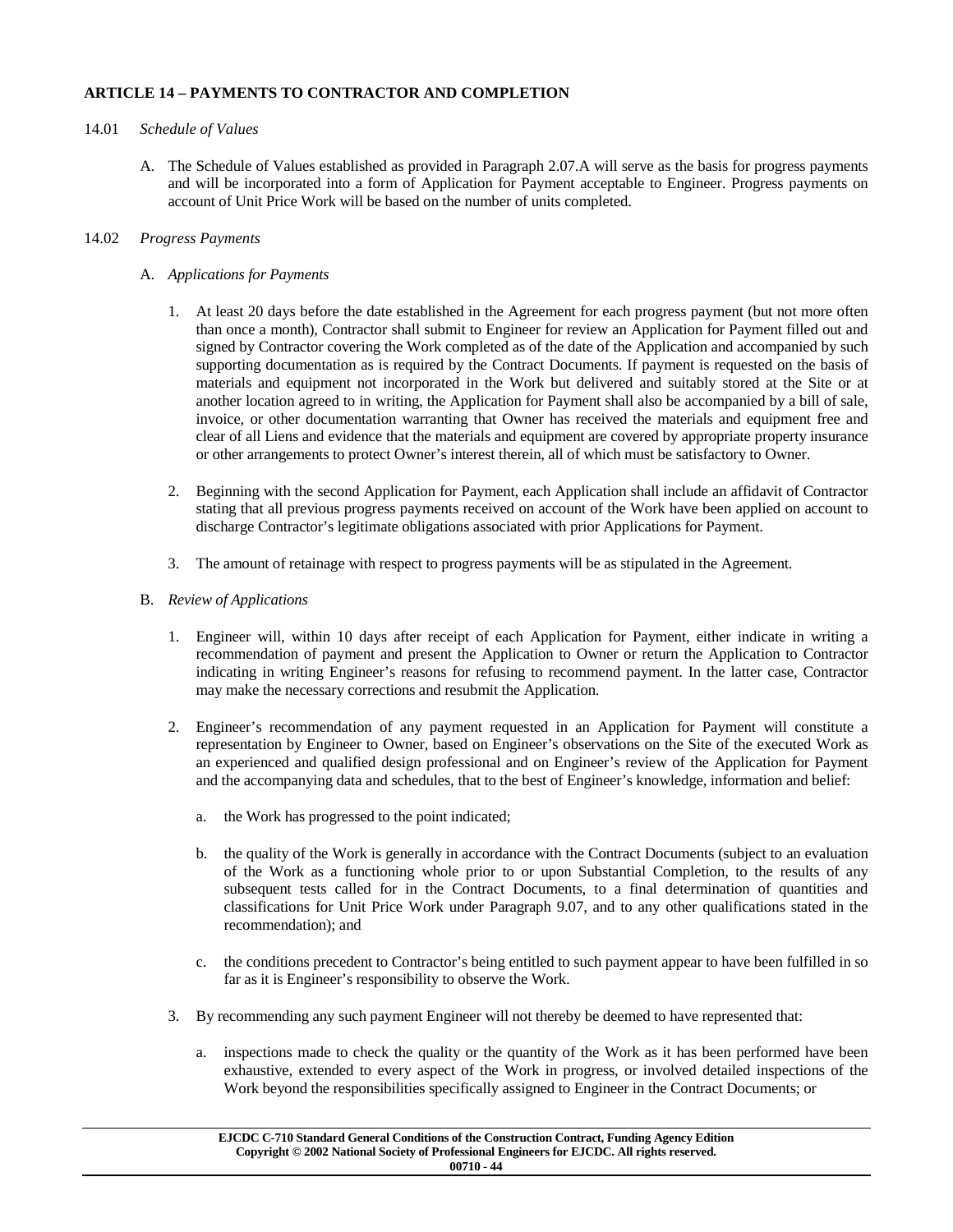- b. that there may not be other matters or issues between the parties that might entitle Contractor to be paid additionally by Owner or entitle Owner to withhold payment to Contractor.
- 4. Neither Engineer's review of Contractor's Work for the purposes of recommending payments nor Engineer's recommendation of any payment, including final payment, will impose responsibility on Engineer:
	- a. to supervise, direct, or control the Work, or
	- b. for the means, methods, techniques, sequences, or procedures of construction, or the safety precautions and programs incident thereto, or
	- c. for Contractor's failure to comply with Laws and Regulations applicable to Contractor's performance of the Work, or
	- d. to make any examination to ascertain how or for what purposes Contractor has used the moneys paid on account of the Contract Price, or
	- e. to determine that title to any of the Work, materials, or equipment has passed to Owner free and clear of any Liens.
- 5. Engineer may refuse to recommend the whole or any part of any payment if, in Engineer's opinion, it would be incorrect to make the representations to Owner stated in Paragraph 14.02.B.2. Engineer may also refuse to recommend any such payment or, because of subsequently discovered evidence or the results of subsequent inspections or tests, revise or revoke any such payment recommendation previously made, to such extent as may be necessary in Engineer's opinion to protect Owner from loss because:
	- a. the Work is defective, or completed Work has been damaged, requiring correction or replacement;
	- b. the Contract Price has been reduced by Change Orders;
	- c. Owner has been required to correct defective Work or complete Work in accordance with Paragraph 13.09; or
	- d. Engineer has actual knowledge of the occurrence of any of the events enumerated in Paragraph 15.02.A.
- C. *Payment Becomes Due*
	- 1. Ten days after presentation of the Application for Payment to Owner with Engineer's recommendation, the amount recommended will (subject to the provisions of Paragraph 14.02.D) become due, and when due will be paid by Owner to Contractor.
- D. *Reduction in Payment*
	- 1. Owner may refuse to make payment of the full amount recommended by Engineer because:
		- a. claims have been made against Owner on account of Contractor's performance or furnishing of the Work;
		- b. Liens have been filed in connection with the Work, except where Contractor has delivered a specific bond satisfactory to Owner to secure the satisfaction and discharge of such Liens;
		- c. the Contractor's performance or furnishing of the Work is inconsistent with funding Agency requirements;
		- d. there are other items entitling Owner to a set-off against the amount recommended; or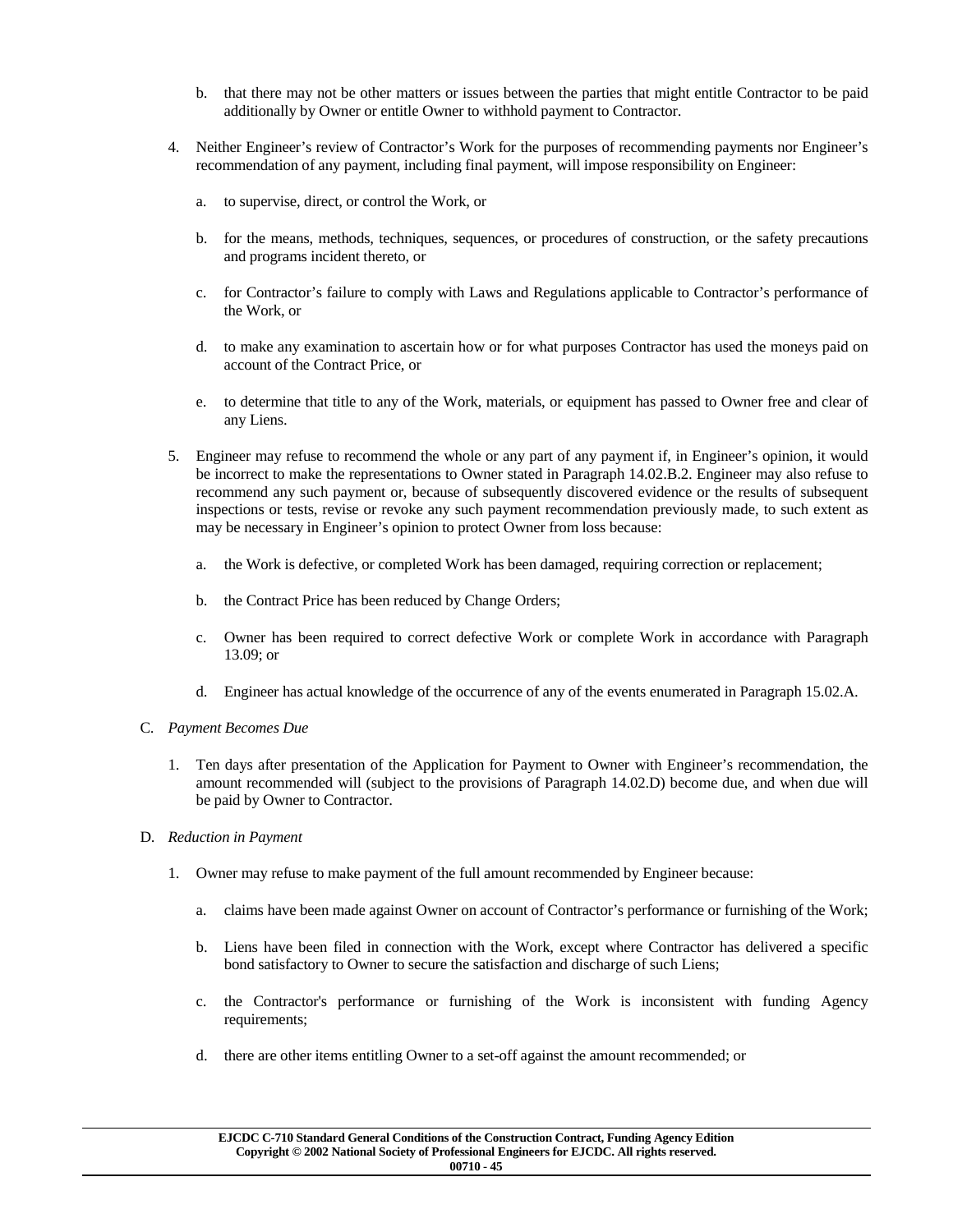- e. Owner has actual knowledge of the occurrence of any of the events enumerated in Paragraphs 14.02.B.5.a through 14.02.B.5.c or Paragraph 15.02.A.
- 2. If Owner refuses to make payment of the full amount recommended by Engineer, Owner will give Contractor immediate written notice (with a copy to Engineer) stating the reasons for such action and promptly pay Contractor any amount remaining after deduction of the amount so withheld. Owner shall promptly pay Contractor the amount so withheld, or any adjustment thereto agreed to by Owner and Contractor, when Contractor corrects to Owner's satisfaction the reasons for such action.
- 3. If it is subsequently determined that Owner's refusal of payment was not justified, the amount wrongfully withheld shall be treated as an amount due as determined by Paragraph 14.02.C.1.
- 14.03 *Contractor's Warranty of Title*
	- A. Contractor warrants and guarantees that title to all Work, materials, and equipment covered by any Application for Payment, whether incorporated in the Project or not, will pass to Owner no later than the time of payment free and clear of all Liens.
- 14.04 *Substantial Completion*
	- A. When Contractor considers the entire Work ready for its intended use Contractor shall notify Owner and Engineer in writing that the entire Work is substantially complete (except for items specifically listed by Contractor as incomplete) and request that Engineer issue a certificate of Substantial Completion.
	- B. Promptly after Contractor's notification, Owner, Agency, Contractor, and Engineer shall make a prefinal inspection of the Work to determine the status of completion. If Engineer does not consider the Work substantially complete, Engineer will notify Contractor in writing giving the reasons therefor.
	- C. If Engineer considers the Work substantially complete, Engineer will deliver to Owner a tentative certificate of Substantial Completion which shall fix the date of Substantial Completion. There shall be attached to the certificate a tentative list of items to be completed or corrected before final payment. Owner shall have seven days after receipt of the tentative certificate during which to make written objection to Engineer as to any provisions of the certificate or attached list. If, after considering such objections, Engineer concludes that the Work is not substantially complete, Engineer will within 14 days after submission of the tentative certificate to Owner notify Contractor in writing, stating the reasons therefor. If, after consideration of Owner's objections, Engineer considers the Work substantially complete, Engineer will within said 14 days execute and deliver to Owner and Contractor a definitive certificate of Substantial Completion (with a revised tentative list of items to be completed or corrected) reflecting such changes from the tentative certificate as Engineer believes justified after consideration of any objections from Owner.
	- D. At the time of delivery of the tentative certificate of Substantial Completion, Engineer will deliver to Owner and Contractor a written recommendation as to division of responsibilities pending final payment between Owner and Contractor with respect to security, operation, safety, and protection of the Work, maintenance, heat, utilities, insurance, and warranties and guarantees. Unless Owner and Contractor agree otherwise in writing and so inform Engineer in writing prior to Engineer's issuing the definitive certificate of Substantial Completion, Engineer's aforesaid recommendation will be binding on Owner and Contractor until final payment.
	- E. Owner shall have the right to exclude Contractor from the Site after the date of Substantial Completion subject to allowing Contractor reasonable access to complete or correct items on the tentative list.
- 14.05 *Partial Utilization*
	- A. Prior to Substantial Completion of all the Work, Owner may use or occupy any substantially completed part of the Work which has specifically been identified in the Contract Documents, or which Owner, Engineer, and Contractor agree constitutes a separately functioning and usable part of the Work that can be used by Owner for its

#### **00710 - 46**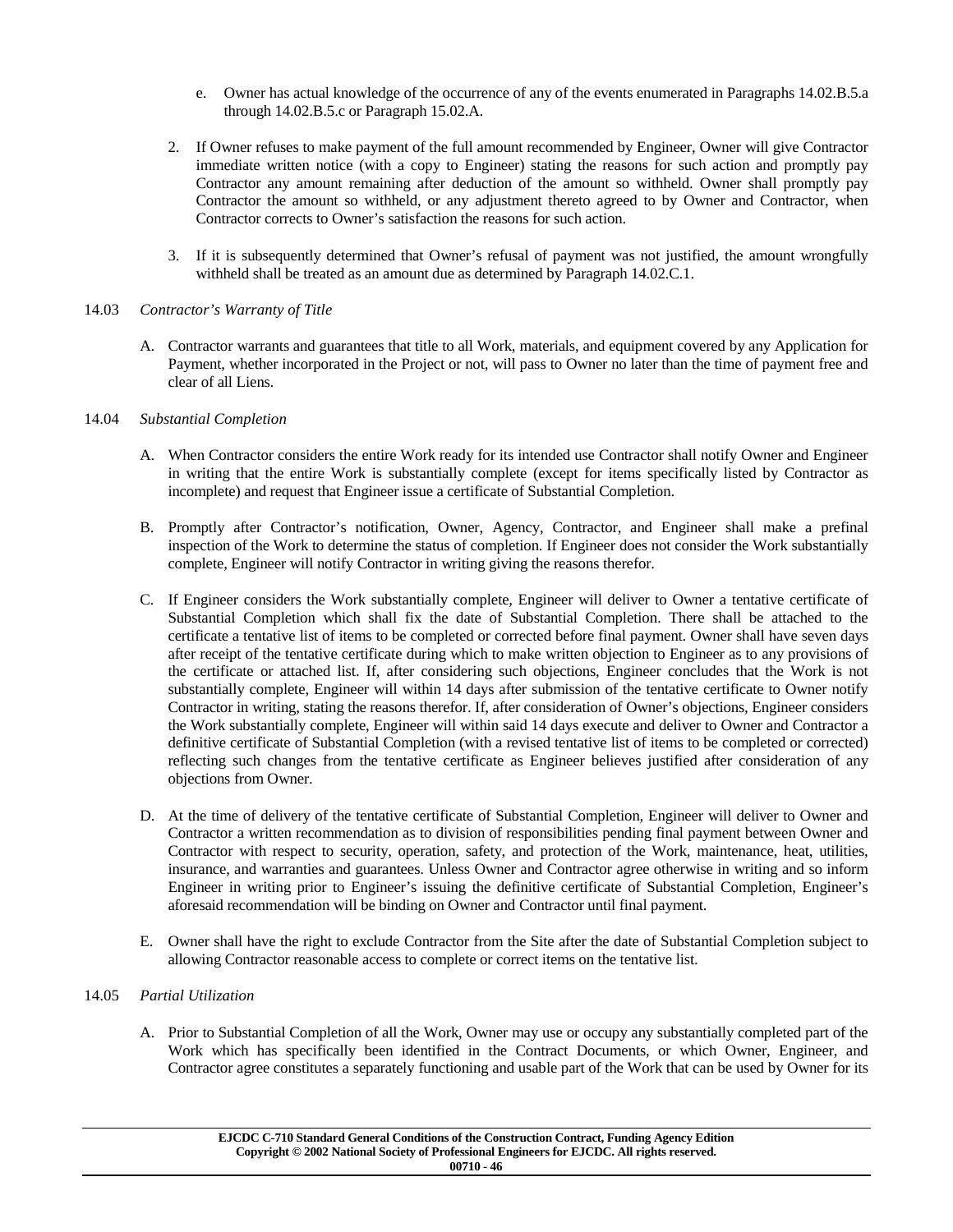intended purpose without significant interference with Contractor's performance of the remainder of the Work, subject to the following conditions.

- 1. Owner at any time may request Contractor in writing to permit Owner to use or occupy any such part of the Work which Owner believes to be ready for its intended use and substantially complete. If and when Contractor agrees that such part of the Work is substantially complete, Contractor will certify to Owner and Engineer that such part of the Work is substantially complete and request Engineer to issue a certificate of Substantial Completion for that part of the Work.
- 2. Contractor at any time may notify Owner and Engineer in writing that Contractor considers any such part of the Work ready for its intended use and substantially complete and request Engineer to issue a certificate of Substantial Completion for that part of the Work.
- 3. Within a reasonable time after either such request, Owner, Contractor, and Engineer shall make an inspection of that part of the Work to determine its status of completion. If Engineer does not consider that part of the Work to be substantially complete, Engineer will notify Owner and Contractor in writing giving the reasons therefor. If Engineer considers that part of the Work to be substantially complete, the provisions of Paragraph 14.04 will apply with respect to certification of Substantial Completion of that part of the Work and the division of responsibility in respect thereof and access thereto.
- 4. No use or occupancy or separate operation of part of the Work may occur prior to compliance with the requirements of Paragraph 5.10 regarding property insurance.

#### 14.06 *Final Inspection*

A. Upon written notice from Contractor that the entire Work or an agreed portion thereof is complete, Engineer will promptly make a final inspection with Owner, Agency, and Contractor and will notify Contractor in writing of all particulars in which this inspection reveals that the Work is incomplete or defective. Contractor shall immediately take such measures as are necessary to complete such Work or remedy such deficiencies.

#### 14.07 *Final Payment*

#### A. *Application for Payment*

- 1. After Contractor has, in the opinion of Engineer, satisfactorily completed all corrections identified during the final inspection and has delivered, in accordance with the Contract Documents, all maintenance and operating instructions, schedules, guarantees, bonds, certificates or other evidence of insurance certificates of inspection, marked-up record documents (as provided in Paragraph 6.12), and other documents, Contractor may make application for final payment following the procedure for progress payments.
- 2. The final Application for Payment shall be accompanied (except as previously delivered) by:
	- a. all documentation called for in the Contract Documents, including but not limited to the evidence of insurance required by Paragraph 5.04.B.7;
	- b. consent of the surety, if any, to final payment;
	- c. a list of all Claims against Owner that Contractor believes are unsettled; and
	- d. complete and legally effective releases or waivers (satisfactory to Owner) of all Lien rights arising out of or Liens filed in connection with the Work.
- 3. In lieu of the releases or waivers of Liens specified in Paragraph 14.07.A.2 and as approved by Owner, Contractor may furnish receipts or releases in full and an affidavit of Contractor that: (i) the releases and receipts include all labor, services, material, and equipment for which a Lien could be filed; and (ii) all payrolls, material and equipment bills, and other indebtedness connected with the Work for which Owner or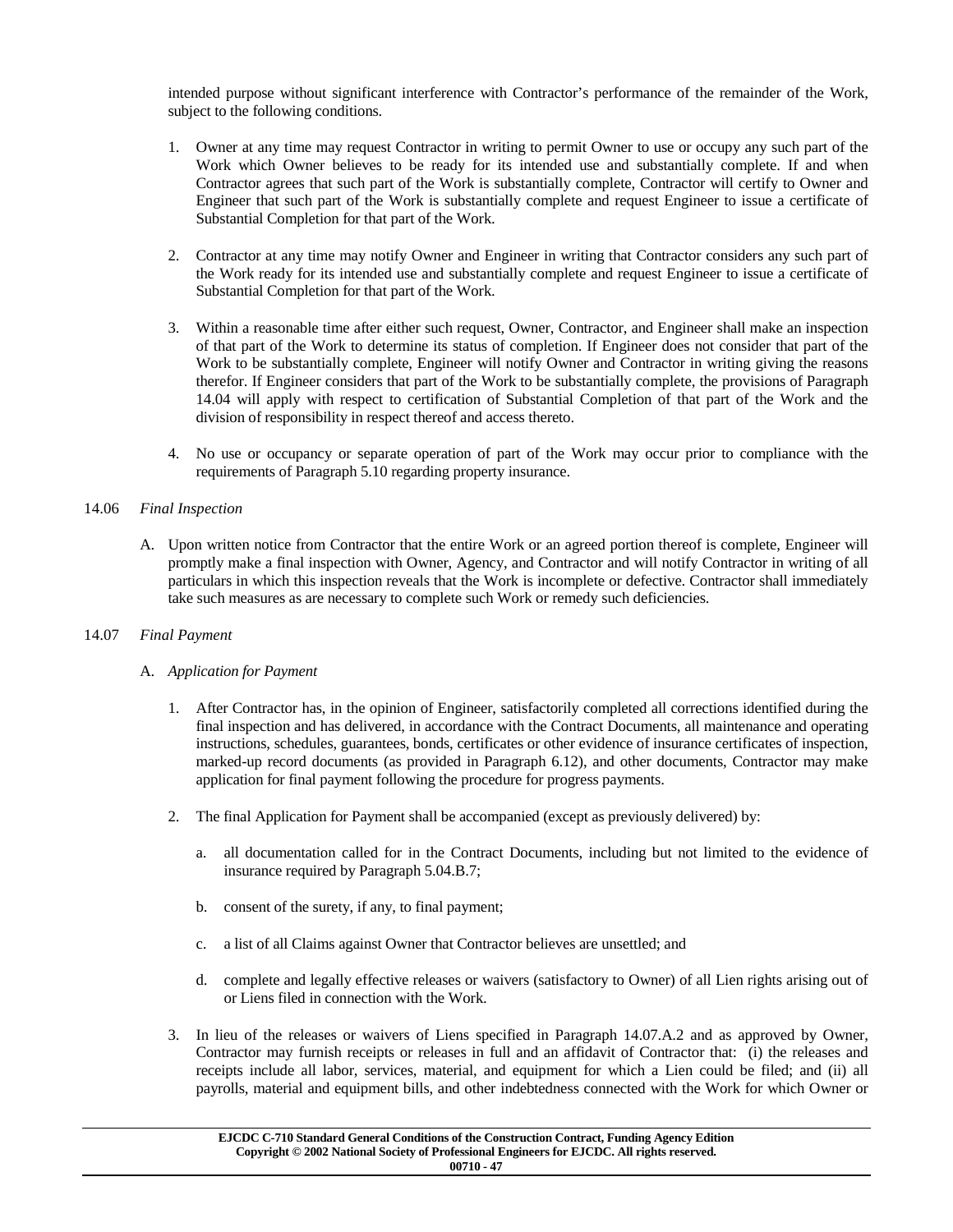Owner's property might in any way be responsible have been paid or otherwise satisfied. If any Subcontractor or Supplier fails to furnish such a release or receipt in full, Contractor may furnish a bond or other collateral satisfactory to Owner to indemnify Owner against any Lien.

- B. *Engineer's Review of Application and Acceptance*
	- 1. If, on the basis of Engineer's observation of the Work during construction and final inspection, and Engineer's review of the final Application for Payment and accompanying documentation as required by the Contract Documents, Engineer is satisfied that the Work has been completed and Contractor's other obligations under the Contract Documents have been fulfilled, Engineer will, within ten days after receipt of the final Application for Payment, indicate in writing Engineer's recommendation of payment and present the Application for Payment to Owner for payment. At the same time Engineer will also give written notice to Owner and Contractor that the Work is acceptable subject to the provisions of Paragraph 14.09. Otherwise, Engineer will return the Application for Payment to Contractor, indicating in writing the reasons for refusing to recommend final payment, in which case Contractor shall make the necessary corrections and resubmit the Application for Payment.

#### C. *Payment Becomes Due*

1. Thirty days after the presentation to Owner of the Application for Payment and accompanying documentation, the amount recommended by Engineer, less any sum Owner is entitled to set off against Engineer's recommendation, including but not limited to liquidated damages, will become due and will be paid by Owner to Contractor.

#### 14.08 *Final Completion Delayed*

A. If, through no fault of Contractor, final completion of the Work is significantly delayed, and if Engineer so confirms, Owner shall, upon receipt of Contractor's final Application for Payment (for Work fully completed and accepted) and recommendation of Engineer, and without terminating the Contract, make payment of the balance due for that portion of the Work fully completed and accepted. If the remaining balance to be held by Owner for Work not fully completed or corrected is less than the retainage stipulated in the Agreement, and if bonds have been furnished as required in Paragraph 5.01, the written consent of the surety to the payment of the balance due for that portion of the Work fully completed and accepted shall be submitted by Contractor to Engineer with the Application for such payment. Such payment shall be made under the terms and conditions governing final payment, except that it shall not constitute a waiver of Claims. The remaining balance of any sum included in the final Application for Payment but held by OWNER for Work not fully completed and accepted will become due when the Work is fully completed and accepted.

#### 14.09 *Waiver of Claims*

- A. The making and acceptance of final payment will constitute:
	- 1. a waiver of all Claims by Owner against Contractor, except Claims arising from unsettled Liens, from defective Work appearing after final inspection pursuant to Paragraph 14.06, from failure to comply with the Contract Documents or the terms of any special guarantees specified therein, or from Contractor's continuing obligations under the Contract Documents; and
	- 2. a waiver of all Claims by Contractor against Owner other than those previously made in accordance with the requirements herein and expressly acknowledged by Owner in writing as still unsettled.

#### **ARTICLE 15 – SUSPENSION OF WORK AND TERMINATION**

- 15.01 *Owner May Suspend Work*
	- A. At any time and without cause, Owner may suspend the Work or any portion thereof for a period of not more than 90 consecutive days by notice in writing to Contractor and Engineer which will fix the date on which Work will be

**EJCDC C-710 Standard General Conditions of the Construction Contract, Funding Agency Edition Copyright © 2002 National Society of Professional Engineers for EJCDC. All rights reserved.**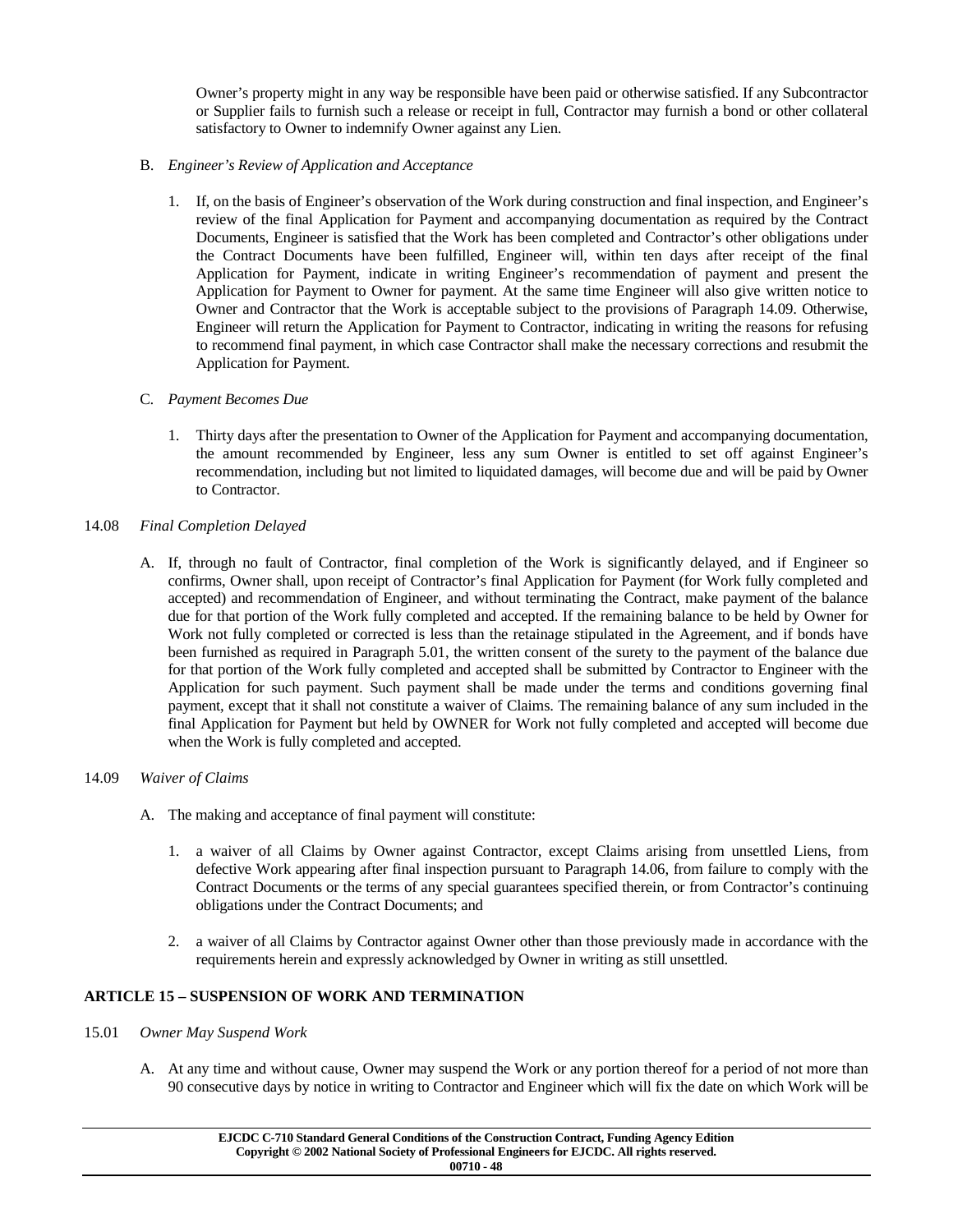resumed. Contractor shall resume the Work on the date so fixed. Contractor shall be granted an adjustment in the Contract Price or an extension of the Contract Times, or both, directly attributable to any such suspension if Contractor makes a Claim therefor as provided in Paragraph 10.05.

- 15.02 *Owner May Terminate for Cause*
	- A. The occurrence of any one or more of the following events will justify termination for cause:
		- 1. Contractor's persistent failure to perform the Work in accordance with the Contract Documents (including, but not limited to, failure to supply sufficient skilled workers or suitable materials or equipment or failure to adhere to the Progress Schedule established under Paragraph 2.07 as adjusted from time to time pursuant to Paragraph 6.04);
		- 2. Contractor's disregard of Laws or Regulations of any public body having jurisdiction;
		- 3. Contractor's disregard of the authority of Engineer; or
		- 4. Contractor's violation in any substantial way of any provisions of the Contract Documents.
	- B. If one or more of the events identified in Paragraph 15.02.A occur, Owner may, after giving Contractor (and surety) seven days written notice of its intent to terminate the services of Contractor:
		- 1. exclude Contractor from the Site, and take possession of the Work and of all Contractor's tools, appliances, construction equipment, and machinery at the Site, and use the same to the full extent they could be used by Contractor (without liability to Contractor for trespass or conversion),
		- 2. incorporate in the Work all materials and equipment stored at the Site or for which Owner has paid Contractor but which are stored elsewhere, and
		- 3. complete the Work as Owner may deem expedient.
	- C. If Owner proceeds as provided in Paragraph 15.02.B, Contractor shall not be entitled to receive any further payment until the Work is completed. If the unpaid balance of the Contract Price exceeds all claims, costs, losses, and damages (including but not limited to all fees and charges of engineers, architects, attorneys, and other professionals and all court or arbitration or other dispute resolution costs) sustained by Owner arising out of or relating to completing the Work, such excess will be paid to Contractor. If such claims, costs, losses, and damages exceed such unpaid balance, Contractor shall pay the difference to Owner. Such claims, costs, losses, and damages incurred by Owner will be reviewed by Engineer as to their reasonableness and, when so approved by Engineer, incorporated in a Change Order. When exercising any rights or remedies under this Paragraph Owner shall not be required to obtain the lowest price for the Work performed.
	- D. Notwithstanding Paragraphs 15.02.B and 15.02.C, Contractor's services will not be terminated if Contractor begins within seven days of receipt of notice of intent to terminate to correct its failure to perform and proceeds diligently to cure such failure within no more than 30 days of receipt of said notice.
	- E. Where Contractor's services have been so terminated by Owner, the termination will not affect any rights or remedies of Owner against Contractor then existing or which may thereafter accrue. Any retention or payment of moneys due Contractor by Owner will not release Contractor from liability.
	- F. If and to the extent that Contractor has provided a performance bond under the provisions of Paragraph 5.01.A, the termination procedures of that bond shall supersede the provisions of Paragraphs 15.02.B, and 15.02.C.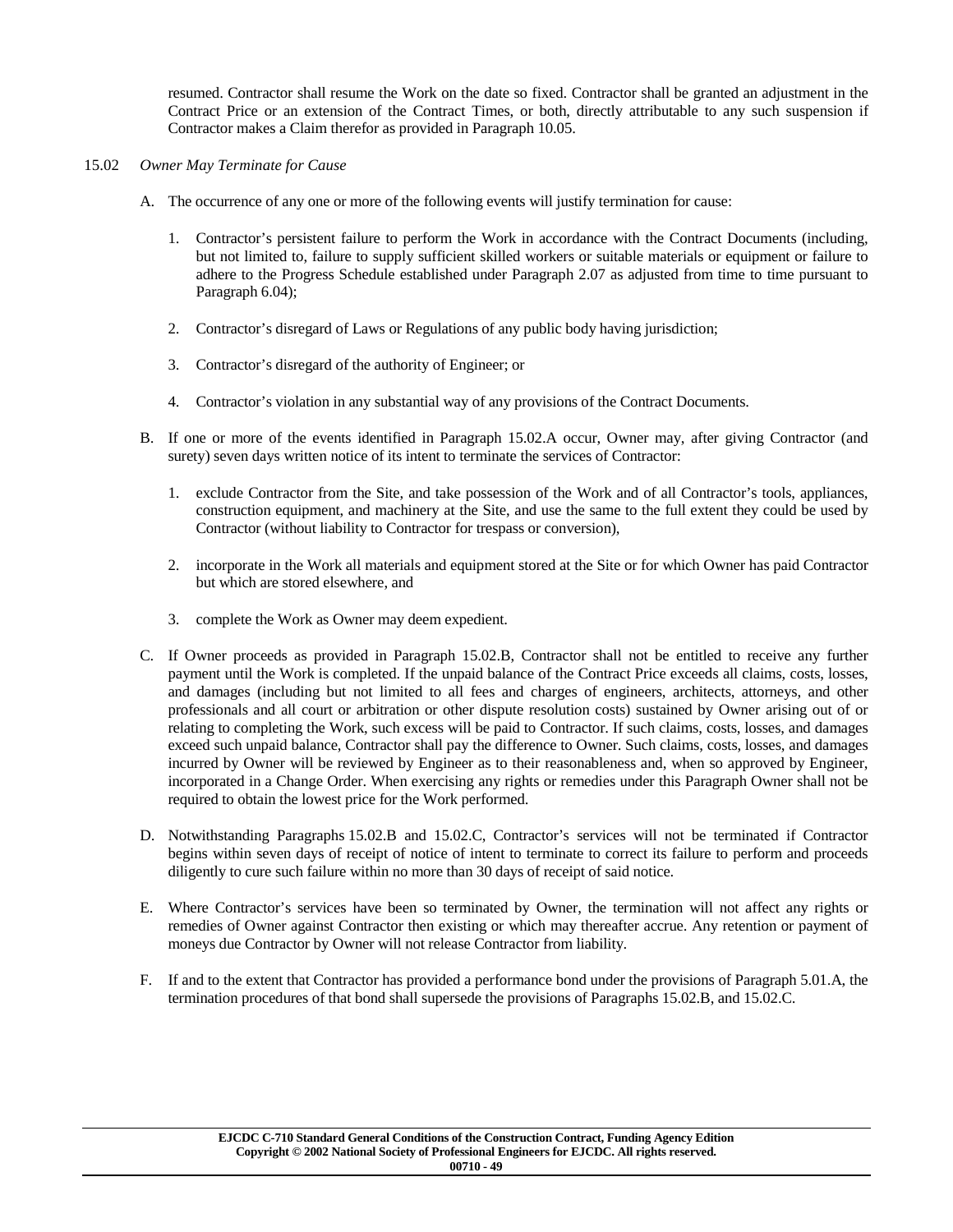#### 15.03 *Owner May Terminate For Convenience*

- A. Upon seven days written notice to Contractor and Engineer, Owner may, without cause and without prejudice to any other right or remedy of Owner, terminate the Contract. In such case, Contractor shall be paid for (without duplication of any items):
	- 1. completed and acceptable Work executed in accordance with the Contract Documents prior to the effective date of termination, including fair and reasonable sums for overhead and profit on such Work;
	- 2. expenses sustained prior to the effective date of termination in performing services and furnishing labor, materials, or equipment as required by the Contract Documents in connection with uncompleted Work, plus fair and reasonable sums for overhead and profit on such expenses;
	- 3. all claims, costs, losses, and damages (including but not limited to all fees and charges of engineers, architects, attorneys, and other professionals and all court or arbitration or other dispute resolution costs) incurred in settlement of terminated contracts with Subcontractors, Suppliers, and others; and
	- 4. reasonable expenses directly attributable to termination.
- B. Contractor shall not be paid on account of loss of anticipated profits or revenue or other economic loss arising out of or resulting from such termination.

#### 15.04 *Contractor May Stop Work or Terminate*

- A. If, through no act or fault of Contractor, (i) the Work is suspended for more than 90 consecutive days by Owner or under an order of court or other public authority, or (ii) Engineer fails to act on any Application for Payment within 30 days after it is submitted, or (iii) Owner fails for 30 days to pay Contractor any sum finally determined to be due, then Contractor may, upon seven days written notice to Owner and Engineer, and provided Owner or Engineer do not remedy such suspension or failure within that time, terminate the Contract and recover from Owner payment on the same terms as provided in Paragraph 15.03.
- B. In lieu of terminating the Contract and without prejudice to any other right or remedy, if Engineer has failed to act on an Application for Payment within 30 days after it is submitted, or Owner has failed for 30 days to pay Contractor any sum finally determined to be due, Contractor may, seven days after written notice to Owner and Engineer, stop the Work until payment is made of all such amounts due Contractor, including interest thereon. The provisions of this Paragraph 15.04 are not intended to preclude Contractor from making a Claim under Paragraph 10.05 for an adjustment in Contract Price or Contract Times or otherwise for expenses or damage directly attributable to Contractor's stopping the Work as permitted by this Paragraph.

#### **ARTICLE 16 – DISPUTE RESOLUTION**

- 16.01 *Methods and Procedures*
	- A. Owner and Contractor may mutually request mediation of any Claim submitted to Engineer for a decision under Paragraph 10.05 before such decision becomes final and binding. The mediation will be governed by the Construction Industry Mediation Rules of the American Arbitration Association in effect as of the Effective Date of the Agreement. The request for mediation shall be submitted in writing to the American Arbitration Association. Timely submission of the request shall stay the effect of Paragraph 10.05.E.
	- B. Owner and Contractor shall participate in the mediation process in good faith. The process hall be concluded within 60 days of filing of the request. The date of termination of the mediation shall be determined by application of the mediation rules referenced above.
	- C. If the claim is not resolved by mediation, Engineer's action under Paragraph 10.05.C or a denial pursuant to Paragraphs 10.05.C.3 or 10.05.D shall become final and binding 30 days after termination of the mediation unless, within that time period, Owner or Contractor:

**EJCDC C-710 Standard General Conditions of the Construction Contract, Funding Agency Edition Copyright © 2002 National Society of Professional Engineers for EJCDC. All rights reserved.**

#### **00710 - 50**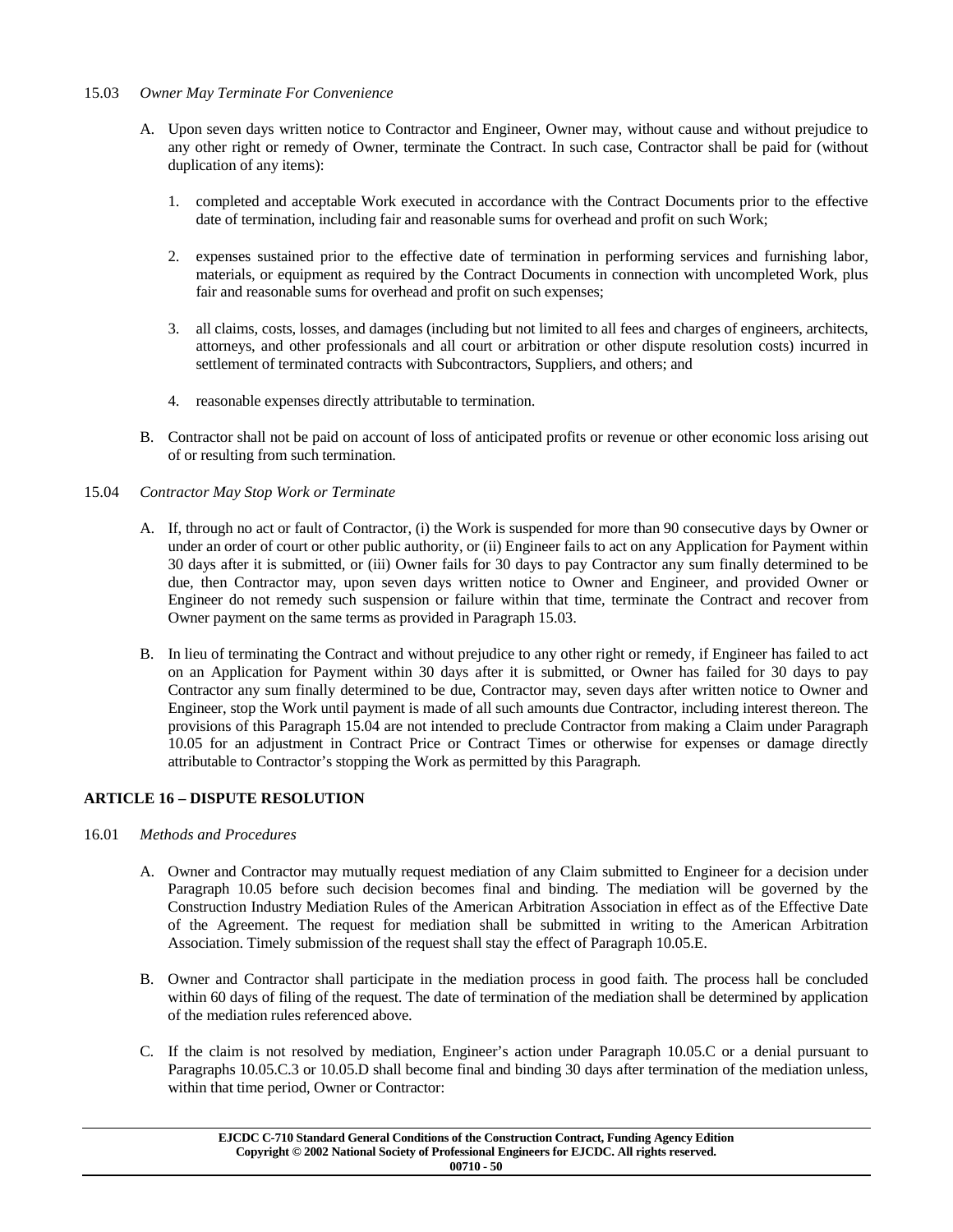- 1. elects in writing to invoke any dispute resolution process provided for in the Supplementary Conditions, or
- 2. agrees with the other party to submit the Claim to another dispute resolution process, or
- 3. gives written notice to the other party of their intent to submit the Claim to a court of competent jurisdiction.

#### **ARTICLE 17 – MISCELLANEOUS**

#### 17.01 *Giving Notice*

- A. Whenever any provision of the Contract Documents requires the giving of written notice, it will be deemed to have been validly given if:
	- 1. delivered in person to the individual or to a member of the firm or to an officer of the corporation for whom it is intended, or
	- 2. delivered at or sent by registered or certified mail, postage prepaid, to the last business address known to the giver of the notice.

#### 17.02 *Computation of Times*

A. When any period of time is referred to in the Contract Documents by days, it will be computed to exclude the first and include the last day of such period. If the last day of any such period falls on a Saturday or Sunday or on a day made a legal holiday by the law of the applicable jurisdiction, such day will be omitted from the computation.

#### 17.03 *Cumulative Remedies*

A. The duties and obligations imposed by these General Conditions and the rights and remedies available hereunder to the parties hereto are in addition to, and are not to be construed in any way as a limitation of, any rights and remedies available to any or all of them which are otherwise imposed or available by Laws or Regulations, by special warranty or guarantee, or by other provisions of the Contract Documents. The provisions of this Paragraph will be as effective as if repeated specifically in the Contract Documents in connection with each particular duty, obligation, right, and remedy to which they apply.

#### 17.04 *Survival of Obligations*

A. All representations, indemnifications, warranties, and guarantees made in, required by, or given in accordance with the Contract Documents, as well as all continuing obligations indicated in the Contract Documents, will survive final payment, completion, and acceptance of the Work or termination or completion of the Contract or termination of the services of Contractor.

#### 17.05 *Controlling Law*

A. This Contract is to be governed by the law of the state in which the Project is located.

#### 17.06 *Headings*

A. Article and paragraph headings are inserted for convenience only and do not constitute parts of these General Conditions.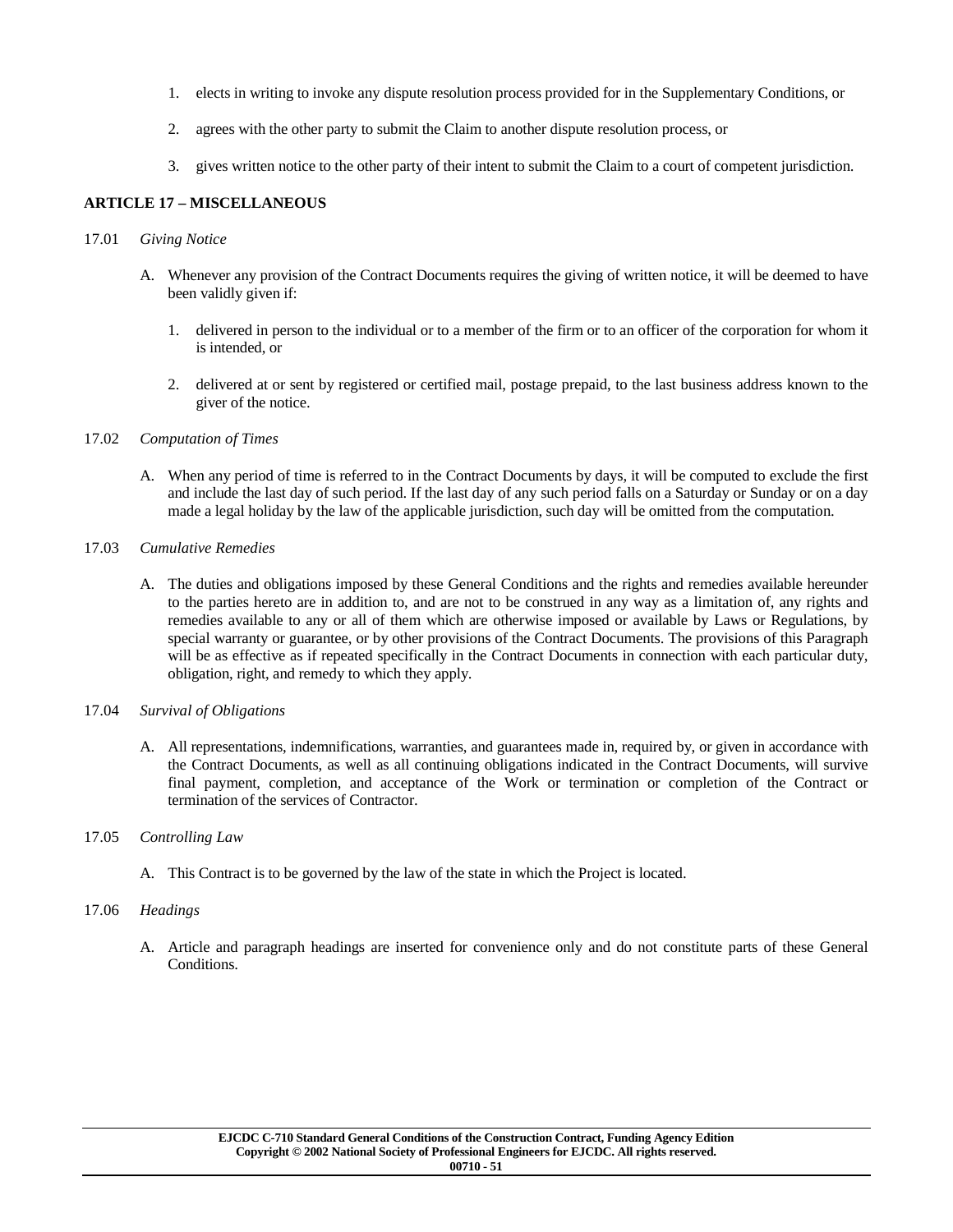#### **ARTICLE 18 – FEDERAL REQUIREMENTS**

#### 18.01 *Agency Not a Party*

A. This Contract is expected to be funded in part with funds provided by Agency. Neither Agency, nor any of its departments, entities, or employees is a party to this Contract.

#### 18.02 *Contract Approval*

- A. Owner and Contractor will furnish Owner's attorney such evidence as required so that Owner's attorney can complete and execute the following "Certificate of Owner's Attorney" (Exhibit GC-A) before Owner submits the executed Contract Documents to Agency for approval.
- B. Concurrence by Agency in the award of the Contract is required before the Contract is effective.

#### 18.03 *Conflict of Interest*

- A. Contractor may not knowingly contract with a supplier or manufacturer if the individual or entity who prepared the plans and specifications has a corporate or financial affiliation with the supplier or manufacturer.
- B. Owner's officers, employees, or agents shall not engage in the award or administration of this Contract if a conflict of interest, real or apparent, would be involved. Such a conflict would arise when: (i) the employee, officer or agent; (ii) any member of their immediate family; (iii) their partner or (iv) an organization that employs, or is about to employ, any of the above, has a financial interest in Contractor. Owner's officers, employees, or agents shall neither solicit nor accept gratuities, favors or anything of monetary value from Contractor or subcontractors.

#### 18.04 *Gratuities*

- A. If Owner finds after a notice and hearing that Contractor, or any of Contractor's agents or representatives, offered or gave gratuities (in the form of entertainment, gifts, or otherwise) to any official, employee, or agent of Owner or Agency in an attempt to secure this Contract or favorable treatment in awarding, amending, or making any determinations related to the performance of this Contract, Owner may, by written notice to Contractor, terminate this Contract. Owner may also pursue other rights and remedies that the law or this Contract provides. However, the existence of the facts on which Owner bases such findings shall be an issue and may be reviewed in proceedings under the dispute resolution provisions of this Contract.
- B. In the event this Contract is terminated as provided in paragraph 18.04.A, Owner may pursue the same remedies against Contractor as it could pursue in the event of a breach of this Contract by Contractor. As a penalty, in addition to any other damages to which it may be entitled by law, Owner may pursue exemplary damages in an amount (as determined by Owner) which shall not be less than three nor more than ten times the costs Contractor incurs in providing any such gratuities to any such officer or employee.

#### 18.05 *Audit and Access to Records*

A. For all negotiated contracts and negotiated modifications (except those of \$10,000 or less), Owner, Agency, the Comptroller General, or any of their duly authorized representatives, shall have access to any books, documents, papers, and records of the Contractor, which are pertinent to the Contract, for the purpose of making audits, examinations, excerpts and transcriptions. Contractor shall maintain all required records for three years after final payment is made and all other pending matters are closed.

#### 18.06 *Small, Minority and Women's Businesses*

A. If Contractor intends to let any subcontracts for a portion of the work, Contractor shall take affirmative steps to assure that small, minority and women's businesses are used when possible as sources of supplies, equipment, construction, and services. Affirmative steps shall consist of: (1) including qualified small, minority and women's businesses on solicitation lists; (2) assuring that small, minority and women's businesses are solicited whenever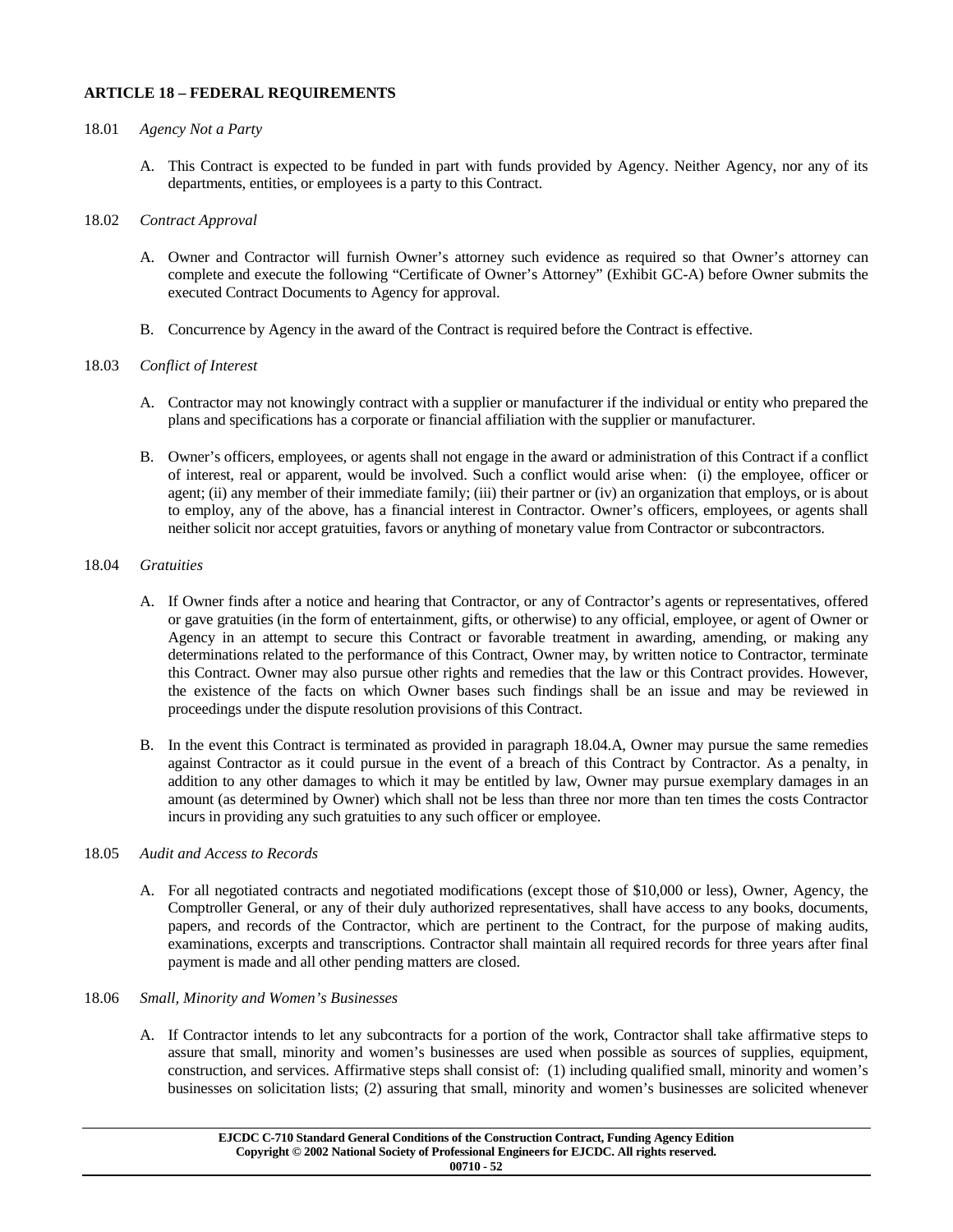they are potential sources; (3) dividing total requirements when economically feasible, into small tasks or quantities to permit maximum participation of small, minority, and women's businesses; (4) establishing delivery schedules, where the requirements of the work permit, which will encourage participation by small, minority and women's businesses; (5) using the services and assistance of the Small Business Administration and the Minority Business Development Agency of the U.S. Department of Commerce; (6) requiring each party to a subcontract to take the affirmative steps of this section; and (7) Contractor is encouraged to procure goods and services from labor surplus area firms.

#### 18.07 *Anti-Kickback*

A. Contractor shall comply with the Copeland Anti-Kickback Act (18 USC 874 and 40 USC 276c) as supplemented by Department of Labor regulations (29 CFR Part 3, "Contractors and Subcontractors on Public Buildings or Public Works Financed in Whole or in Part by Loans or Grants of the United States"). The Act provides that Contractor or subcontractor shall be prohibited from inducing, by any means, any person employed in the construction, completion, or repair of public facilities, to give up any part of the compensation to which they are otherwise entitled. Owner shall report all suspected or reported violations to Agency.

#### 18.08 *Clean Air and Pollution Control Acts*

- A. If this Contract exceeds \$100,000, Contractor shall comply with all applicable standards, orders or regulations issued pursuant to the Clean Air Act (42 USC 7401 *et seq.*) and the Federal Water Pollution Control Act as amended (33 USC 1251 *et seq*.). Contractor will report violations to the Agency and the Regional Office of the EPA.
- 18.09 *State Energy Policy*
	- A. Contractor shall comply with the Energy Policy and Conservation Act (P.L. 94-163). Mandatory standards and policies relating to energy efficiency, contained in any applicable State Energy Conservation Plan, shall be utilized.
- 18.10 *Equal Opportunity Requirements*
	- A. If this Contract exceeds \$10,000, Contractor shall comply with Executive Order 11246, "Equal Employment Opportunity," as amended by Executive Order 11375, "Amending Executive Order 11246 Relating to Equal Employment Opportunity," and as supplemented by regulations at 41 CFR part 60, "Office of Federal Contract Compliance Programs, Equal Employment Opportunity, Department of Labor."
	- B. Contractor's compliance with Executive Order 11246 shall be based on its implementation of the Equal Opportunity Clause, specific affirmative active obligations required by the Standard Federal Equal Employment Opportunity Construction Contract Specifications, as set forth in 41 CFR Part 60-4 and its efforts to meet the goals established for the geographical area where the Contract is to be performed. The hours of minority and female employment and training must be substantially uniform throughout the length of the Contract, and in each trade, and Contractor shall make a good faith effort to employ minorities and women evenly on each of its projects. The transfer of minority or female employees or trainees from Contractor to Contractor or from project to project for the sole purpose of meeting Contractor's goals shall be a violation of the Contract, the Executive Order, and the regulations in 41 CFR Part 60-4. Compliance with the goals will be measured against the total work hours performed.
	- C. Contractor shall provide written notification to the Director of the Office of Federal Contract Compliance Programs within 10 working days of award of any construction subcontract in excess of \$10,000 at any tier for construction work under the Contract resulting from this solicitation. The notification shall list the name, address, and telephone number of the subcontractor; employer identification number; estimated dollar amount of subcontract; estimated starting and completion dates of the subcontract; and the geographical area in which the Contract is to be performed.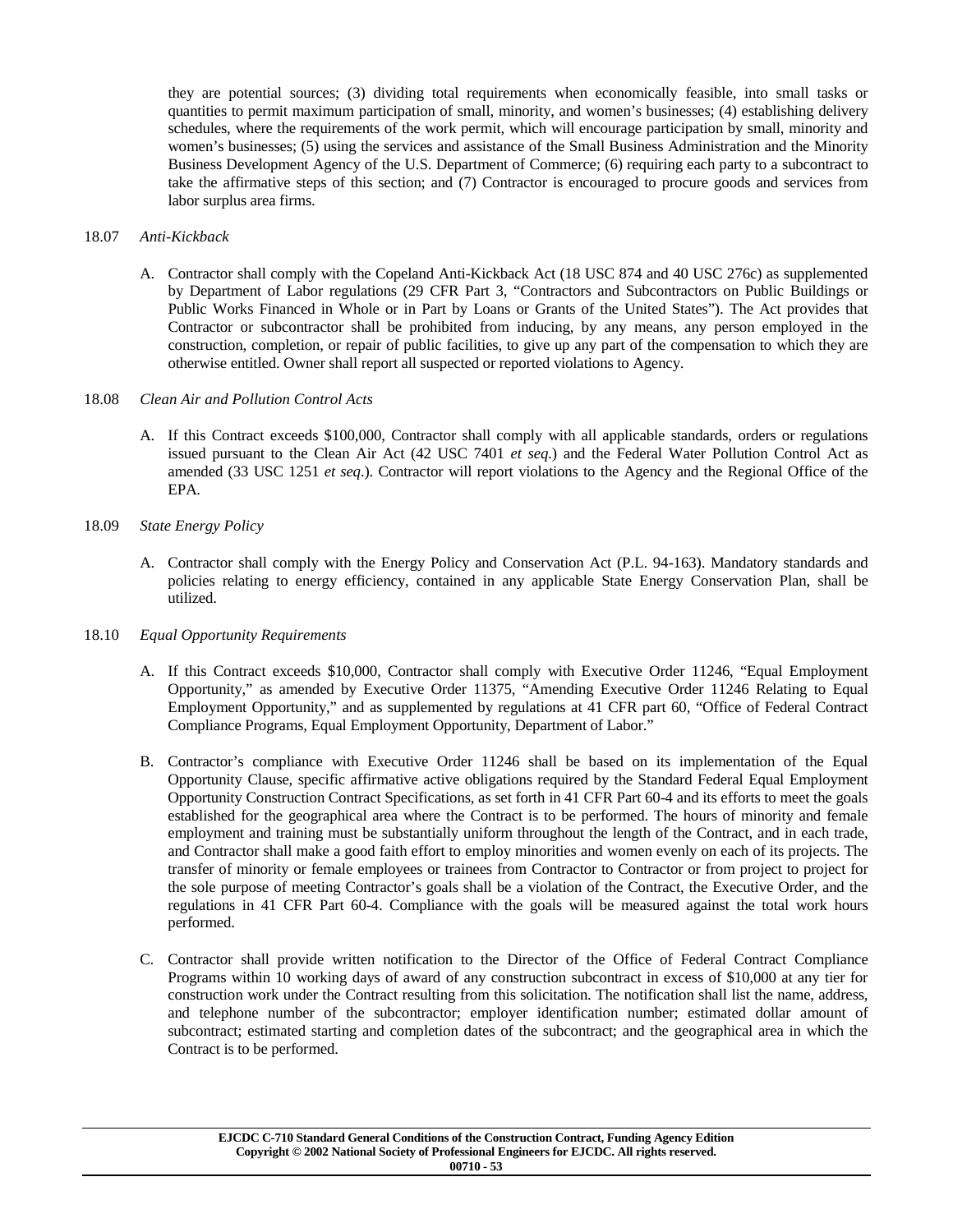#### 18.11 *Restrictions on Lobbying*

A. Contractor and each subcontractor shall comply with Restrictions on Lobbying (Public Law 101-121, Section 319) as supplemented by applicable Agency regulations. This Law applies to the recipients of contracts and subcontracts that exceed \$100,000 at any tier under a Federal loan that exceeds \$150,000 or a Federal grant that exceeds \$100,000. If applicable, Contractor must complete a certification form on lobbying activities related to a specific Federal loan or grant that is a funding source for this Contract. Each tier certifies to the tier above that it will not and has not used Federal appropriated funds to pay any person or organization for influencing or attempting to influence an officer or employee of any agency, a member of Congress, or an employee of a member of Congress in connection with obtaining any Federal contract, grant, or any other award covered by 31 USC 1352. Each tier shall disclose any lobbying with non-Federal funds that takes place in connection with obtaining any Federal award. Certifications and disclosures are forwarded from tier to tier up to the Owner. Necessary certification and disclosure forms shall be provided by Owner.

#### 18.12 *Environmental Requirements*

- A. When constructing a project involving trenching and/or other related earth excavations, Contractor shall comply with the following environmental constraints:
	- 1. Wetlands When disposing of excess, spoil, or other construction materials on public or private property, Contractor shall not fill in or otherwise convert wetlands.
	- 2. Floodplains When disposing of excess, spoil, or other construction materials on public or private property, Contractor shall not fill in or otherwise convert 100 year floodplain areas delineated on the latest Federal Emergency Management Agency Floodplain Maps, or other appropriate maps, i.e., alluvial soils on NRCS Soil Survey Maps.
	- 3. Historic Preservation Any excavation by Contractor that uncovers an historical or archaeological artifact shall be immediately reported to Owner and a representative of Agency. Construction shall be temporarily halted pending the notification process and further directions issued by Agency after consultation with the State Historic Preservation Officer (SHPO).
	- 4. Endangered Species Contractor shall comply with the Endangered Species Act, which provides for the protection of endangered and/or threatened species and critical habitat. Should any evidence of the presence of endangered and/or threatened species or their critical habitat be brought to the attention of Contractor, Contractor will immediately report this evidence to Owner and a representative of Agency. Construction shall be temporarily halted pending the notification process and further directions issued by Agency after consultation with the U.S. Fish and Wildlife Service.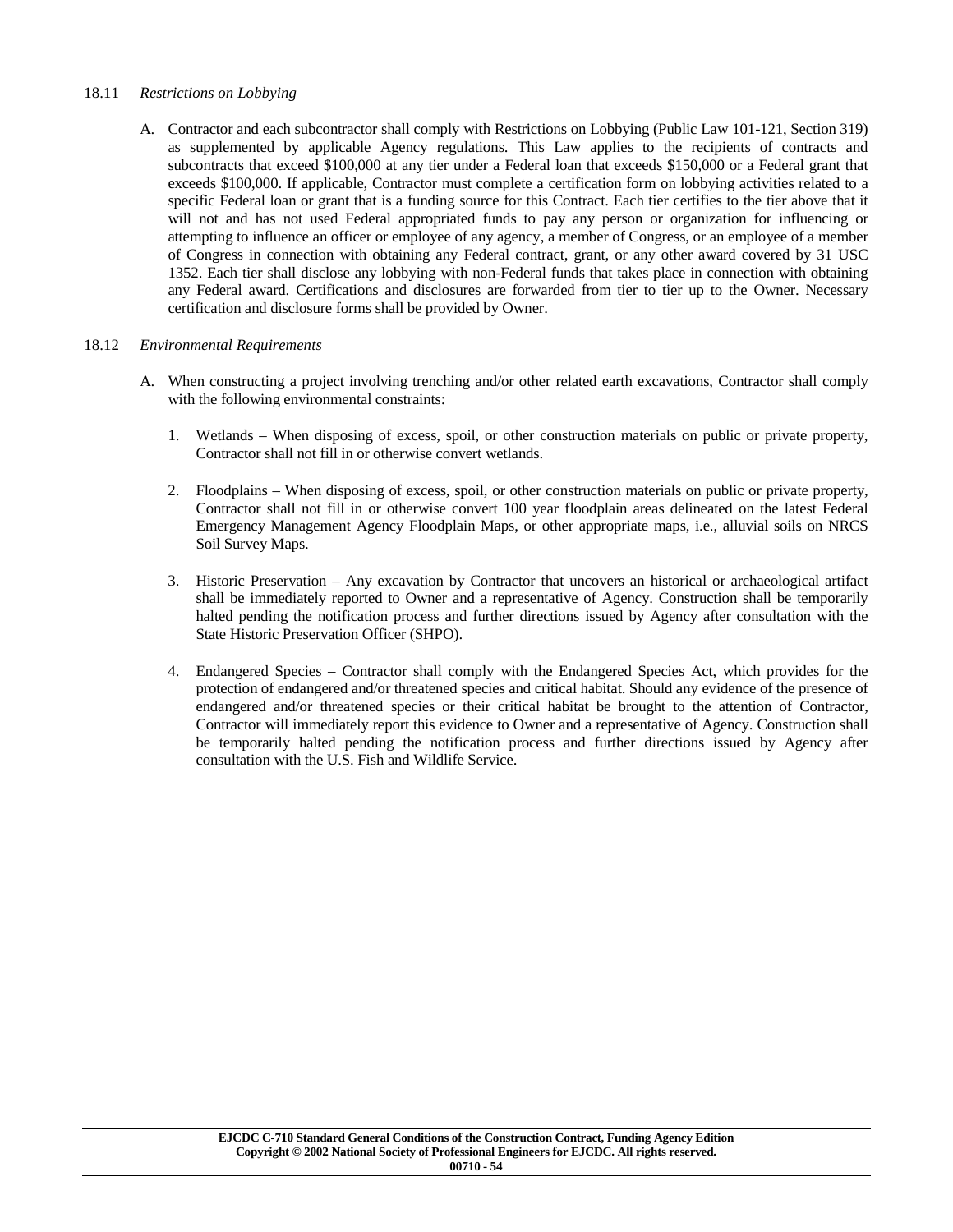# **SUPPLEMENTARY GENERAL CONDITIONS**

These Supplementary General Conditions make additions, deletions, or revisions to the Standard General Conditions of the Construction Contract (No. C-710, 2002 Edition) and other provisions of the Contract Documents. All provisions which are not so added, deleted, or revised remain in full force and effect. Terms used in these Supplementary General Conditions which are defined in the General Conditions have the meanings assigned to them in the General Conditions. Additional terms used in these Supplementary General Conditions have the meanings stated below, which are applicable to both the singular and plural thereof.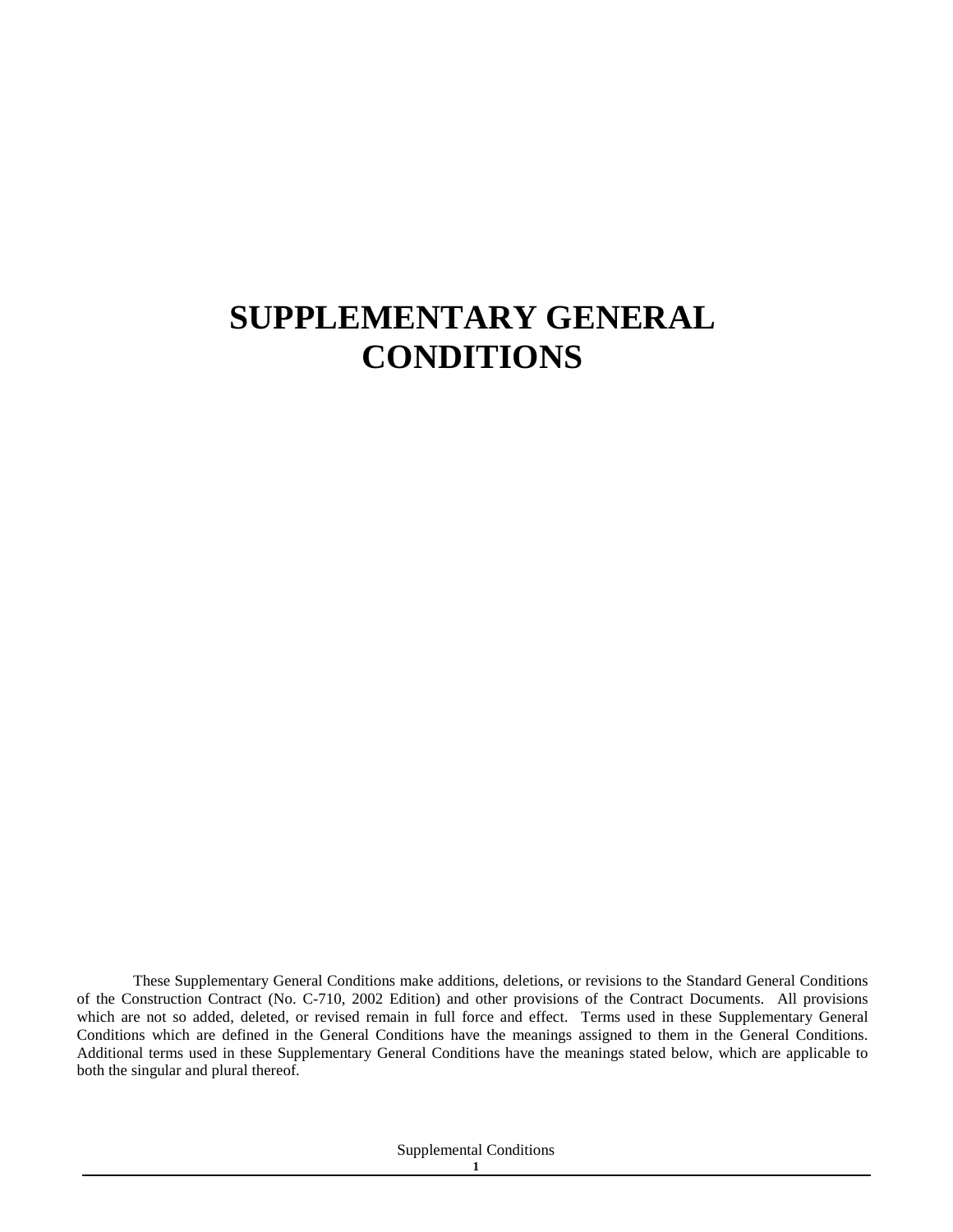# **SGC-2.04 Starting the Work**

### **Add the following new Paragraphs B - C immediately after Paragraph 2.04.A:**

- B. Contractor shall notify the Alabama One Call System, Phone No. 811, at least 48 hours in advance of the commencement of work at any site to allow the member utilities to examine the construction site and mark the location of the utilities' respective facilities.
- C. Contractor acknowledges that some (or all) of the utility companies with facilities shown on the drawings may not be members of the One Call System and, therefore, not automatically contacted by the above referenced telephone number. Contractor shall be responsible for making itself aware of utility company facilities not reported by the One Call System, and shall be liable for any and all damages stemming from repair or delay costs or any other expenses resulting from the unanticipated discovery of underground utilities. Contractor shall be responsible for notifying all of the utilities at least 48 hours in advance of the commencement of work at any site to allow the utilities to examine the construction site and mark the location of the utilities' respective facilities. The Contractor shall also be responsible for verifying that each utility has responsibly responded to such notification.

# **SGC-5.01-5.06 Insurance**

**Delete Paragraphs 5.01-5.06 in their entirety and insert the following in its place:**

## **A. GENERAL**

**(1) RESPONSIBILITY.** The Contractor shall be responsible to the Owner from the time of the signing of the Construction Contract or from the beginning of the first work, whichever shall be earlier, for all injury or damage of any kind resulting from any negligent act or omission or breach, failure or other default regarding the work by the Contractor, a Subcontractor, anyone directly or indirectly employed by them or anyone for whose acts they may be liable, regardless of who may be the owner of the property.

**(2) INSURANCE PROVIDERS.** Each of the insurance coverages required below shall be issued by an insurer licensed by the Insurance Commissioner to transact the business of insurance in the State of Alabama for the applicable line of insurance, and such insurer (or, for qualified self-insureds or group self-insureds, a specific excess insurer providing statutory limits) must have a Financial Strength Rating of "A-" or better and a financial size category (FSC) rating of Class V or larger.

**(3) NOTIFICATION ENDORSEMENT.** Each policy shall be endorsed to provide that the insurance company agrees that the policy shall not be canceled, changed, allowed to lapse or allowed to expire for any reason until thirty days after the Owner has received written notice by certified mail as evidenced by return receipt or until such time as other insurance coverage providing protection equal to protection called for in the Contract Documents shall have been received, accepted and acknowledged by the Owner. Such notice shall be valid only as to the Project as shall have been designated by Project Name and Number in said notice.

**(4) INSURANCE CERTIFICATES.** The Contractor shall procure the insurance coverages identified below, or as otherwise required in the Contract Documents, at the Contractor's own expense, and to evidence that such insurance coverages are in effect, the Contractor shall furnish the Owner an insurance certificate(s) acceptable to the Owner and listing the Owner as the certificate holder. The insurance certificate(s) must be delivered to the Owner with the Construction Contract and Bonds for final approval and execution of the Construction Contract. The insurance certificate must provide the

**2**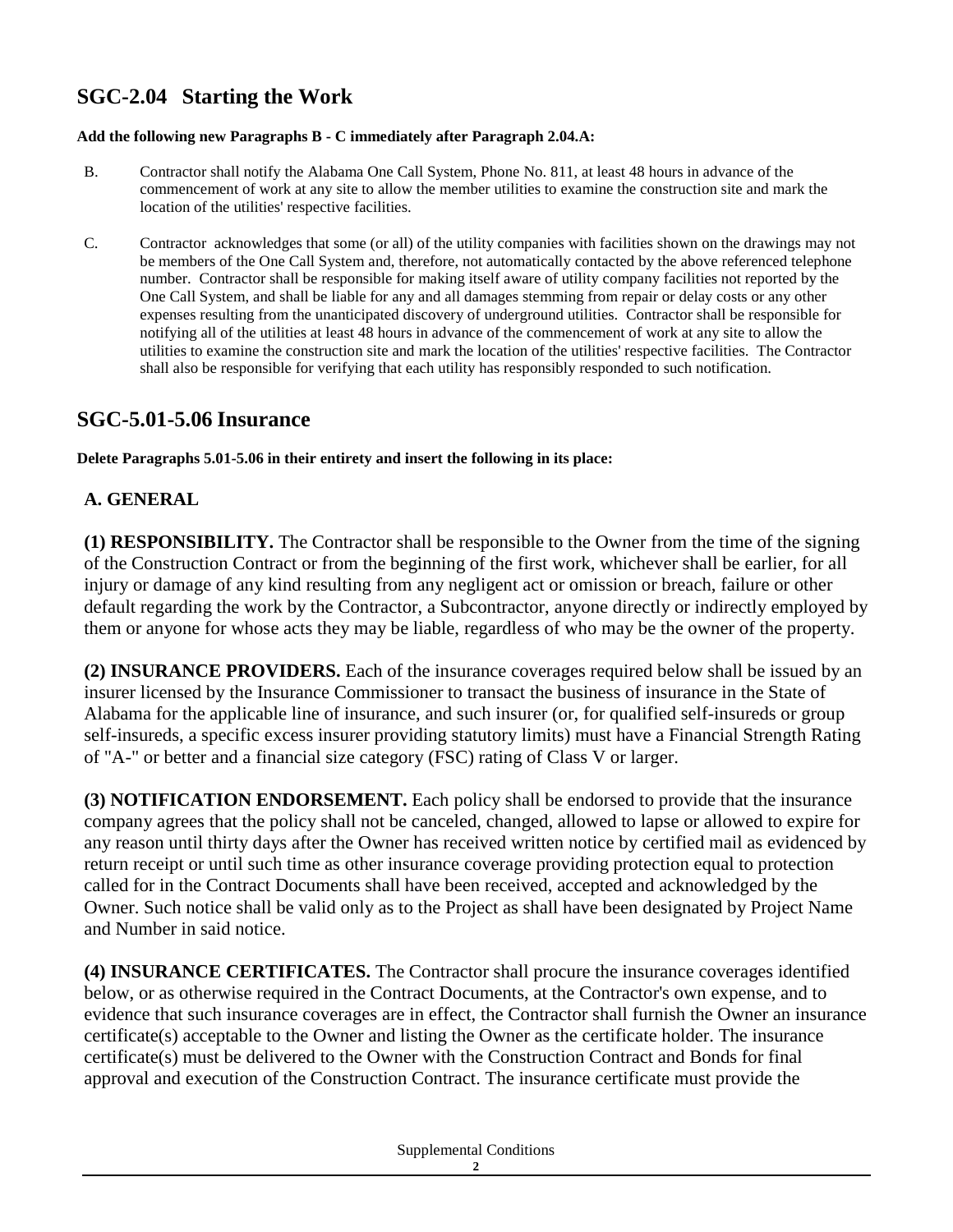# following:

- **(a)** Name and address of authorized agent of the insurance company
- **(b)** Name and address of insured
- **(c)** Name of insurance company or companies
- **(d)** Description of policies
- **(e)** Policy Number(s)
- **(f)** Policy Period(s)
- **(g)** Limits of liability
- **(h)** Name and address of Owner as certificate holder
- **(i)** Project Name and Number, if any
- **(j)** Signature of authorized agent of the insurance company
- **(k)** Telephone number of authorized agent of the insurance company
- **(l)** Mandatory thirty day notice of cancellation / non-renewal / change

**(5) MAXIMUM DEDUCTIBLE.** Self-insured retention, except for qualified self-insurers or group self-insurers, in any policy shall not exceed \$25,000.00.

# **B. INSURANCE COVERAGES**

Unless otherwise provided in the Contract Documents, the Contractor shall purchase the types of insurance coverages with liability limits not less than as follows:

# **(1) WORKERS' COMPENSATION and EMPLOYER'S LIABILITY INSURANCE**

**(a)** Workers' Compensation coverage shall be provided in accordance with the statutory coverage required in Alabama. A group insurer must submit a certificate of authority from the Alabama Department of Industrial Relations approving the group insurance plan. A self-insurer must submit a certificate from the Alabama Department of Industrial Relations stating the Contractor qualifies to pay its own workers' compensation claims.

**(b)** Employer's Liability Insurance limits shall be at least:

**.1** Bodily Injury by Accident - \$1,000,000 each accident

**.2** Bodily Injury by Disease - \$1,000,000 each employee

# **(2) COMMERCIAL GENERAL LIABILITY INSURANCE**

**(a)** Commecial General Liability Insurance, written on an ISO Occurrence Form (current edition as of the date of Advertisement for Bids) or equivalent, shall include, but need not be limited to, coverage for bodily injury and property damage arising from premises and operations liability, products and completed operations liability, blasting and explosion, collapse of structures,

underground damage, personal injury liability and contractual liability. The Commercial General Liability Insurance shall provide at minimum the following limits:

# **Coverage Limit**

- **.1** General Aggregate \$ 2,000,000.00 per Project
- **.2** Products, Completed Operations Aggregate \$ 2,000,000.00 per Project
- **.3** Personal and Advertising Injury \$ 1,000,000.00 per Occurrence

```
2
```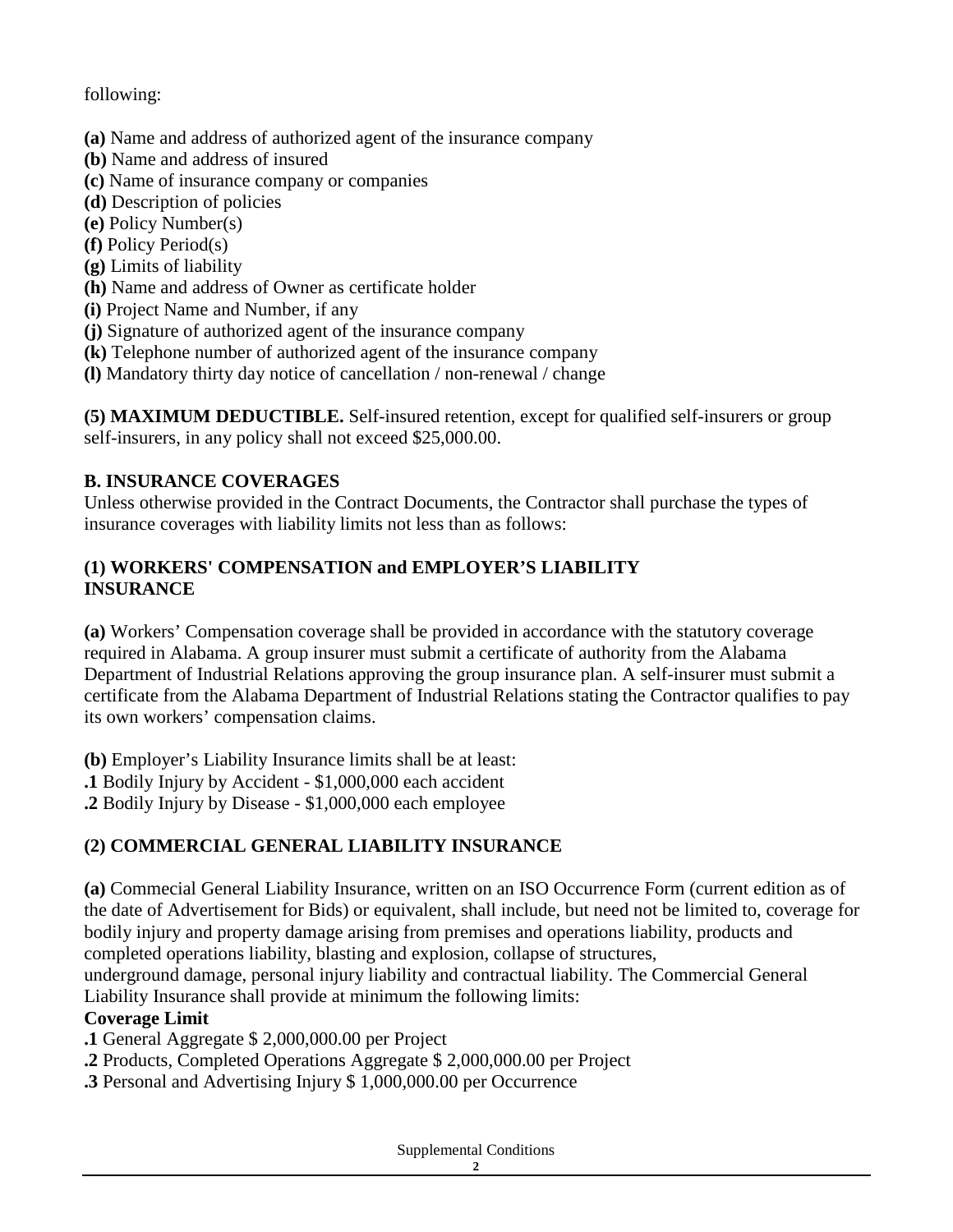.4 Each Occurrence \$ 1,000,000.00

**(b)** Additional Requirements for Commercial General Liability Insurance:

**.1** The policy shall name the Owner, Engineer, and their agents, consultants and employees as additional insureds, state that this coverage shall be primary insurance for the additional insureds; and contain no exclusions of the additional insureds relative to job accidents.

**.2** The policy must include separate per project aggregate limits.

# **(3) COMMERCIAL BUSINESS AUTOMOBILE LIABILITY INSURANCE**

**(a)** Commercial Business Automobile Liability Insurance which shall include coverage for bodily injury and property damage arising from the operation of any owned, non-owned or hired automobile. The Commercial Business Automobile Liability Insurance Policy shall provide not less than \$1,000,000 Combined Single Limits for each occurrence.

**(b)** The policy shall name the Owner, Engineer, and their agents, consultants, and employees as additional insureds.

# **(4) COMMERCIAL UMBRELLA LIABILITY INSURANCE**

**(a)** Commercial Umbrella Liability Insurance to provide excess coverage above the Commercial General Liability, Commercial Business Automobile Liability and the Workers' Compensation and Employer's Liability to satisfy the minimum limits set forth herein.

**(b)** Minimum Combined Primary Commercial General Liability and Commercial/Excess Umbrella Limits of:

**.1** \$ 5,000,000 per Occurrence **.2** \$ 5,000,000 Aggregate

**(c)** Additional Requirements for Commercial Umbrella Liability Insurance:

**.1** The policy shall name the Owner, Engineer, and their agents, consultants, and employees as additional insureds.

**.2** The policy must be on an "occurrence" basis.

# **(5) BUILDER'S RISK INSURANCE**

**(a)** The Builder's Risk Policy shall be made payable to the Owner and Contractor, as their interests may appear. The policy amount shall be equal to 100% of the Contract Sum, written on a Causes of Loss - Special Form (current edition as of the date of Advertisement for Bids), or its equivalent. All deductibles shall be the sole responsibility of the Contractor.

**(b)** The policy shall be endorsed as follows:

"The following may occur without diminishing, changing, altering or otherwise affecting the coverage and protection afforded the insured under this policy:

**(i)** Furniture and equipment may be delivered to the insured premises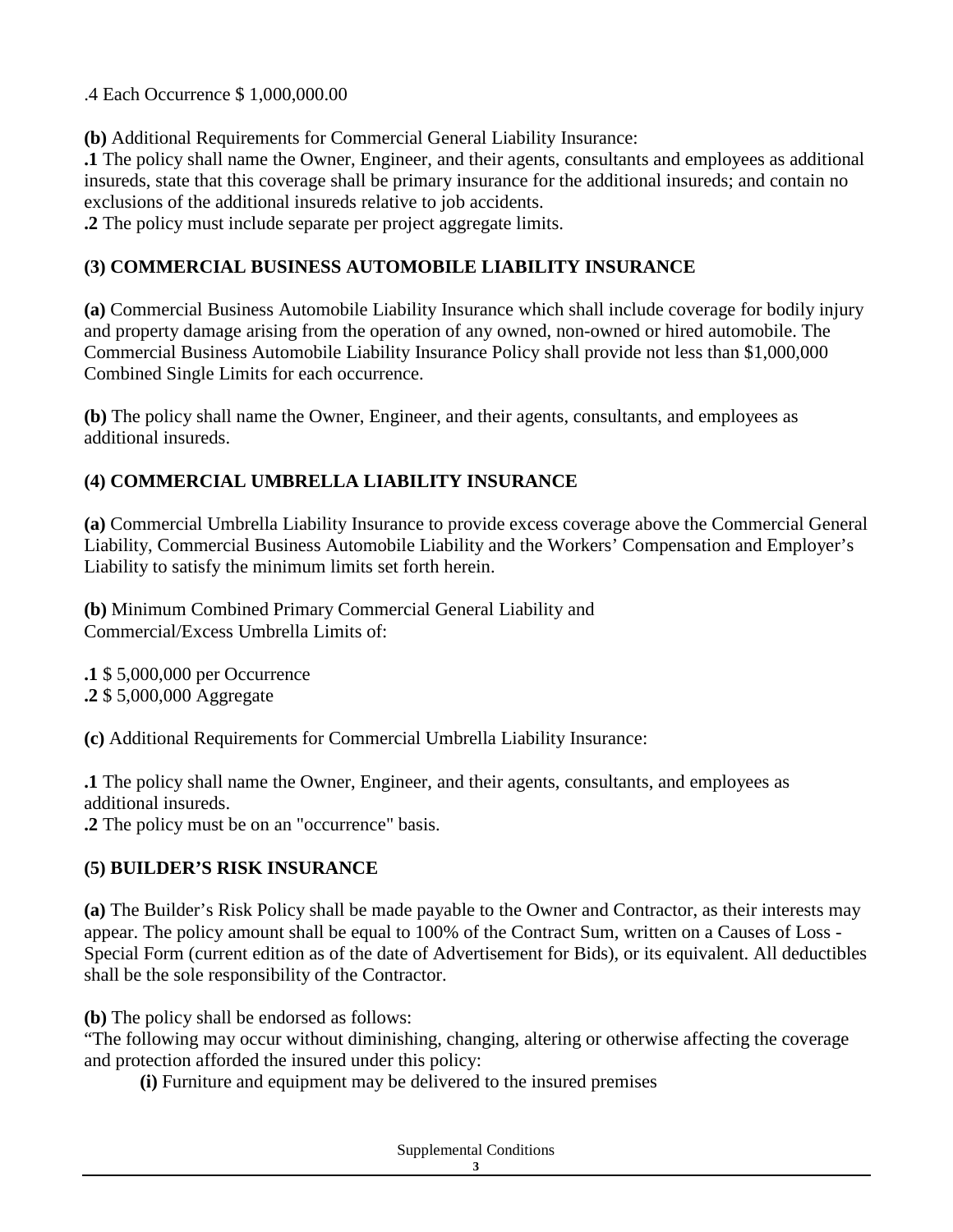and installed in place ready for use; or **(ii)** Partial or complete occupancy by Owner; or **(iii)** Performance of work in connection with construction operations insured by the Owner, by agents or lessees or other contractors of the Owner, or by contractors of the lessee of the Owner."

# **C. SUBCONTRACTORS' INSURANCE**

## **(1) WORKERS' COMPENSATION and EMPLOYER'S LIABILITY**

**INSURANCE.** The Contractor shall require each Subcontractor to obtain and maintain Workers' Compensation and Employer's Liability Insurance coverages as described in preceding Paragraph B, or to be covered by the Contractor's Workers' Compensation and Employer's Liability Insurance while performing Work under the Contract.

**(2) LIABILITY INSURANCE.** The Contractor shall require each Subcontractor to obtain and maintain adequate General Liability, Automobile Liability, and Umbrella Liability Insurance coverages similar to those described in preceding Paragraph B. Such coverage shall be in effect at all times that a Subcontractor is performing Work under the Contract.

**(3) ENFORCEMENT RESPONSIBILITY.** The Contractor shall have responsibility to enforce its Subcontractors' compliance with these or similar insurance requirements; however, the Contractor shall, upon request, provide the Engineer or Owner acceptable evidence of insurance for any Subcontractor.

## **D. TERMINATION of OBLIGATION to INSURE**

Unless otherwise expressly provided in the Contract Documents, the obligation to insure as provided herein shall continue as follows:

**(1) BUILDER'S RISK INSURANCE.** The obligation to insure under Subparagraph B(5) shall remain in effect until the Date of Substantial Completion as shall be established in the Certificate of Substantial Completion. In the event that multiple Certificates of Substantial Completion covering designated portions of the Work are issued, Builder's Risk coverage shall remain in effect until the Date of Substantial Completion as shall be established in the last issued Certificate of Substantial Completion. However, in the case that the Work involves separate buildings, Builder's Risk coverage of each separate building may terminate on the Date of Substantial Completion as established in the Certificate of Substantial Completion issued for each building.

**(2) PRODUCTS and COMPLETED OPERATIONS.** The obligation to carry Products and Completed Operations coverage specified under Subparagraph B(2) shall remain in effect for two years after the Date(s) of Substantial Completion.

**(3) ALL OTHER INSURANCE.** The obligation to carry other insurance coverages specified under Subparagraphs B(1) through B(4) and Paragraph C shall remain in effect after the Date(s) of Substantial Completion until such time as all Work required by the Contract Documents is completed. Equal or similar insurance coverages shall remain in effect if, after completion of the Work, the Contractor, a Subcontractor, anyone directly or indirectly employed by them or anyone for whose acts they may be liable, returns to the Project to perform warranty or maintenance work pursuant to the terms of the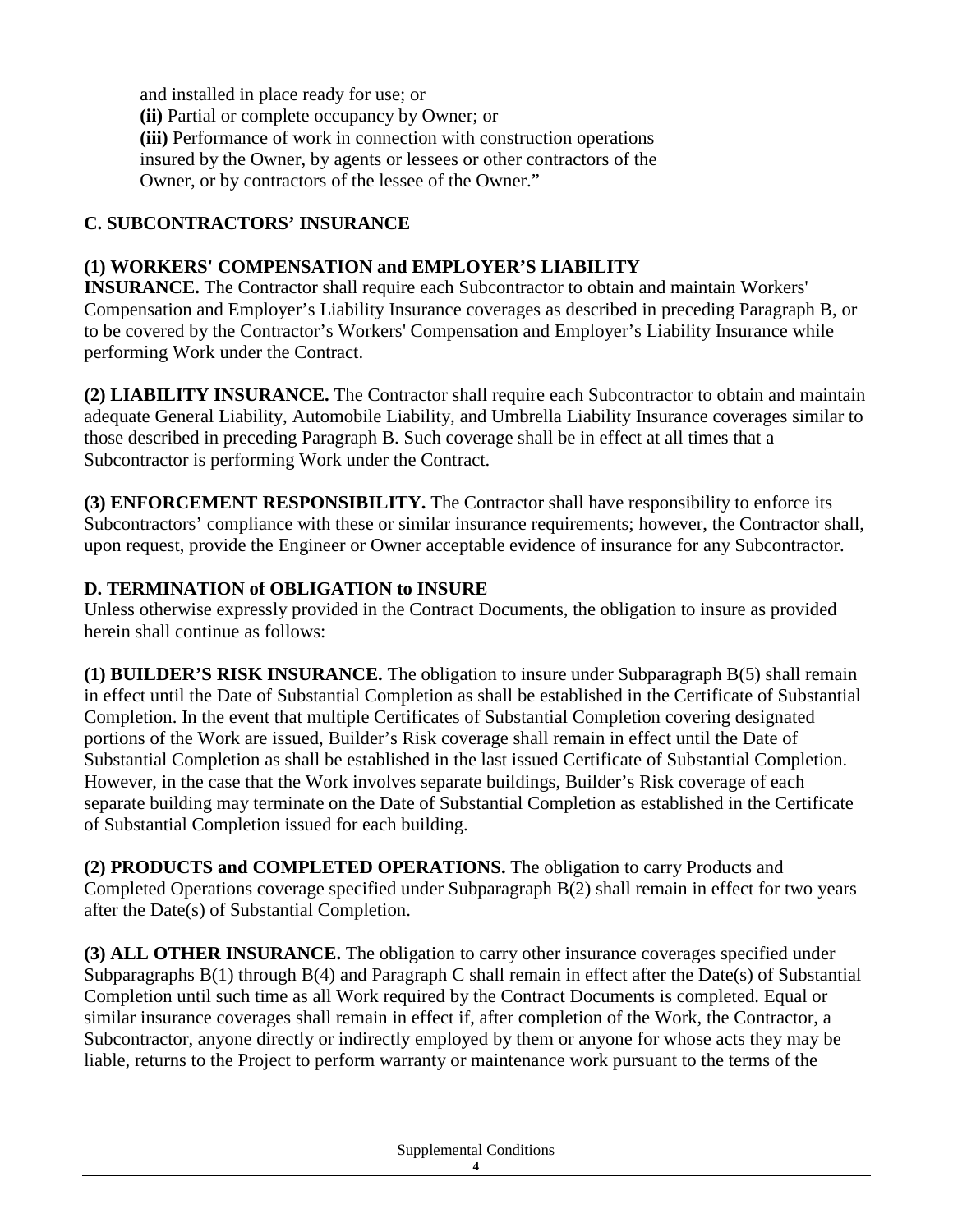Contract Documents.

## **E. WAIVERS of SUBROGATION**

The Owner and Contractor waive all rights against (1) each other and any of their subcontractors, subsubcontractors, agents and employees, each of the other, and (2) the Engineer, Engineer's consultants, separate contractors performing construction or operations related to the Project, if any, and any of their subcontractors, subsubcontractors, agents and employees, for damages caused by fire or other causes of loss to the extent covered by builder's risk insurance or other property insurance applicable to the Work or to other property located within or adjacent to the Project, except such rights as they may have to proceeds of such insurance held by the Owner or Contractor as fiduciary. The Owner or Contractor, as appropriate, shall require of the Engineer, Engineer's consultants, separate contractors, if any, and the subcontractor, sub-subcontractors, suppliers, agents and employees of any of them, by appropriate agreements, written where legally required for validity, similar waivers each in favor of other parties enumerated herein. The Policies shall provide such waivers of subrogation by endorsement or otherwise. A waiver of subrogation shall be effective as to the person or entity even though that person or entity would otherwise have a duty of indemnification, contractual or otherwise, did not pay the insurance premium directly or indirectly, and whether or not the person or entity had an insurable interest in the property damaged. The waivers provided for in this paragraph shall survive final acceptance and continue to apply to insured losses to the Work or other property on or adjacent to the Project.